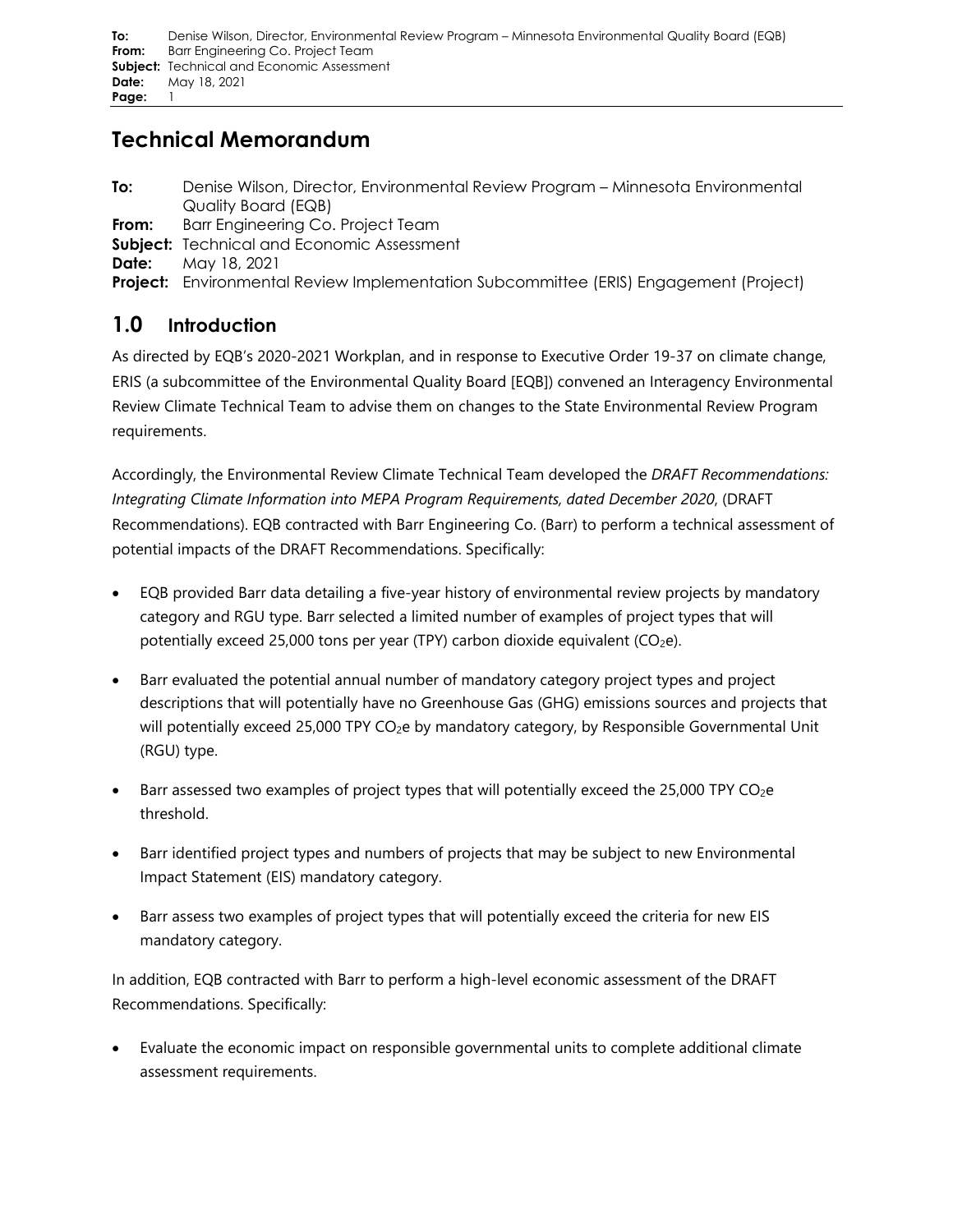• Assess the economic impact on Minnesota if the DRAFT Recommendations are not implemented

This memorandum summarizes the results of the assessments. Section 2.0 of this memorandum describes the methods and results of the technical assessment. Section 3.0 of this memorandum describes the methods and results of the economic assessment.

# **2.0 Technical Assessment**

## **2.1 Evaluation of Mandatory Project Types**

The number of approved EAWs and EISs from 2016 – 2020 were broken out by each mandatory category outlined in Minnesota Rules Chapter 4410.4300 and the governing RGU involved for each project. [Table](#page-1-0)  [2-1](#page-1-0) provides a summary.

## <span id="page-1-0"></span>**Table 2-1 Quantity of Environmental Review Process Projects in Minnesota by Mandatory Category and RGU for 2016 - 2020**

|                                                              | <b>Number of Projects by RGU</b> |                |                |  |
|--------------------------------------------------------------|----------------------------------|----------------|----------------|--|
| <b>Environmental Review Process</b>                          | <b>State</b>                     | Local          | <b>Total</b>   |  |
| <b>EAW</b>                                                   | 120                              | 215            | 335            |  |
| Subp 10 Storage facilities                                   | 3                                | $\Omega$       | $\overline{3}$ |  |
| Subp 12 Nonmetallic mineral mining                           | $\overline{2}$                   | 28             | 30             |  |
| Subp 14 Industrial, commercial, and institutional facilities | 3                                | 20             | 23             |  |
| Subp 15 Air pollution                                        | 3                                | 0              | 3              |  |
| Subp 17 Solid waste                                          | $\overline{7}$                   | $\Omega$       | $\overline{7}$ |  |
| Subp 18 Wastewater systems                                   | $\overline{7}$                   | $\mathbf 0$    | $\overline{7}$ |  |
| Subp 19 Residential development                              | $\mathbf{1}$                     | 45             | 46             |  |
| Subp 20 Campgrounds and RV parks                             | 0                                | 6              | 6              |  |
| Subp 21 Airport projects                                     | $\overline{2}$                   | $\overline{0}$ | $\overline{2}$ |  |
| Subp 22 Highway projects                                     | 22                               | 22             | 44             |  |
| Subp 25 Marinas                                              | $\mathbf{0}$                     | 6              | 6              |  |
| Subp 26 Stream diversion                                     | 3                                | 12             | 15             |  |
| Subp 27 Public waters, public waters wetlands, and wetlands  | 14                               | 28             | 42             |  |
| Subp 29 Animal feedlots                                      | 41                               | $\mathbf{1}$   | 42             |  |
| Subp 3 Electric-generating facilities                        | $\mathbf{1}$                     | $\mathbf{1}$   | $\overline{2}$ |  |
| Subp 30 Natural areas                                        | $\mathbf{1}$                     | $\mathbf{1}$   | $\overline{2}$ |  |
| Subp 31 Historical places                                    | $\overline{2}$                   | 10             | 12             |  |
| Subp 32 Mixed residential and industrial-commercial projects | 0                                | 20             | 20             |  |
| Subp 34 Sports or entertainment facilities                   | $\mathbf{0}$                     | $\mathbf{1}$   | $\mathbf{1}$   |  |
| Subp 36 Land use conversion, including golf courses          | 0                                | 10             | 10             |  |
| <b>Subp 37 Recreational trails</b>                           | 8                                | $\overline{3}$ | 11             |  |
| Subp 6 Transmission lines                                    | $\mathbf 0$                      | 1              | $\mathbf{1}$   |  |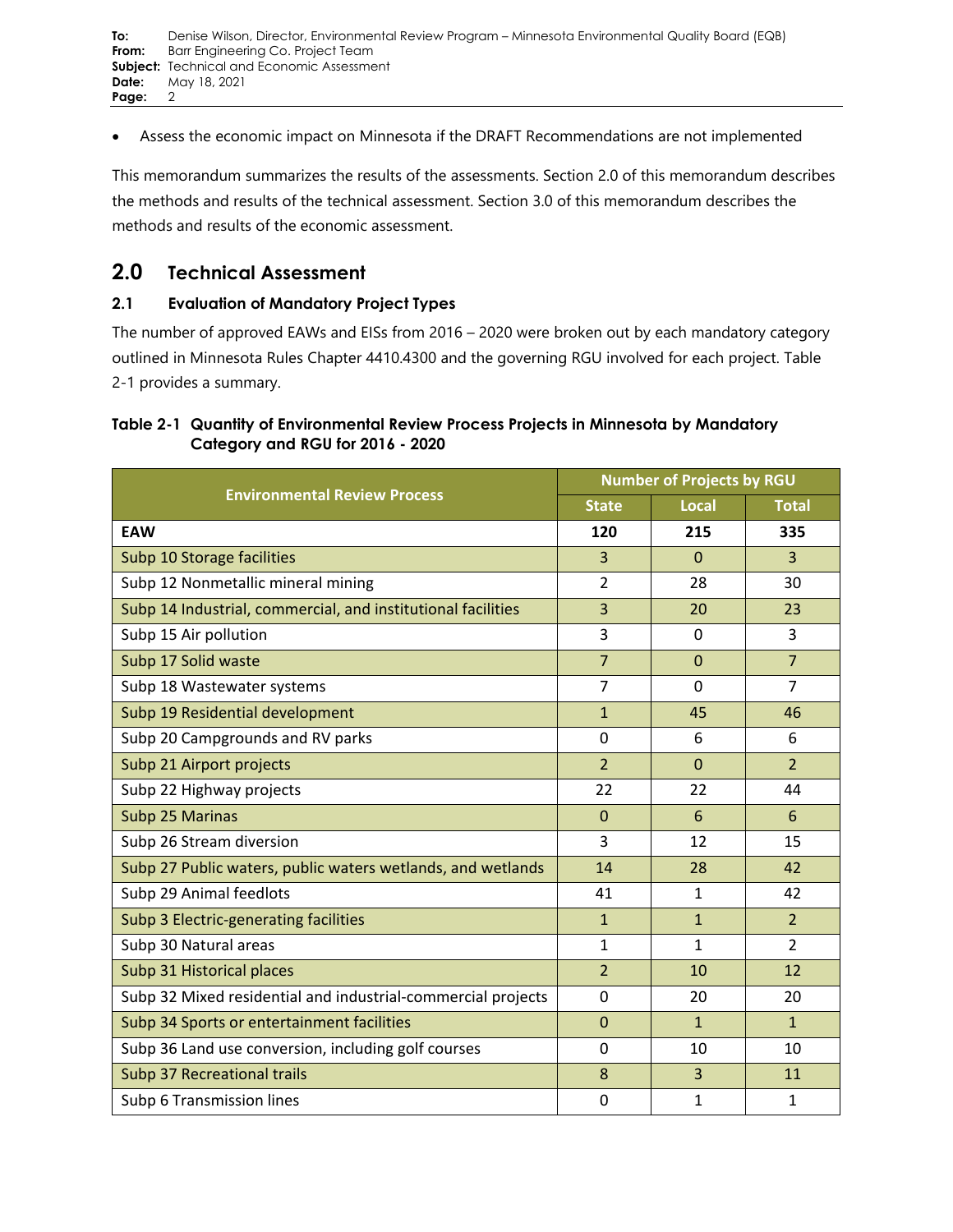|                                              | <b>Number of Projects by RGU</b> |       |              |  |
|----------------------------------------------|----------------------------------|-------|--------------|--|
| <b>Environmental Review Process</b>          | <b>State</b>                     | Local | <b>Total</b> |  |
| <b>EIS</b>                                   |                                  |       |              |  |
| Subp 15 Airport runway projects              | 0                                |       |              |  |
| Subp 18 Water appropriation and impoundments |                                  |       |              |  |
| Subp 24 Pipelines                            |                                  |       |              |  |
| Subp 9 Nonmetallic mineral mining            | 0                                |       |              |  |
| <b>Grand Total</b>                           | 122                              | 217   | 339          |  |

Note: The other mandatory categories not listed in the table did not have any projects from 2016-2020.

Four mandatory categories had greater than 40 projects:

- Subp Residential Development;
- Subp 22 Highway Projects;
- Subp 27 Public waters, public waters wetlands, and wetlands; and,
- Subp 29 Animal feedlots.

Each of the mandatory categories were qualitatively analyzed to identify those that could potentially contribute CO<sub>2</sub>e emissions greater than 25,000 TPY for each of three scopes outlined in Table 3 of Appendix B1 of the DRAFT Recommendations. The results from this analysis are summarized in Attachment A. [Table 2-2](#page-2-0) shows a summary of the number of each project that could potentially exceed 25,000 TPY CO<sub>2</sub>e, contribute less than 25,000 TPY of CO<sub>2</sub>e but greater than 0 TPY, and those projects that likely would contribute to  $0$  TPY CO<sub>2</sub>e.

<span id="page-2-0"></span>

| Table 2-2 The Number of Projects for each Scope of the DRAFT Recommendations that                             |
|---------------------------------------------------------------------------------------------------------------|
| Potentially Exceed 25,000 TPY CO <sub>2</sub> e, Exceed 0 TPY but Less than 25,000 TPY CO <sub>2</sub> e, and |
| are 0 TPY                                                                                                     |

| <b>Criteria</b>                        | Scope 1<br>(Direct<br>Operation/<br><b>Construction)</b> |    | Scope 3<br>(Indirect<br><b>Operation Off-</b><br>site Waste<br><b>Management</b> ) |
|----------------------------------------|----------------------------------------------------------|----|------------------------------------------------------------------------------------|
| Potentially > 25,000 tpy               | 30                                                       | 15 |                                                                                    |
| Potentially < $25,000$ tpy but > 0 tpy |                                                          | 17 |                                                                                    |
| Potentially 0 tpy                      |                                                          |    |                                                                                    |

Based on the emission categories that EQB has outlined in Table 3 of Appendix B1 of the DRAFT Recommendations, 31 of the 39 mandatory categories have the potential to exceed 25,000 TPY CO<sub>2</sub>e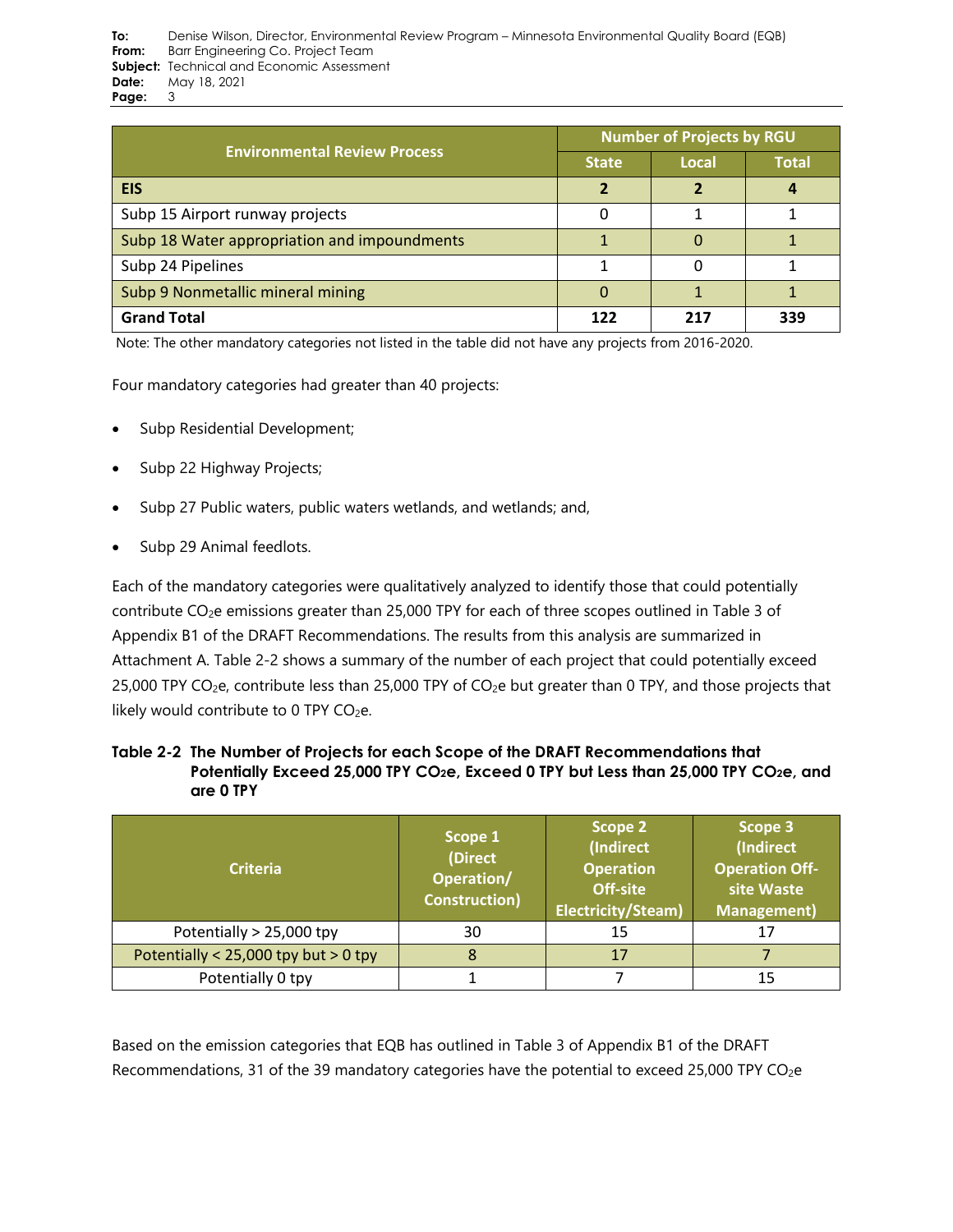when calculating their carbon footprint. There were eight mandatory categories that potentially would not exceed 25,000 TPY  $CO<sub>2</sub>e$ :

- Subp 20 Campgrounds and RV parks;
- Subp 26 Stream diversion;
- Subp 27 Public waters, public waters wetlands, and wetlands;
- Subp 28 Forestry;
- Subp 35 Release of genetically engineered organisms;
- Subp 36a Land conversion in shoreland; and
- Subp 37 Recreational trails.

# **2.2 Example Project Types Potentially Exceeding 25,000 TPY CO2e**

Two mandatory categories were chosen to calculate a project carbon footprint based on the emission categories outlined in Table 3 of Appendix B1 of the DRAFT Recommendations: Industrial, Commercial, and Institutional Facilities (Subp 14) and Animal Feedlots (Subp 29). These evaluations are for informational purposes only and not representative of all projects that may occur within the mandatory categories selected. They provide example calculations based on the assumptions specified.

# **2.2.1 Subp 14: Industrial, Commercial, and Institutional Facilities**

Industrial, Commercial and Institutional Facilities (Subp 14) was chosen due to the main RGU being the local government. From 2016 – 2020, local governments were the RGU for 20 of the 23 projects [\[Table](#page-1-0)  [2-1\]](#page-1-0) and projects in this category have scope 1, 2, and 3 emissions.

Barr selected a hospital redevelopment project includes redeveloping an existing footprint to include a new multi-story tower and renovating existing facilities. Elements of the proposed example project include:

- The project is proposed to be constructed and operated in an urban, developed setting;
- There is no land-use change related to the project;
- The construction phase of the project is anticipated to last for 36 months;
- The total project area is 34 acres with a multi-story tower of 920,000 square feet, for a total of 2,401,776.00 square feet;
- The proposed project will add 250 hospital beds to the existing 139 beds, for a total of 389 bed facility;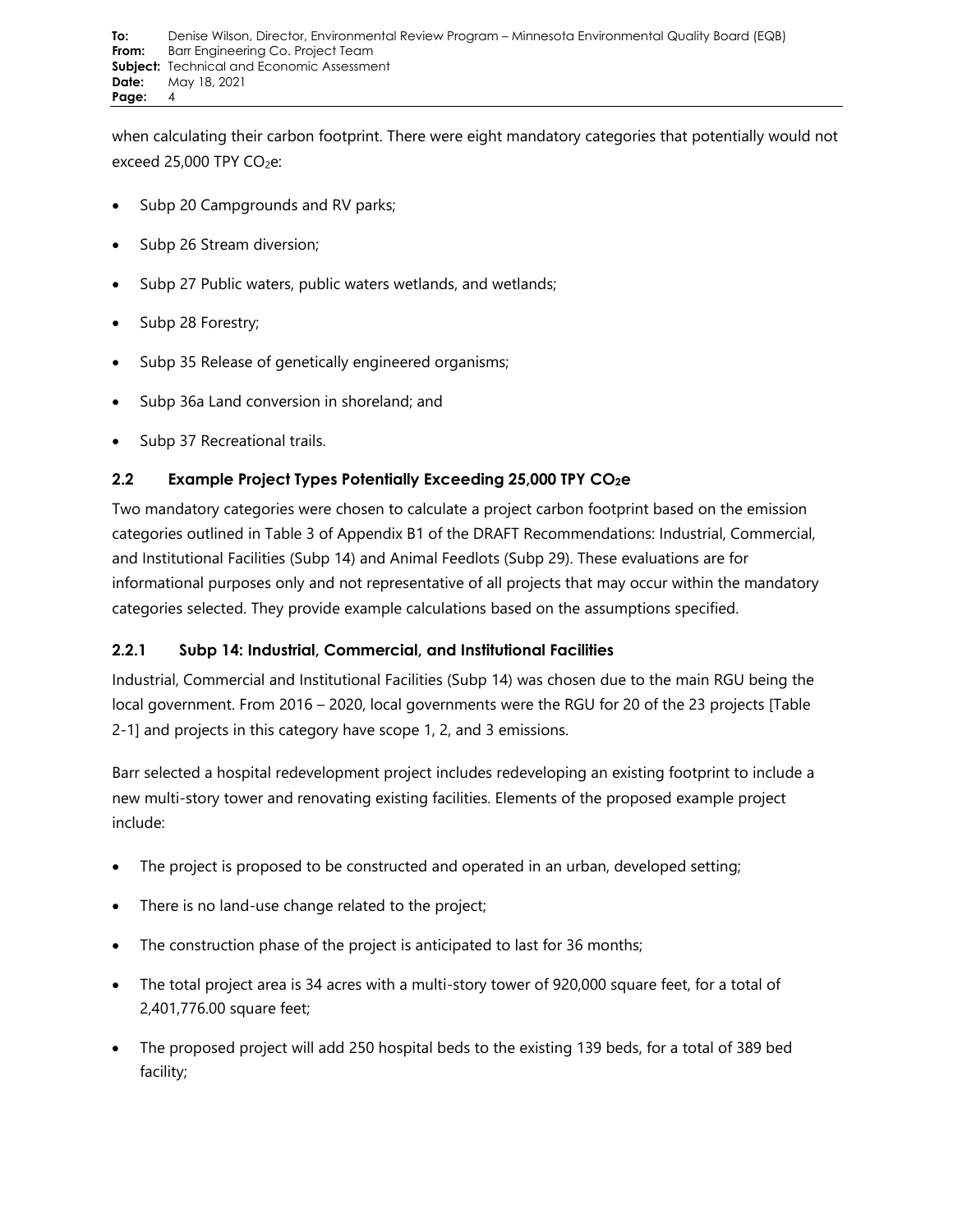- The new facility plans to implement waste related best management practices and to recycle and compost appropriate material when applicable; and,
- The anticipated life of the project is 50 years.

The annual estimated carbon footprint based on the calculation guidance in Appendix B1 of the DRAFT Recommendations is 52,025.93 tons  $CO<sub>2</sub>e$ . [Table 2-3](#page-4-0) below provides a summary of the results and details of the analysis are provided in Attachment B.

## <span id="page-4-0"></span>**Table 2-3 Summary of Estimated Subp 14 Project Emissions by Scope According to Table 3 of Appendix B1 in the DRAFT Recommendations**

| <b>Source</b><br><b>Type</b><br>ID                                         | <b>Scope</b>              | <b>Project Phase</b>               | <b>Type of Emission</b>                     | <b>Emission</b><br><b>Sub-Type</b> | <b>Emitant</b>                                                                                   | <b>Estimated</b><br>Subp 14<br>Project CO <sub>2</sub> e<br><b>Emissions</b><br>(TPY) |
|----------------------------------------------------------------------------|---------------------------|------------------------------------|---------------------------------------------|------------------------------------|--------------------------------------------------------------------------------------------------|---------------------------------------------------------------------------------------|
| <b>Direct Emissions</b>                                                    |                           |                                    |                                             |                                    |                                                                                                  |                                                                                       |
| <b>DE-1</b>                                                                | Scope 1                   | <b>Operations</b>                  | Combustion                                  | Stationary<br><b>Area Mobile</b>   | $CO2$ , N <sub>2</sub> O <sub>,</sub><br>CH <sub>4</sub>                                         | 12,188.90                                                                             |
| <b>DE-2</b>                                                                | Scope 1                   | Operations                         | Non-Combustion<br>Processes                 | Stationary                         | $CO2$ , CH <sub>4</sub> ,<br>$N2O$ , HFCs,<br>PFCs, other<br>fully<br>fluorinated<br><b>GHGs</b> | <b>Not</b><br>applicable                                                              |
| <b>DE-3</b>                                                                | Scope 1                   | Construction/<br>Retirement        | Combustion                                  | <b>Mobile</b>                      | $CO2$ , N <sub>2</sub> O,<br>CH <sub>4</sub>                                                     | 469.36                                                                                |
| <b>DE-4</b>                                                                | Scope 1                   | Construction/<br>Retirement        | Land-Use                                    | Area                               | $CO2$ , N <sub>2</sub> O <sub>,</sub><br>CH <sub>4</sub>                                         | <b>Not</b><br>applicable                                                              |
|                                                                            | <b>Indirect Emissions</b> |                                    |                                             |                                    |                                                                                                  |                                                                                       |
| $IE-1$                                                                     | Scope 2                   | Operations                         | Off-Site<br>Electricity/Steam<br>Production | Grid-Based                         | $CO2$ , N <sub>2</sub> O,<br>CH <sub>4</sub>                                                     | 38,665.51                                                                             |
| $IE-2$                                                                     | Scope 3                   | <b>Operations</b>                  | <b>Off-Site Waste</b><br>Management         | Stationary<br><b>Area Mobile</b>   | $CO2$ , CH <sub>4</sub>                                                                          | 702.16                                                                                |
| <b>Atmospheric Removals of GHGs</b>                                        |                           |                                    |                                             |                                    |                                                                                                  |                                                                                       |
| <b>AR-1</b>                                                                | Scope 1<br><b>Sinks</b>   | Construction/<br><b>Operations</b> | <b>Land Use</b>                             | Area                               | CO <sub>2</sub><br>removals to<br>terrestrial<br>storage                                         | <b>Not</b><br>applicable                                                              |
| Total Emissions plus Sinks = Direct Emissions + Indirect Emissions + Sinks |                           |                                    |                                             |                                    | 52,025.93                                                                                        |                                                                                       |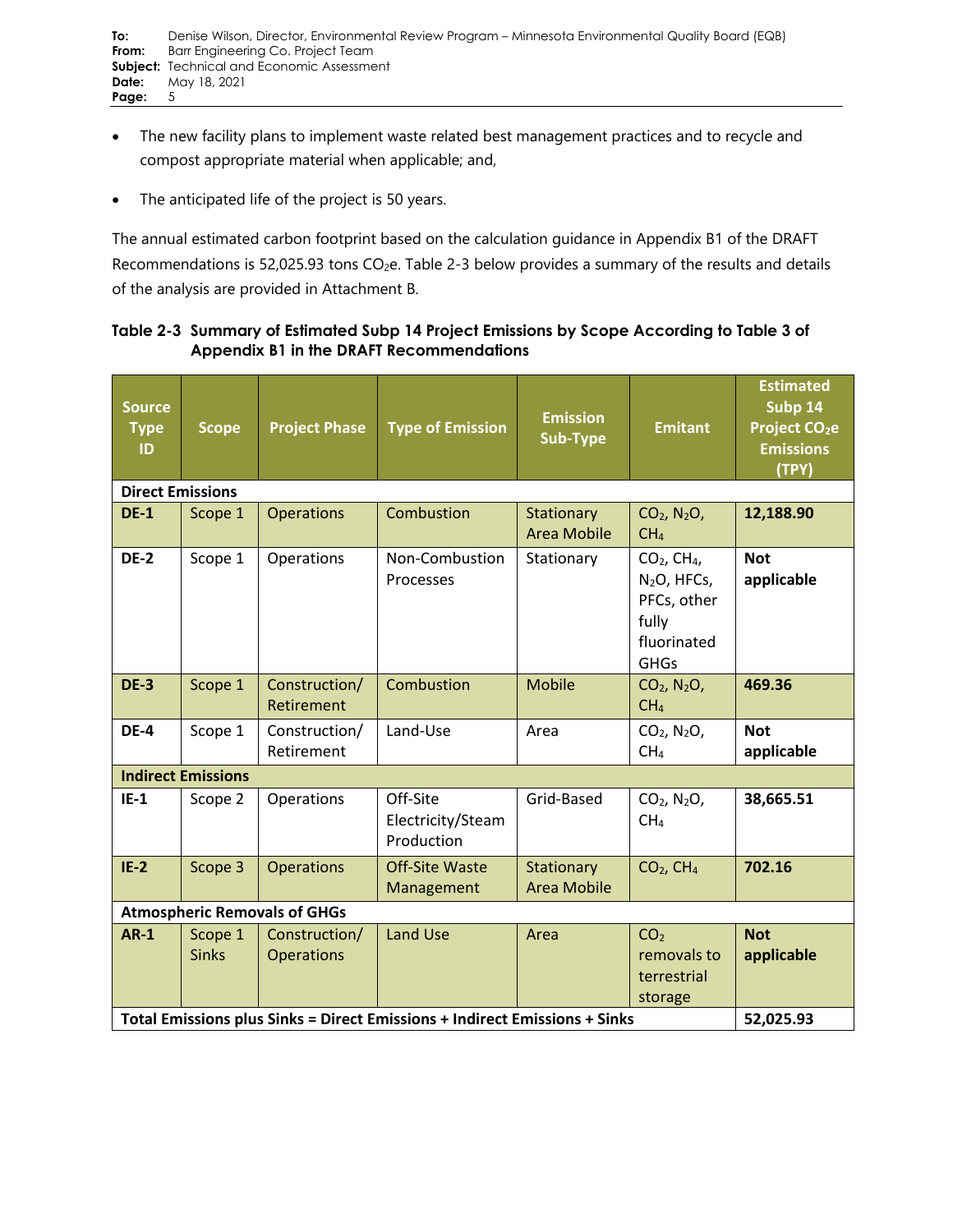Approximately 74% of the total CO2e emissions are from waste generation and electrical consumption of the project. This is a result of the large footprint of the project and the large amount of electrical demand from a heath care facility. The average electricity usage from a large hospital is 29.1 kilowatt-hours per square feet<sup>[1](#page-5-0)</sup>. By removing the Scope 2 emissions, the project total becomes less than the 25,000 TPY CO<sub>2</sub>e threshold at  $13,360.42$  TPY CO<sub>2</sub>e.

# **2.2.2 Subp 29: Animal Feedlots**

The second example chosen to calculate a carbon footprint based on the DRAFT Recommendations is Animal Feedlots (Subp 29). Animal Feedlots was chosen due to the large number of comments received during the public engagement process and Animal Feedlots also has one of the highest number of projects from 2016 – 2020 [\(Table 2-1\)](#page-1-0).

The example project chosen is the development of a Jersey cow dairy feedlot. The feedlot will include the development of a cross-ventilated, total confinement, free-stall barn and will use earthen basins with impermeable covers to collect and store the manure and wastewater. The proposed project also includes the construction of two apartment buildings for employees. Elements of the proposed example project include:

- The number of dairy cows for the proposed project is 10,500;
- The total acreage of the proposed project is 150 acres, 90 of which will be impervious surfaces;
- Liquid manure will be transferred to area farms for use as fertilizer on cropland;
- The approximate amount of acreage required for manure application is 7,300 acres per year;
- The cattle will demand approximately 1,750 acres of alfalfa feed;
- The proposed project is planning to convert forested land into grassland and settlement;
- The lifetime of the proposed project is 50 years; and
- The alfalfa consumed by the dairy cows is grown off-site.

The annual estimated carbon footprint based on the calculation guidance in Appendix B1 of the DRAFT Recommendations is 86,550.74 tons  $CO<sub>2</sub>e$ . [Table 2-4](#page-6-0) below provides a summary of the results and details of the analysis are provided in Attachment C.

<span id="page-5-0"></span> $1$  U.S. Energy Information Administration, 2007. Energy Characteristics and Energy Consumed in Large Hospital Buildings in the United States in 2007. https://www.eia.gov/consumption/commercial/reports/2007/large-hospital.php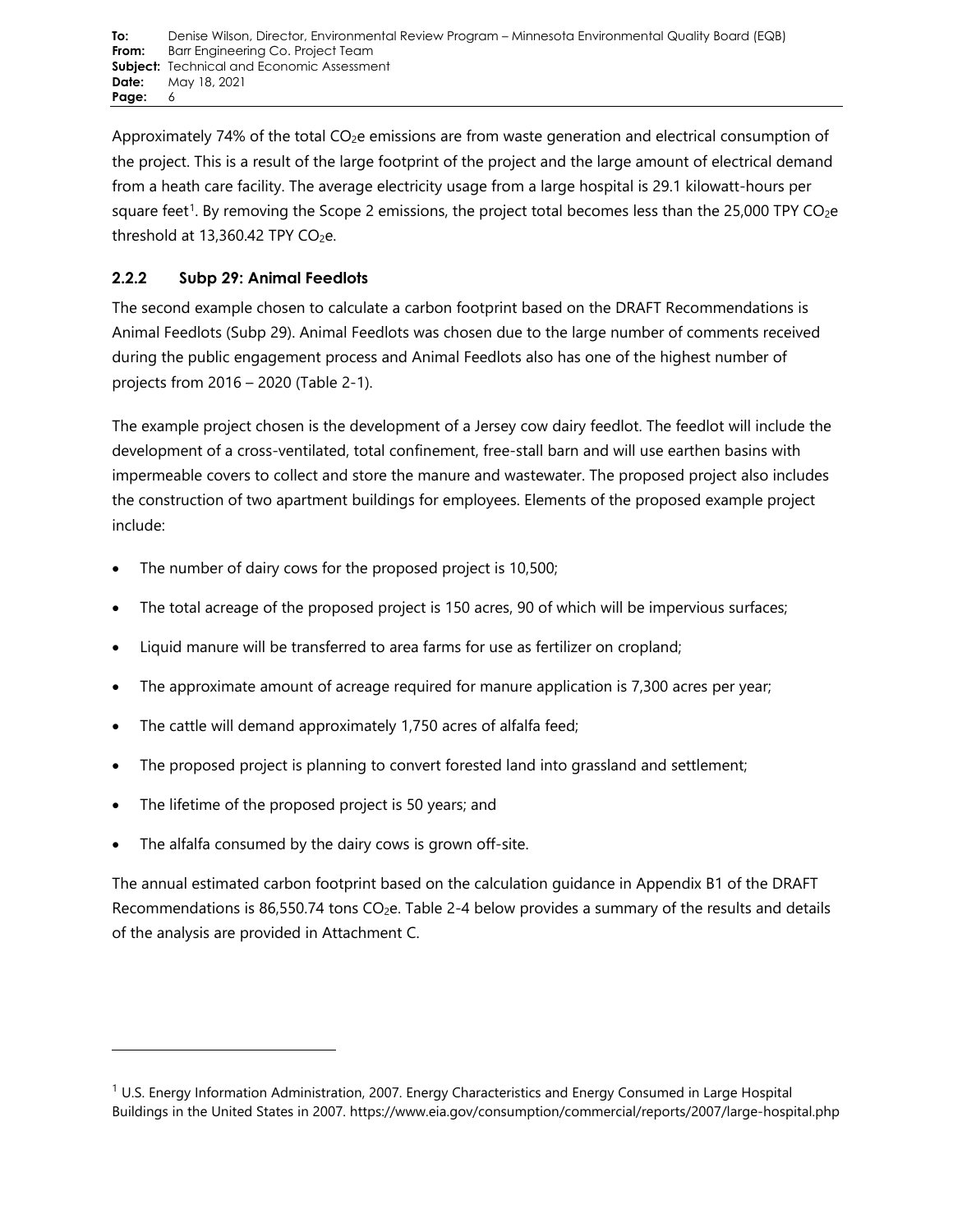| To:   | Denise Wilson, Director, Environmental Review Program – Minnesota Environmental Quality Board (EQB) |
|-------|-----------------------------------------------------------------------------------------------------|
| From: | Barr Engineering Co. Project Team                                                                   |
|       | <b>Subject:</b> Technical and Economic Assessment                                                   |
| Date: | Mav 18, 2021                                                                                        |
| Page: |                                                                                                     |

## <span id="page-6-0"></span>**Table 2-4 Summary of Estimated Subp 29 Project Emissions by Scope According to Table 3 of Appendix B1 in the DRAFT Recommendations**

| <b>Source</b><br><b>Type ID</b>                                            | <b>Scope</b>   | <b>Project Phase</b>               | <b>Type of Emission</b>                     | <b>Emission Sub-</b><br><b>Type</b>     | <b>Emitant</b>                                                                                             | <b>Estimated</b><br>Subp 29<br>Project CO <sub>2</sub> e<br><b>Emissions</b><br>(TPY) |
|----------------------------------------------------------------------------|----------------|------------------------------------|---------------------------------------------|-----------------------------------------|------------------------------------------------------------------------------------------------------------|---------------------------------------------------------------------------------------|
| <b>Direct Emissions</b>                                                    |                |                                    |                                             |                                         |                                                                                                            |                                                                                       |
| <b>DE-1</b>                                                                | $\mathbf{1}$   | <b>Operations</b>                  | Combustion                                  | <b>Stationary Area</b><br><b>Mobile</b> | $CO2$ , N <sub>2</sub> O,<br>CH <sub>4</sub>                                                               | 1,229.94                                                                              |
| <b>DE-2</b>                                                                | $\mathbf{1}$   | Operations                         | Non-Combustion<br>Processes                 | Stationary                              | $CO2$ , N <sub>2</sub> O,<br>CH <sub>4</sub> , HFCs,<br>PFCs, other<br>fully<br>fluorinated<br><b>GHGs</b> | 76,105.20                                                                             |
| <b>DE-3</b>                                                                | $\mathbf{1}$   | Construction/<br>Retirement        | Combustion                                  | <b>Mobile</b>                           | $CO2$ , N <sub>2</sub> O <sub>,</sub><br>CH <sub>4</sub>                                                   | 127.85                                                                                |
| <b>DE-4</b>                                                                | $\mathbf{1}$   | Construction/<br>Retirement        | Land-Use                                    | Area                                    | $CO2$ , N <sub>2</sub> O <sub>,</sub><br>CH <sub>4</sub>                                                   | 5,394.70                                                                              |
| <b>Indirect Emissions</b>                                                  |                |                                    |                                             |                                         |                                                                                                            |                                                                                       |
| $IE-1$                                                                     | $\overline{2}$ | Operations                         | Off-Site<br>Electricity/Steam<br>Production | Grid-Based                              | $CO2$ , N <sub>2</sub> O <sub>,</sub><br>CH <sub>4</sub>                                                   | 5,808.82                                                                              |
| $IE-2$                                                                     | $\overline{3}$ | <b>Operations</b>                  | <b>Off-Site Waste</b><br>Management         | <b>Stationary Area</b><br><b>Mobile</b> | $CO2$ , CH <sub>4</sub>                                                                                    | 1.73                                                                                  |
| <b>Atmospheric Removals of GHGs</b>                                        |                |                                    |                                             |                                         |                                                                                                            |                                                                                       |
| $AR-1$                                                                     | 1 Sinks        | Construction/<br><b>Operations</b> | <b>Land Use</b>                             | Area                                    | $CO2$ removals<br>to terrestrial<br>storage                                                                | (2, 117.50)                                                                           |
| Total Emissions plus Sinks = Direct Emissions + Indirect Emissions + Sinks |                |                                    |                                             |                                         |                                                                                                            | 86,550.74                                                                             |

Approximately 88% of the total CO<sub>2</sub>e emissions from the proposed project are from manure storage and enteric fermentation (scope 1 – operations, non-combustion activity). Both of these processes emit large amounts of methane (CH<sub>4</sub>) and nitrous oxide (N<sub>2</sub>O), which have global warming potentials (GWPs) of 25 and 298, respectively.

# **2.3 Potential Project Types Subject to New EIS Category**

The DRAFT Recommendations include a potential new EIS category: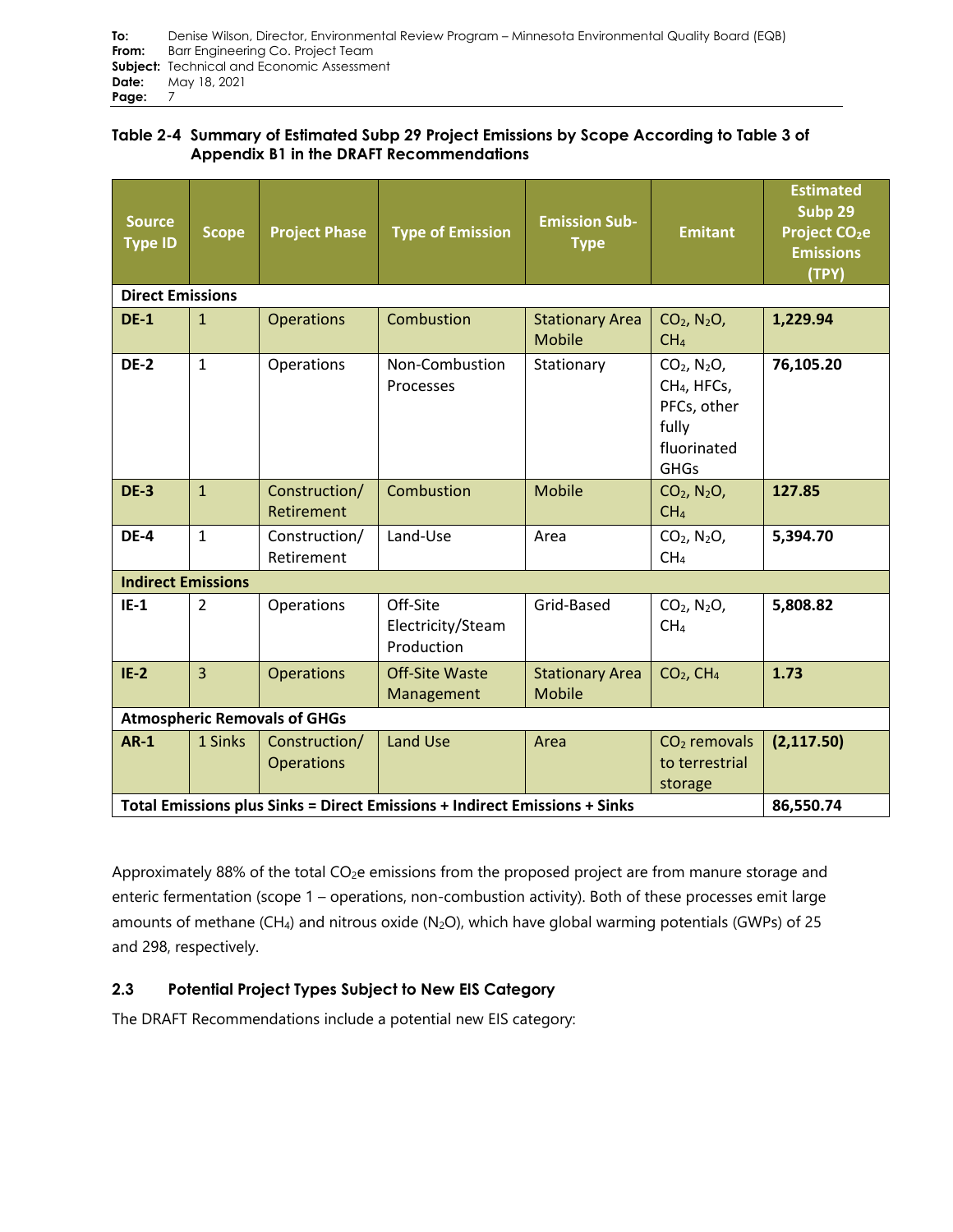*"MR 4410.4400 subp. XX. Greenhouse Gas Pollution (GHG). A proposed project that results in cumulative GHG emissions for existing and future operations that exceeds an interim value of 100,000\* tons per year CO2e unless the proposed project:*

*1. Is subject to a Best Achievable Control Technology analysis through federal air permitting requirements;*

*2. Has a GHG reduction plan that is publicly available and demonstrates the proposed project's GHG emissions will not significantly detract from the ability to meet state and/or local GHG reduction goals; or*

*3. Is subject to other federal, state or local permitting or environmental review that includes an assessment of the project's GHG emissions.*

*\*"This number is proposed as an interim value using currently available information to support its use as an indicator for proposed projects that have the potential for significant environmental effects."*

Based on the EAW technical assessment, the projects that may potentially exceed 100,000 TPY are those that have a high electrical demand, high emissions from non-CO<sub>2</sub> GHGs that have a high GWP, and those that include operating large processing equipment (stationary sources with direct emissions). Therefore, there are approximately 10 project types have the potential to be subject to the new EIS category. They include:

- Subp 2 Nuclear fuels and nuclear waste;
- Subp 3 Electric generating facilities;
- Subp 4 Petroleum refineries;
- Subp 5 Fuel conversion facilities;
- Subp 11 Metallic mineral mining and processing;
- Subp 12 Nonmetallic mineral mining;
- Subp 13 Paper or pulp processing mills;
- Subp 19 Residential development;
- Subp 19a Residential development in shoreland outside of the seven-county Twin Cities metropolitan area; and
- Subp 21 Airport runway projects.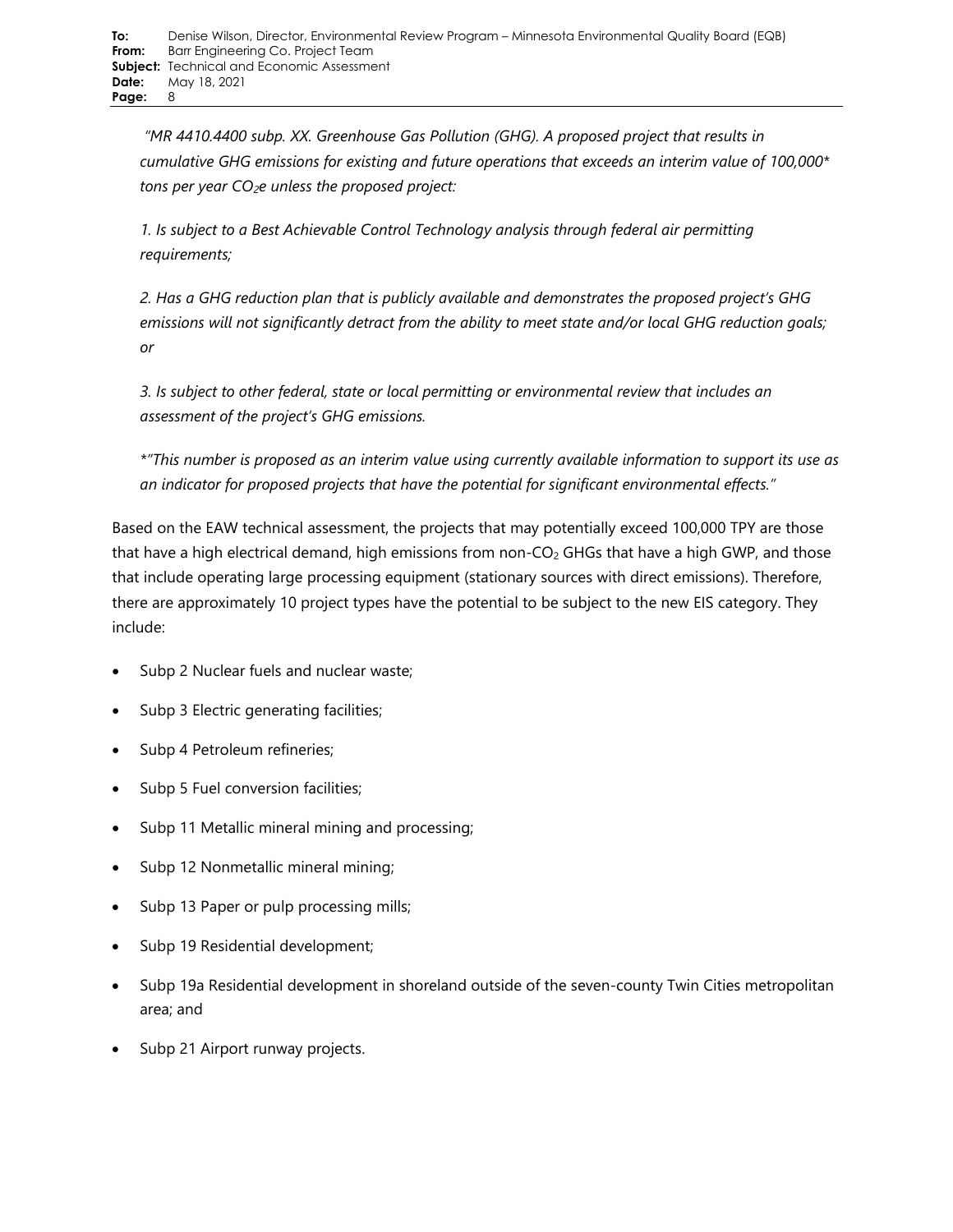# **2.4 Example Project Types Potentially Exceeding New EIS Category**

The Animal Feedlot (Subp 29) example from Section 2.2, had approximately 85,826.48 TPY CO<sub>2</sub>e. This number may vary based on actual numbers of construction and operational equipment, mobile sources, electrical consumption, and number of dairy cows. The Animal Feedlot (Subp 29) example provided in Section 2.2 included 10,500 dairy cows at a proposed feedlot. If the number of dairy cows was increased by approximately 2,000, the projected  $CO<sub>2</sub>e$  from the proposed project would be 100,322.71 TPY  $CO<sub>2</sub>e$ .

Similarly with the Hospital Redevelopment (Subp 14), the majority of the  $CO<sub>2</sub>e$  emissions are from electrical consumption. Therefore, project types that have high electrical demands may exceed 100,000 TYP. According to the U.S. Energy Information Administration, in 2019 the average annual electricity consumption of a U.S. residential home was 10,649 KWh<sup>2</sup>. For a 50 home development in the Midwest, that is approximately 585,000 TPY  $CO<sub>2</sub>e$ .

# **3.0 Economic Assessment**

# **3.1 Impact to RGUs to Complete Additional Climate Assessment Requirements**

The level of effort necessary to prepare an EAW varies based on the scale and complexity of a project and depending on type, location, and potential impacts. Therefore, this economic assessment focuses on the estimated incremental effort and associated costs to quantify GHG emissions and climate adaptation/resiliency information for a range of projects within the mandatory categories listed in Minnesota Rules Chapter 4410.4300 based on the guidance and EAW form content specifically presented as appendices to the DRAFT Recommendations. Therefore, the costs may vary depend on the requirements adopted by the EQB.

# **3.1.1 Quantification of GHG Emissions**

As detailed in Section 2.1; Barr estimates there will be projects within the mandatory categories listed in Minnesota Rules Chapter 4410.4300 that will have GHG emissions less than 25,000 TPY CO<sub>2</sub>e and projects with emissions greater than 25,000 TPY  $CO<sub>2</sub>e$ . This will result in a range of estimated levels of effort required to quantify GHG emissions. Accordingly, Tables 3-1 and 3-2 provide costs estimates to quantify GHG emissions for projects with less than and greater than 25,000 TPY CO<sub>2</sub>e, respectively. The estimated level of effort to quantify GHG emissions for projects with greater than 25,000 TPY CO<sub>2</sub>e assumes that there will be a greater number of sources to identify, calculate emissions, and prepare responses to the EAW form than for smaller projects. Therefore, the estimated incremental cost to prepare emission calculations and responses to the EAW form as presented in Appendix A of the DRAFT Recommendations is \$3,360 to \$6,720. Assuming a range of consulting rates, the estimated incremental costs could be  $+/-$ 10% of these values (Tables 3-1 and 3-2).

<span id="page-8-0"></span> $2$  U.S. Energy Information Administration, 2019. How much electricity does an American home use? https://www.eia.gov/tools/faqs/faq.php?id=97&t=3#:~:text=How%20much%20electricity%20does%20an,about%208 77%20kWh%20per%20month.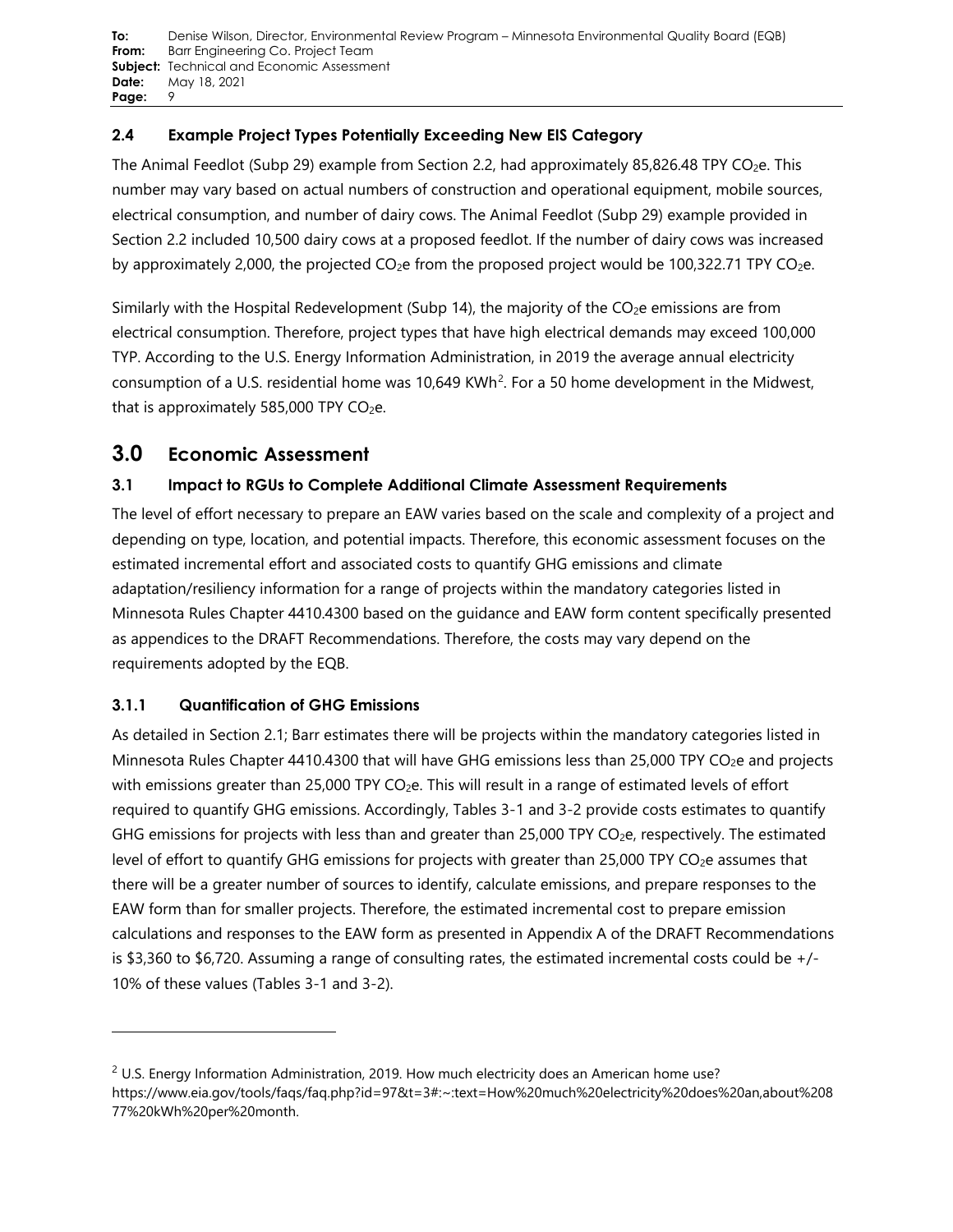## **Table 3-1 Estimated Costs to Quantify GHG Emissions – Project With Less than 25,000 TPY CO2e**

| <b>EAW Item</b>                                       | <b>Average</b><br><b>Estimated</b><br><b>Hours</b> | <b>Average</b><br>Rate <sup>(A)</sup> | <b>Estimated Cost</b> |
|-------------------------------------------------------|----------------------------------------------------|---------------------------------------|-----------------------|
| <b>GHG Quantification</b>                             | 16                                                 | \$120                                 | \$1,920               |
| Description of planned mitigation                     | 12                                                 | \$120                                 | \$1,440               |
| Additional Information for GHG emissions greater than | Not applicable                                     | Not applicable                        | Not applicable        |
| 25,000 TPY CO <sub>2</sub> e                          |                                                    |                                       |                       |
| <b>Total</b>                                          | 28                                                 | <b>Not applicable</b>                 | \$3,360               |
| Total $+10%$                                          | Not applicable                                     | Not applicable                        | \$3,696               |
| <b>Total - 10%</b>                                    | <b>Not applicable</b>                              | <b>Not applicable</b>                 | \$3,024               |

(A) Average rate for a consultant preparing air emission inventories with 0 to 10 years of experience.

## **Table 3-2 Estimated Costs to Quantify GHG Emissions – Project With More than 25,000 TPY CO2e**

| <b>EAW Item</b>                                       | <b>Average</b><br><b>Estimated</b><br><b>Hours</b> | <b>Average</b><br>Rate <sup>(A)</sup> | <b>Estimated Cost</b> |
|-------------------------------------------------------|----------------------------------------------------|---------------------------------------|-----------------------|
| <b>GHG Quantification</b>                             | 20                                                 | \$120                                 | \$2,400               |
| Description of planned mitigation                     | 16                                                 | \$120                                 | \$1,920               |
| Additional Information for GHG emissions greater than | 20                                                 | \$120                                 | \$2,400               |
| 25,000 TPY CO <sub>2</sub> e                          |                                                    |                                       |                       |
| <b>Total</b>                                          | 56                                                 | <b>Not applicable</b>                 | \$6,720               |
| Total $+10%$                                          | Not applicable                                     | Not applicable                        | \$7,392               |
| Total $-10%$                                          | <b>Not applicable</b>                              | <b>Not applicable</b>                 | \$6,048               |

(A) Average rate for a consultant preparing air emission inventories with 0 to 10 years of experience.

## **3.1.2 Climate Adaptation and Resiliency**

Similar to GHG emission quantification, Barr estimates the level of effort required to develop responses to the climate adaptation and resiliency components included in the DRAFT Recommendations will vary with scale and complexity of a project. Table 3-3 provides a cost estimate for preparing the climate adaptation and resiliency components. The estimated incremental cost to prepare climate adaptation and resiliency responses to the EAW form as presented in Appendix A of the DRAFT Recommendations is \$6,680. Assuming a range of consulting billing rates, the estimated incremental costs could be +/- 10% of these values (Tables 3-3). The costs assume the climate adaptation and resiliency assessment is based on a screening level of design, relatively early in the project's definition. The costs do not include any detailed quantitative risk analysis, engineering scenario technical modeling or downscaled climate modeling. If comments from the public or RGU indicate specific technical work is required for mapping, modeling and quantifying risks and resiliency, then costs could increase.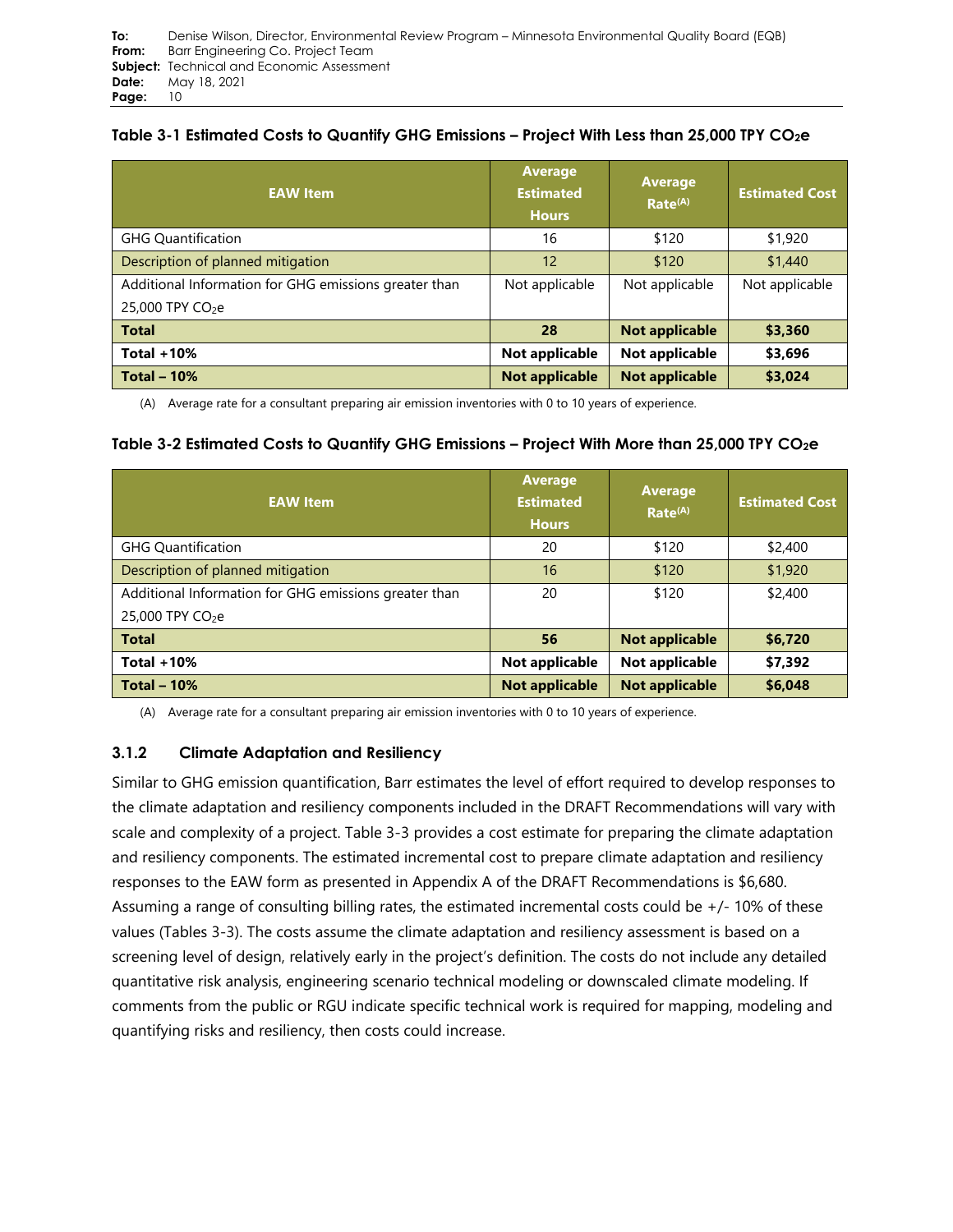| <b>Component</b>                                                                                                | <b>Average</b><br><b>Estimated</b><br><b>Hours</b> | <b>Average Rate</b>   | <b>Estimated Cost</b> |
|-----------------------------------------------------------------------------------------------------------------|----------------------------------------------------|-----------------------|-----------------------|
| Summarizing existing climate trends <sup>(A)</sup>                                                              | 8                                                  | \$120                 | \$960                 |
| Describing how the project's proposed activities and<br>design will interact with general climate trends (B)    | 16                                                 | \$130                 | \$2,080               |
| Describing how the proposed project may worsen<br>problems already accentuated by climate change <sup>(B)</sup> | 16                                                 | \$130                 | \$2,080               |
| Describe proposed adaptations to address the<br>project effects identified <sup>(B)</sup>                       | 12                                                 | \$130                 | \$1,560               |
| <b>Total</b>                                                                                                    | 52                                                 | Not applicable        | \$6,680               |
| Total $+10%$                                                                                                    | <b>Not applicable</b>                              | <b>Not applicable</b> | \$7,348               |
| Total $-10%$                                                                                                    | Not applicable                                     | Not applicable        | \$6,012               |

(A) Average 2021 billing rate for an air quality/climate consultant with 0 to 10 years of experience.

(B) Average 2021 billing rate for a consultant specializing in climate adaptation and resiliency/green infrastructure

## **3.1.3 Overall Estimated Costs**

Based on costs estimated in Sections 3.1.1 and 3.1.2, the total estimated incremental costs to prepare the emission calculations and climate adaptation/resiliency responses to the EAW form as presented in Appendix A of the DRAFT Recommendations are \$10,040 to \$13,400 (assuming a range of consulting rates, the estimated incremental costs could be +/- 10% of these values). To illustrate the costs another way; if the total cost to prepare an EAW without the GHG and climate adaptation/resiliency information is \$30,000, adding greenhouse gas and adaptation/resiliency information would represent a cost increase of approximately 33%.

Estimated level of effort and costs provided in this document represent our professional opinion and were developed using information from similar projects and the consulting team's experience and qualifications. The opinion of cost represents the team's best judgment as experienced and qualified professionals familiar with preparing EAW's, based on environmental review related information available at this time and available cost information from other similar efforts. The opinion of probable cost will change depending on specific project types and information. In addition, since the team has no control over the cost of labor, materials, equipment, or services furnished by others, or over project proposer or RGU's methods of determining prices, or over competitive bidding or market conditions, it can be expected that proposals, bids, or actual costs will vary from this opinion of probable cost. If a more accurate opinion of probable cost is desired, a more defined scope for individual project is likely necessary.

# **3.2 Impact to Project Proposers**

The development of GHG emissions reduction, mitigation and/or offsets could be a new work activity for project proposers. Determining the geography, timing and duration of mitigation efforts relative to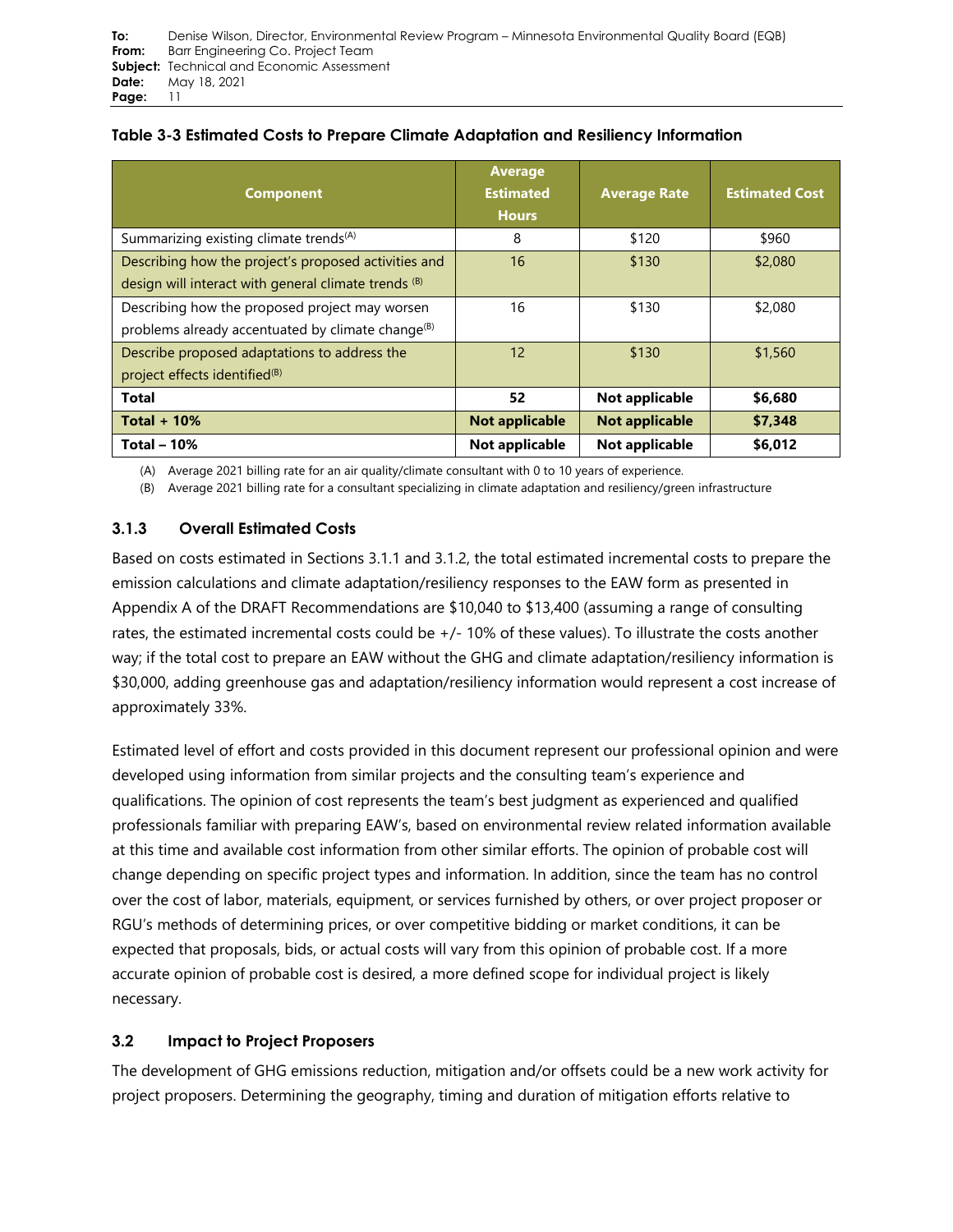implementation of the proposed action will be an additional important cash flow consideration for the proposer. If GHG emissions reduction has not been part of a proposer's previous implementation approach, this additional consideration within the project's intended purpose and need could be new effort and added cost to the proposer.

Some private and public sector proposers may already have active Environmental, Social and Corporate Governance (ESG) efforts, Corporate Social Responsibility (CSR) efforts, or local city/county sustainability and climate action plans. In some cases, these efforts might improve the public's, proposer's and RGU's competencies related to estimating and reducing GHG emissions, identifying climate risks/impacts, and/or suggesting resiliency strategies. Some entities and proposers may not be actively involved in such efforts and could face a "learning curve", adding cost or time to complete the environmental review process.

# **3.3 Impact to Minnesota if DRAFT Recommendations are not Implemented**

The impact to Minnesota for non-attainment of GHG reduction goals is a real cost borne by the people, businesses and public entities of the state. Conversely, GHG reductions provide real economic benefit in the form of reduced costs borne by society. GHG impacts, and therefore costs, are cumulative over time. Impacts due to GHGs are not regionalized, but rather borne globally. With this frame in mind, the relative economic tradeoffs for costs associated with GHG impacts, the benefits of avoiding portions of these impacts, and the cost of mitigating or reducing GHG emissions are discussed below.

The economic impact to Minnesota is considered relative to the legislative charge to reduce GHGs in Minnesota. This charge is summarized in the GHG Emissions Inventory 2005-2018 Biennial Report to the Legislature, March 2021 as:

## *Minn. Stat. § 216H.02 Greenhouse gas emissions control.*

*"Subd. 1. Greenhouse gas emissions-reduction goal. It is the goal of the state to reduce statewide greenhouse gas emissions across all sectors producing those emissions to a level at least 15 percent below 2005 levels by 2015, to a level at least 30 percent below 2005 levels by 2025, and to a level at least 80 percent below 2005 levels by 2050. The levels shall be reviewed based on the climate change action plan study.*

*Minn. Stat. § 216H.07 Emissions-reduction attainment; policy development process. Subd. 3. Biennial report. (a) By January 15 of each odd-numbered year, the commissioners of commerce and the Pollution Control Agency shall jointly report to the chairs and ranking minority members of the legislative committees with primary policy jurisdiction over energy and environmental issues the most recent and best available evidence identifying the level of reductions already achieved and the level necessary to achieve the reductions timetable in section 216H.02. (b) The report must be in easily understood nontechnical terms."*

According to the same state-wide inventory and as summarized in the Next Generation Energy Act goals, the 2016 state-wide GHG emissions of 161 million CO<sub>2</sub>-e TPY are being targeted for reduction to 34.9 million  $CO_2$ -e TPY by 2050 (Figure 3-1).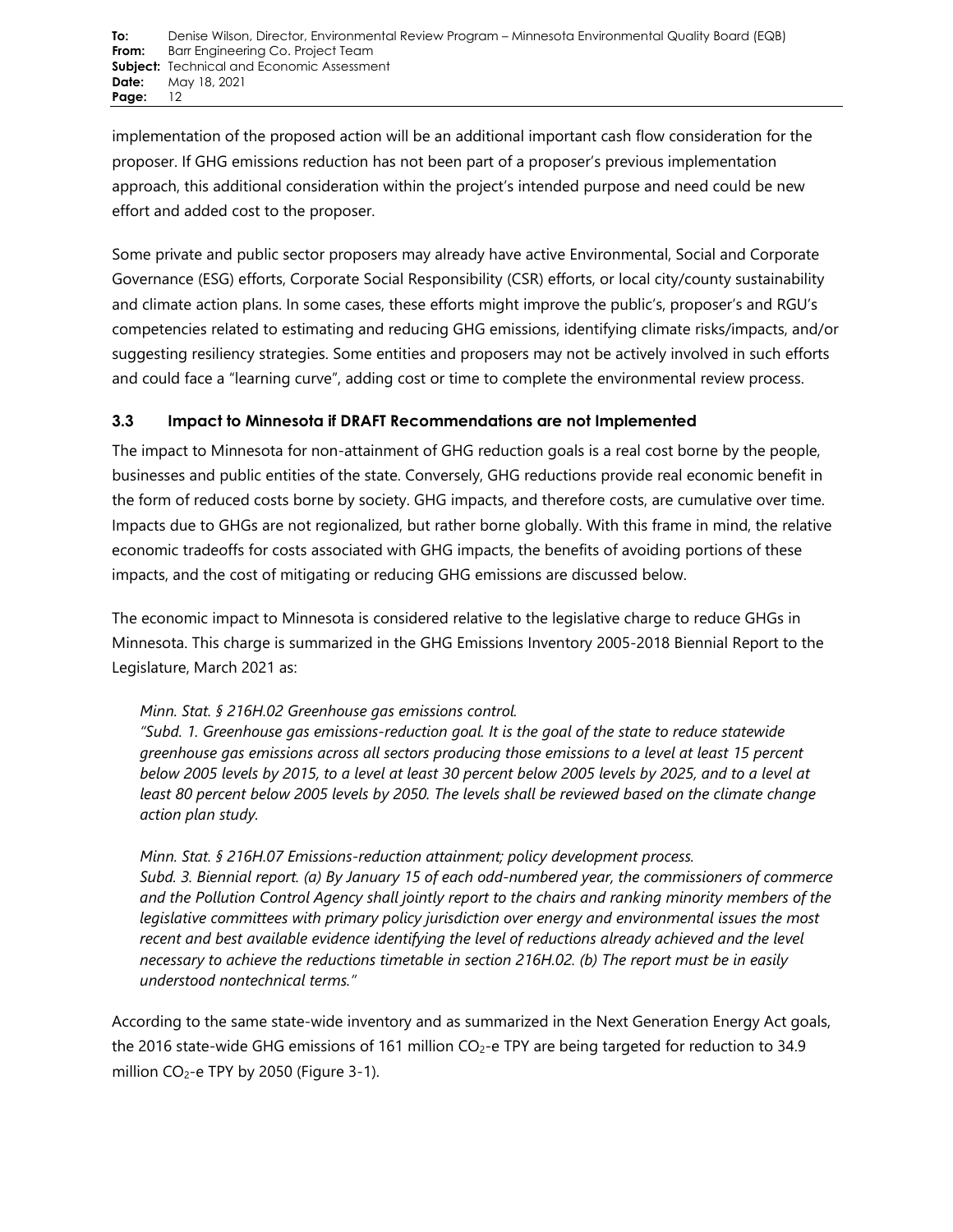In 2007, Governor Tim Pawlenty signed the bipartisan Next Generation Energy Act into law, setting statutory goals to reduce greenhouse gas (GHG) emissions by 15% from 2005 levels by 2015, 30% by 2025, and 80% by 2050. Minnesota missed its goal in 2015, and currently is not on track to meet future goals, either. Since 2005, overall GHG emissions overall have declined just eight percent.



Figure above: Minnesota's greenhouse gas emissions (million tons CO2-e), 2005-2018, compared to the 2015, 2025, and 2050 goals of the Next Generation Energy Act.

## **Figure 3-1 Minnesota's GHG Emissions. Source: GHG Emissions Inventory 2005-2018. Biennial Report to the Legislature, March 2021.**

US EPA and other federal agencies use estimates of the social cost of carbon (SC-CO2) to value the climate impacts of rulemakings. As defined by EPA, *"the SC-CO2 is a measure, in dollars, of the long-term damage done by a ton of carbon dioxide (CO2) emissions in a given year. This dollar figure also represents the value of damages avoided for a small emission reduction (i.e. the benefit of a CO2 reduction). The SC-CO2 is meant to be a comprehensive estimate of climate change damages and includes, among other things, changes in net agricultural productivity, human health, property damages from increased flood risk and changes in energy system costs, such as reduced costs for heating and increased costs for air conditioning."*

Globally and locally, definitions and valuation of the  $SC-CO<sub>2</sub>$ - vary. Various entities have assigned a value per ton GHG emitted by linking the global warming potential of the emissions (Figures 3-2 and 3-3)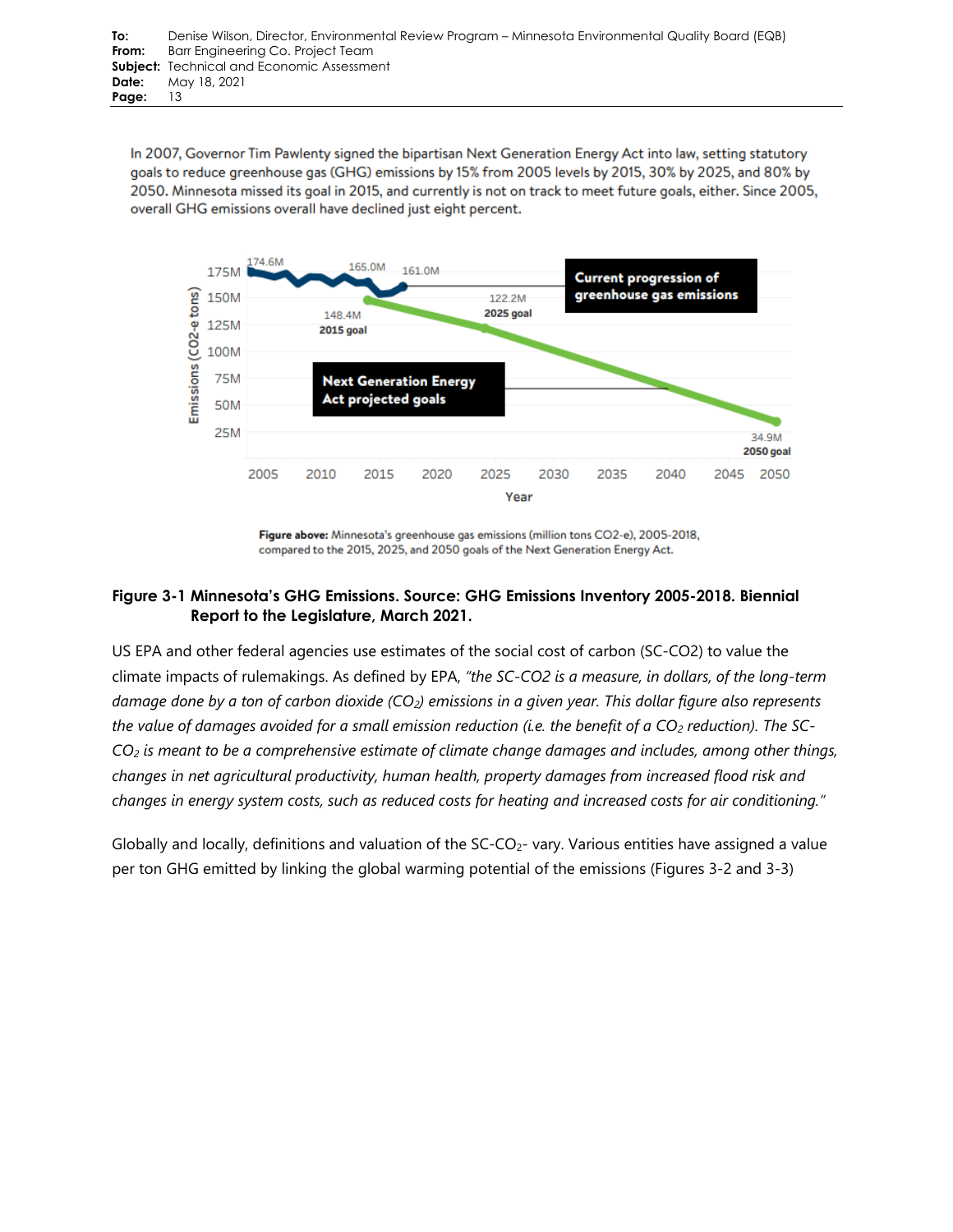



**Figure 3-2 Typical United States Government Interagency Working Group Estimated Social Cost of Carbon Simulations Summary. Source: Technical Support Document: Technical Update of the Social Cost of Carbon for Regulatory Impact Analysis Under Executive Order 12866**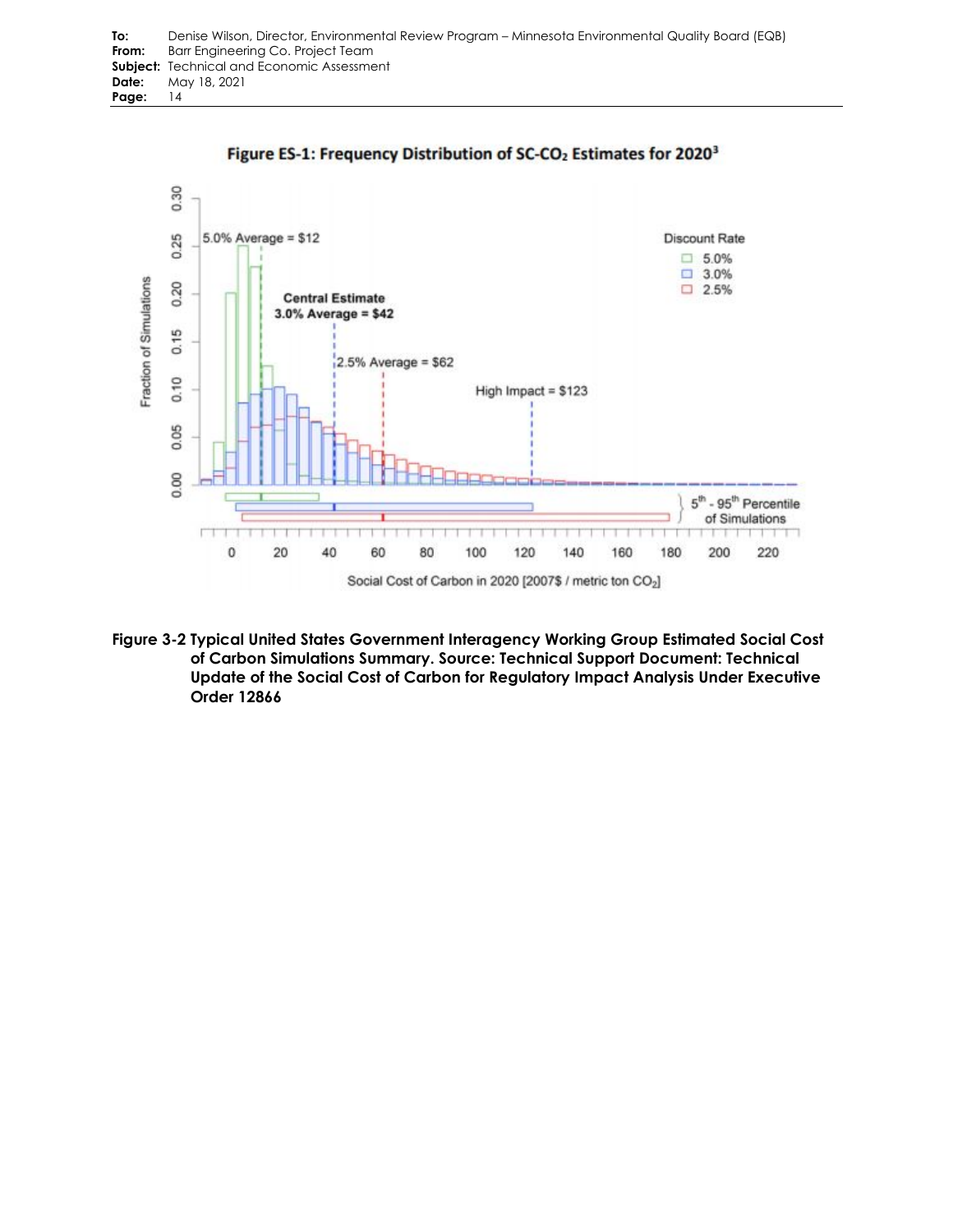## Social Cost of CO<sub>2</sub>, 2015-2050<sup>a</sup> (in 2007 dollars per metric ton CO<sub>2</sub>)

Source: Technical Support Document: Technical Update of the Social Cost of Carbon for Regulatory Impact Analysis Under Executive Order 12866 (May 2013, Revised August 2016)

|      |            |            | <b>Discount Rate and Statistic</b> |                                        |
|------|------------|------------|------------------------------------|----------------------------------------|
| Year | 5% Average | 3% Average | 2.5% Average                       | High Impact<br>$(3\% 95th$ percentile) |
| 2015 | \$11       | \$36       | \$56                               | \$105                                  |
| 2020 | \$12       | \$42       | \$62                               | \$123                                  |
| 2025 | \$14       | \$46       | \$68                               | \$138                                  |
| 2030 | \$16       | \$50       | \$73                               | \$152                                  |
| 2035 | \$18       | \$55       | \$78                               | \$168                                  |
| 2040 | \$21       | \$60       | \$84                               | \$183                                  |
| 2045 | \$23       | \$64       | \$89                               | \$197                                  |
| 2050 | \$26       | \$69       | \$95                               | \$212                                  |

<sup>a</sup> The SC-CO<sub>2</sub> values are dollar-year and emissions-year specific.

## **Figure 3-3 Typical EPA Estimated Social Cost of Carbon 2015-2050. Source: EPA Fact Sheet. Social Cost of Carbon. 2016.**

For comparative order-of-magnitude quantification, a 2025 social cost of carbon of \$42/ton (\$46/metric ton) was chosen from the EPA summary above, assuming 3% average discount rate, but other values are certainly relevant. Note that the federal guidance does consider range of SC-CO<sub>2</sub> values, with High Impact (95th percentile observed) 2025 is \$125/ton (\$138/metric ton) intended to represent simulations of lowerprobability, higher-impact outcomes (Table 3-4). The range of values for SC-CO2 will continue to evolve as the economics of impacts are continually observed, studied and further defined.

| <b>Emissions Scenario</b>                                        | <b>Estimated</b><br>CO <sub>2</sub> e<br>(TPY) | <b>Assumed</b><br><b>Social Cost of</b><br>Carbon $(\frac{5}{T})^A$ | <b>Estimated</b><br><b>Social Cost</b><br>$({\frac{4}{9}}/Y)^{B}$ |
|------------------------------------------------------------------|------------------------------------------------|---------------------------------------------------------------------|-------------------------------------------------------------------|
| 25,000 TPY EAW Threshold Value                                   | 25,000                                         | \$42                                                                | \$1 million                                                       |
| 100,000 TPY EIS Threshold Value                                  | 100,000                                        | \$42                                                                | \$4 million                                                       |
| Project Scenario 1 (see Subpart 14 case study Section 2.2 Above) | 52,000                                         | \$42                                                                | \$2 million                                                       |
| Project Scenario 2 (see Subpart 29 case study Section 2.2 Above) | 87,000                                         | \$42                                                                | \$4 million                                                       |
| 2016 Actual Statewide (2016 Minnesota Emission Inventory)        | 161,000,000                                    | \$42                                                                | \$6,800 million                                                   |
| 2050 Goal Statewide (2016 Minnesota Emission Inventory)          | 34,000,000                                     | \$42                                                                | \$1,400 million                                                   |

(A) Typical EPA Estimated Social Cost of Carbon 2015-2050. Source: EPA Fact Sheet. Social Cost of Carbon. 2016.

(B) Time-value-of-money discount rate for future years not included in the comparative SC-CO2 estimates in the table above.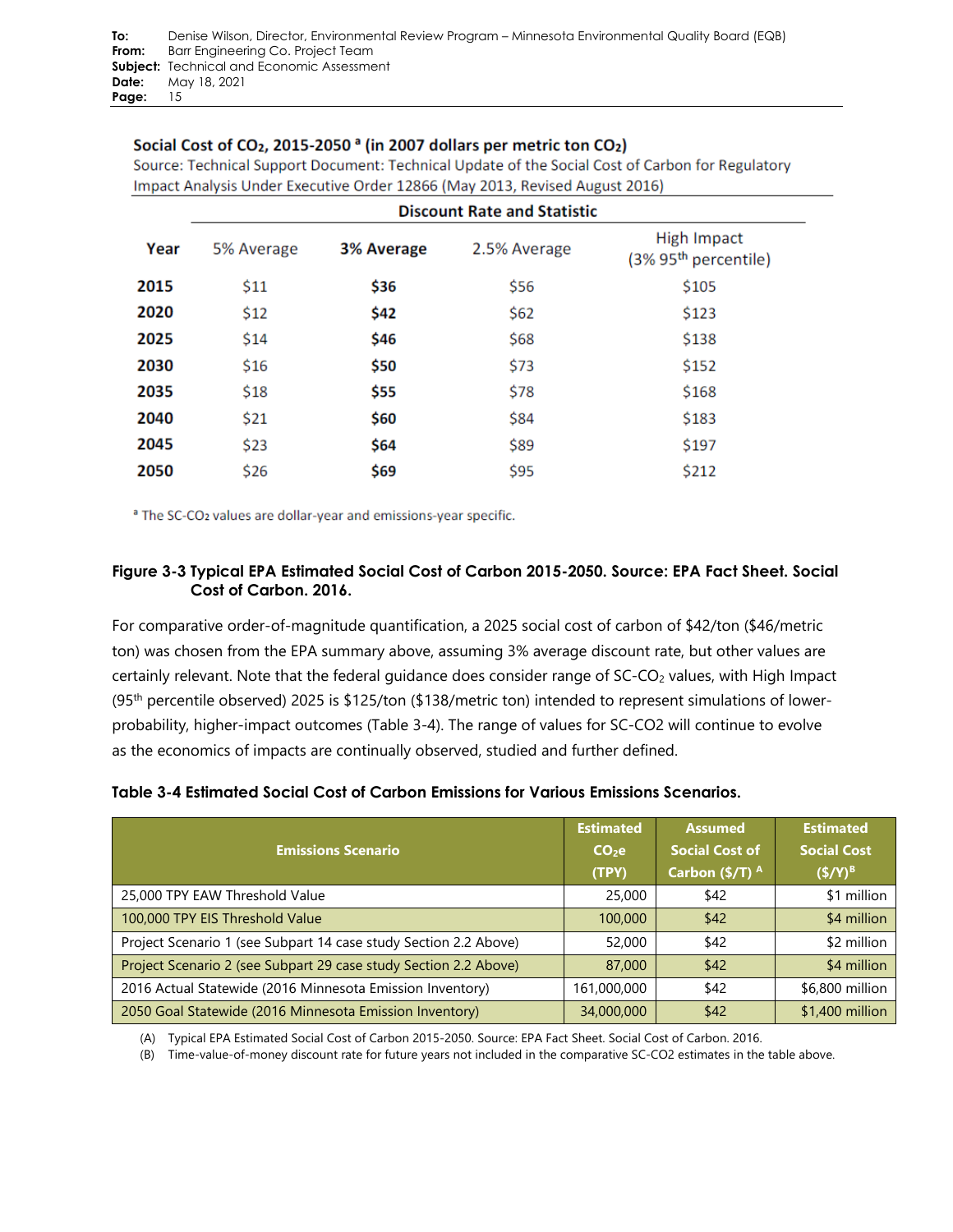Impacts borne by society due to GHG emissions and global climate change are represented in the SC-CO<sub>2</sub> valuations. Avoided emissions and the commensurate avoided social costs are an opportunity for the State of Minnesota to capture value and share that value with its neighbors, both locally and globally.

The incorporation of  $SC-CO<sub>2</sub>$  into project economics considerations continues to evolve at federal, state and local levels. For example, the January 2021 *Executive Order 13990[3](#page-15-0)* outlines cost-benefit-analysis methods to monetize and link the interacting social, financial and environmental aspects of GHG emissions, mitigation and resiliency; in some cases, proposed project return-on-investment accounting can be formulated to incorporate  $SC-CO<sub>2</sub>$  considerations over the life of the project into payback period calculations, estimated rate of return and broader estimates of an action's broader societal costs and benefits. These project-specific approaches may supplement, but rarely entirely replace, baseline financial analysis for a proposed project.

Avoiding local costs directly attributable to specific climate-driven events influencing a specific proposer's action, infrastructure or community context are an additional opportunity to capture value. Climate change trends and impacts due to extreme precipitation, observed pattern changes to the hydrologic cycle create the risk of increased expenditures by project proposers, the public and public entities. Examples of expenditures at risk of increase includes repairing infrastructure damaged during extreme precipitation events, flooding damages, drought impacts to crops, infrastructure service interruptions, decreased level of service provided by an infrastructure asset, etc. Climate risk assessments and resilience strategies for individual projects may be aimed at capturing value in the form of risk reduction and avoided future impacts to people and damage to property or ecosystem services. These costs and benefits may be considered separately from broader social costs and benefits  $SC-CO<sub>2</sub>$  due to GHG emissions and emission reduction.

To summarize, calculating individual project GHG emissions estimates, considering emissions reduction and resiliency measures, and making this information available to the public during environmental review are one strategy the State of Minnesota can deploy to incrementally work toward meeting the state's emissions reduction goals. The state's efforts to further incorporate these considerations into environmental review are intended to incrementally generate benefits of avoided social costs linked to emissions-driven impacts to people, property and ecosystem services at both the global and local scales.

<span id="page-15-0"></span><sup>&</sup>lt;sup>3</sup> Executive Order 13990 of January 20, 2021. Protecting Public Health and the Environment and Restoring Science To Tackle the Climate Crisis. Federal Register/Vo. 86, No. 14 / Presidential Documents. https://www.govinfo.gov/content/pkg/FR-2021-01-25/pdf/2021-01765.pdf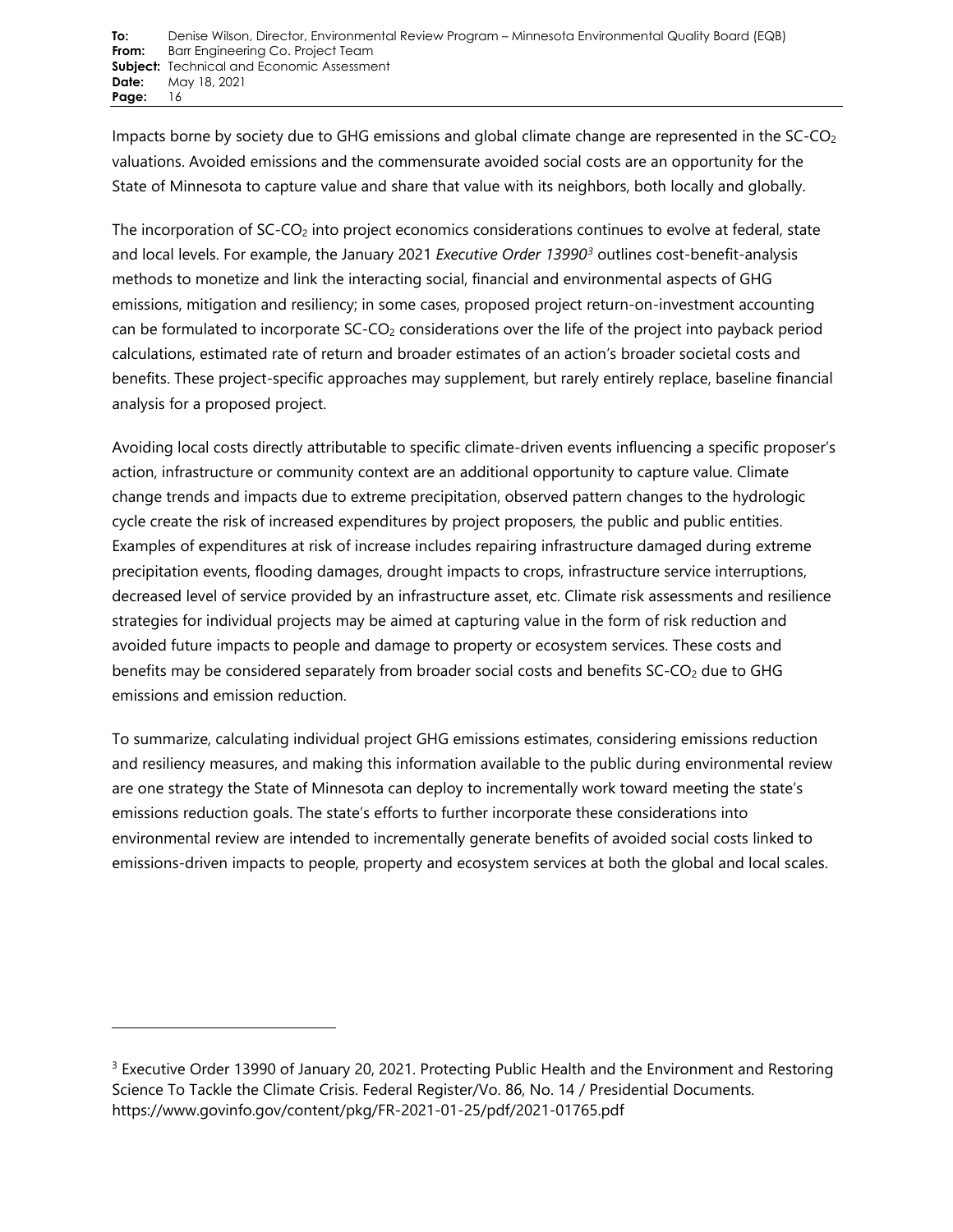**EAW Categories Potentially Contributing CO2e Emissions Greater than 25,000 TPY**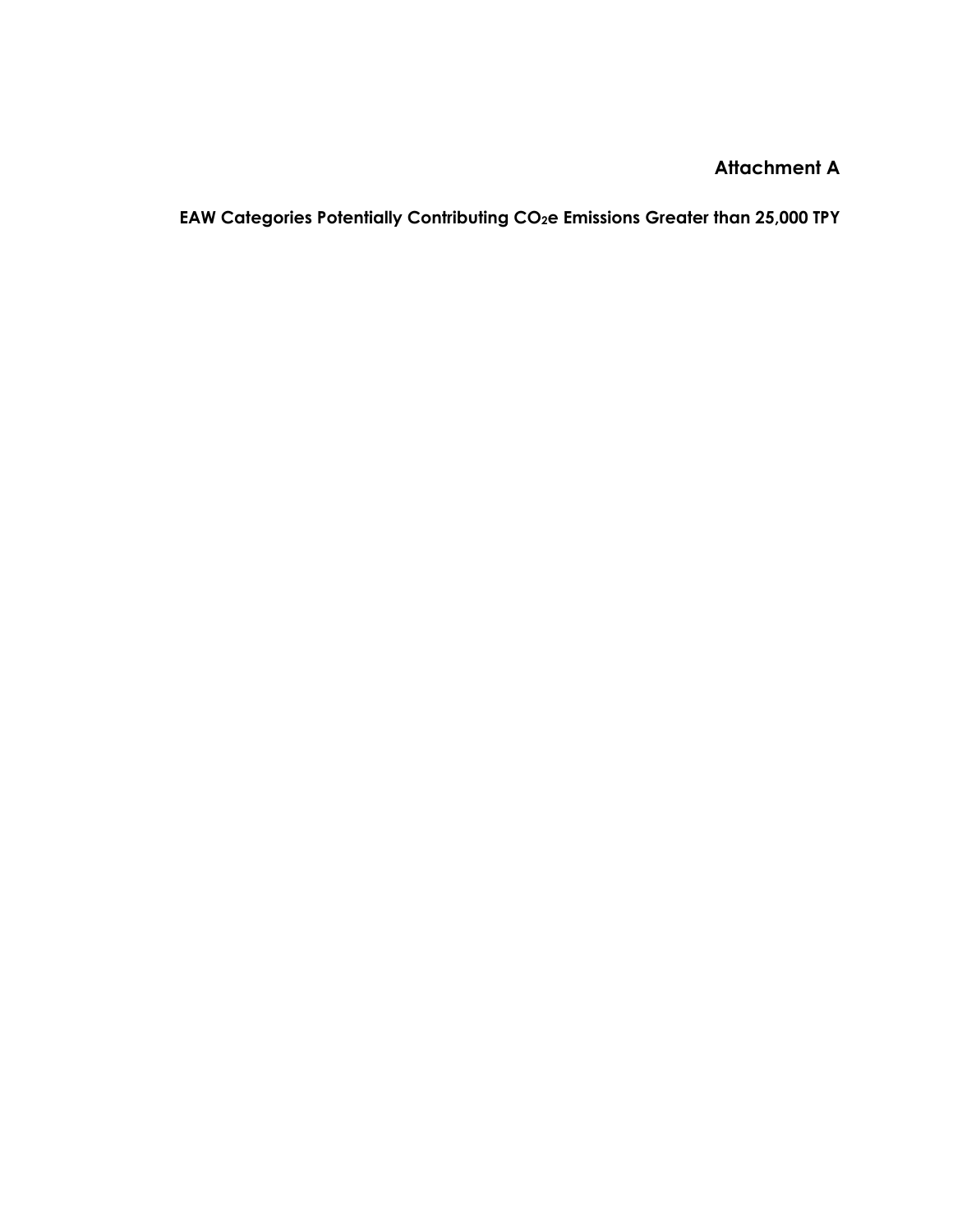#### **Attachment AEAW Categories Potentially Contributing CO2e Emissions Greater than 25,000 TPY**

|                                                                                                             |                           |                                    | Scope 1 (Direct. Operation/Construction) <sup>2</sup>                                             |                             |                             | Scope 2 (Indirect Operation Off-site Electricity/Steam) <sup>2</sup>                                            |                             |                             | Scope 3 (Indirect Operation Off-site Waste Management) <sup>2</sup> |                         |                         |                |                         | <b>Annual Number of Projects for each EAW Category</b> |                         |
|-------------------------------------------------------------------------------------------------------------|---------------------------|------------------------------------|---------------------------------------------------------------------------------------------------|-----------------------------|-----------------------------|-----------------------------------------------------------------------------------------------------------------|-----------------------------|-----------------------------|---------------------------------------------------------------------|-------------------------|-------------------------|----------------|-------------------------|--------------------------------------------------------|-------------------------|
| <b>Mandatory Category - EAW</b>                                                                             | 25,000 TPY                | Potentially > Potentially 0<br>TPY | <b>Comments</b>                                                                                   | Potentially ><br>25,000 TPY | Potentially 0<br><b>TPY</b> | <b>Comments</b>                                                                                                 | Potentially ><br>25,000 TPY | Potentially 0<br><b>TPY</b> | <b>Comments</b>                                                     | 2016                    | 2017                    | 2018           | 2019                    | 2020                                                   | Total                   |
| Subp 2 Nuclear fuels and nuclear waste                                                                      | X                         |                                    | Operation and construction                                                                        | X                           |                             |                                                                                                                 | x                           |                             |                                                                     |                         |                         |                |                         |                                                        |                         |
| Subp 3 Electric generating facilities                                                                       | $\mathsf X$               |                                    | Operation and construction                                                                        | $\mathsf X$                 |                             |                                                                                                                 |                             |                             | Potentially off-site waste > 0 TPY<br>but < 25,000 TPY              |                         |                         |                | $\overline{1}$          |                                                        | $\overline{2}$          |
| Subp 4 Petroleum refineries                                                                                 | $\mathsf X$               |                                    | Operation and construction                                                                        | $\mathsf X$                 |                             |                                                                                                                 | x                           |                             |                                                                     |                         |                         |                |                         |                                                        |                         |
| Subp 5 Fuel conversion facilities                                                                           | $\mathsf{x}$              |                                    | Operation and construction                                                                        | $\mathsf X$                 |                             |                                                                                                                 |                             |                             | Potentially off-site waste > 0 TPY<br>but < 25,000 TPY              |                         |                         |                |                         |                                                        |                         |
| Subp 6 Transmission lines                                                                                   | X                         |                                    | Construction                                                                                      |                             |                             | Potentially off-site electricity for<br>maintence facilities > 0 TPY but <<br>25,000 TPY                        |                             | $\mathsf X$                 |                                                                     |                         |                         |                |                         |                                                        |                         |
| Subp 7 Pipelines                                                                                            | $\boldsymbol{\mathsf{x}}$ |                                    | Construction                                                                                      |                             |                             | Potentially off-site electricity for<br>maintence facilities > 0 TPY but <<br>25,000 TPY                        |                             | $\mathsf X$                 |                                                                     |                         |                         |                |                         | $\mathbf{1}$                                           |                         |
| Subp 8 Transfer facilities                                                                                  | X                         |                                    | Operation and construction                                                                        |                             |                             | Potentially off-site electricity > 0<br>TPY but < 25,000 TPY                                                    |                             |                             | Potentially off-site waste > 0 TPY<br>but < 25,000 TPY              |                         |                         |                |                         |                                                        |                         |
| Subp 9 Underground storage                                                                                  | X                         |                                    | Construction                                                                                      |                             |                             | Potentially off-site electricity > 0<br>TPY but < 25,000 TPY                                                    |                             | x                           |                                                                     |                         |                         |                |                         |                                                        |                         |
| Subp 10 Storage facilities                                                                                  | $\boldsymbol{\mathsf{x}}$ |                                    | Construction                                                                                      |                             |                             | Potentially off-site electricity > 0<br>TPY but < 25,000 TPY                                                    |                             | $\mathsf X$                 |                                                                     |                         |                         |                | $\overline{1}$          | $\mathbf{1}$                                           | $\overline{3}$          |
| Subp 11 Metallic mineral mining and processing                                                              | $\mathsf{x}$              |                                    | Operation and construction                                                                        | $\mathbf{x}$                |                             |                                                                                                                 | X                           |                             |                                                                     |                         |                         |                |                         |                                                        |                         |
| Subp 12 Nonmetallic mineral mining                                                                          | $\mathsf X$               |                                    | Operation and construction                                                                        |                             |                             | Potentially off-site electricity if<br>electric trucks used in mining<br>operations > 0 TPY but < 25,000<br>TPY | $\mathsf{x}$                |                             |                                                                     |                         | $\overline{9}$          |                | 3                       | $\overline{a}$                                         | 31                      |
| Subp 13 Paper or pulp processing mills                                                                      | X                         |                                    | Operation and construction                                                                        | $\boldsymbol{\mathsf{x}}$   |                             |                                                                                                                 | X                           |                             |                                                                     |                         |                         |                |                         |                                                        |                         |
| Subp 14 Industrial, commercial, and institutional facilities                                                | $\mathsf X$               |                                    | Operation and construction                                                                        | Х                           |                             |                                                                                                                 | $\mathsf{x}$                |                             |                                                                     | $\overline{7}$          | $\overline{7}$          | 6              |                         | $\overline{3}$                                         | 23                      |
| Subp 15 Air pollution<br>Subp 16 Hazardous waste                                                            | X                         |                                    | Operation and construction                                                                        | х                           |                             | Potentially off-site electricity > 0                                                                            |                             | x                           |                                                                     | 2                       | 1                       |                |                         |                                                        | $\overline{\mathbf{3}}$ |
|                                                                                                             | $\mathsf X$               |                                    | Operation and construction                                                                        |                             |                             | TPY but < 25,000 TPY                                                                                            | X                           |                             |                                                                     |                         |                         |                |                         |                                                        |                         |
| Subp 17 Solid waste                                                                                         | $\mathsf X$               |                                    | Operation and construction                                                                        |                             |                             | Potentially off-site electricity > 0<br>TPY but < 25,000 TPY                                                    | $\mathsf X$                 |                             |                                                                     | $\overline{1}$          |                         |                | $\overline{2}$          | $\mathbf{1}$                                           | $\overline{7}$          |
| Subp 18 Wastewater systems                                                                                  | $\mathsf{x}$              |                                    | Operation and construction                                                                        |                             |                             | Potentially off-site electricity > 0<br>TPY but < 25,000 TPY                                                    | $\mathbf{x}$                |                             |                                                                     | $\overline{\mathbf{3}}$ |                         |                | $\overline{1}$          | $\overline{2}$                                         | $\overline{7}$          |
| Subp 19 Residential development                                                                             | X                         |                                    | Operation and construction                                                                        | $\mathsf{x}$                |                             |                                                                                                                 | $\boldsymbol{\mathsf{x}}$   |                             |                                                                     | <b>1</b>                | 13                      | 16             | $\overline{4}$          | $12\,$                                                 | 46                      |
| Subp 19a Residential development in shoreland outside of the seven-<br>county Twin Cities metropolitan area | $\pmb{\mathsf{X}}$        |                                    | Operation and construction                                                                        | $\mathsf X$                 |                             |                                                                                                                 | $\mathsf X$                 |                             |                                                                     |                         |                         |                |                         |                                                        |                         |
| Subp 20 Campgrounds and RV parks                                                                            |                           |                                    | Construction to have > 0 TPY but <<br>25,000 TPY                                                  |                             |                             | Potentially off-site electricity > 0<br>TPY but < 25,000 TPY                                                    |                             |                             | Potentially off-site waste > 0 TPY<br>but < 25,000 TPY              | $\mathbf{1}$            |                         |                | $\overline{\mathbf{3}}$ | $\mathbf{1}$                                           | -6                      |
| Subp 20a Resorts, campgrounds, and RV parks in shorelands                                                   | $\mathsf X$               |                                    | Construction                                                                                      |                             |                             | Potentially off-site electricity > 0<br>TPY but < 25,000 TPY                                                    |                             |                             | Potentially off-site waste > 0 TPY<br>but < 25,000 TPY              |                         |                         |                |                         |                                                        |                         |
| Subp 21 Airport projects                                                                                    | $\times$                  |                                    | Operation and construction                                                                        | $\mathsf{x}$                |                             |                                                                                                                 | $\mathsf{x}$                |                             |                                                                     |                         | $\mathbf{1}$            |                | 1                       |                                                        | $\overline{2}$          |
| Subp 22 Highway projects                                                                                    | $\boldsymbol{\mathsf{x}}$ |                                    | Construction (potentially<br>operations)                                                          |                             |                             | Potentially off-site electricity if<br>accounting for electric vehicle<br>traffic > 0 TPY but < 25,000 TPY      |                             | $\mathsf{x}$                |                                                                     | 10                      | 12                      | 10             |                         | $\overline{a}$                                         | 44                      |
| Subp 23 Barge fleeting                                                                                      | $\mathsf X$               |                                    | Operation and construction                                                                        |                             |                             | Potentially off-site electricity > 0<br>TPY but < 25,000 TPY                                                    |                             | X                           |                                                                     |                         |                         |                |                         |                                                        |                         |
| Subp 24 Water appropriation and impoundments                                                                | $\mathsf X$               |                                    | Operation and construction                                                                        |                             |                             | Potentially off-site electricity > 0                                                                            |                             | $\mathsf X$                 |                                                                     |                         |                         |                |                         |                                                        |                         |
| Subp 25 Marinas                                                                                             | $\mathsf X$               |                                    | Construction                                                                                      |                             |                             | TPY but < 25,000 TPY<br>Potentially off-site electricity > 0                                                    |                             |                             | Potentially off-site waste > 0 TPY                                  | 6                       |                         |                |                         |                                                        | -6                      |
| Subp 26 Stream diversion                                                                                    |                           |                                    | Construction to have > 0 TPY but <                                                                |                             |                             | TPY but < 25,000 TPY                                                                                            |                             |                             | but < 25,000 TPY                                                    |                         |                         |                |                         |                                                        |                         |
| Subp 27 Public waters, public waters wetlands, and wetlands                                                 |                           |                                    | 25,000 TPY<br>Construction to have > 0 TPY but <                                                  |                             | X                           |                                                                                                                 |                             | X                           |                                                                     | $\overline{\mathbf{3}}$ | $\overline{\mathbf{3}}$ |                | $\overline{a}$          | $\overline{1}$                                         | 15                      |
|                                                                                                             |                           |                                    | 25,000 TPY                                                                                        |                             | $\mathsf{x}$                |                                                                                                                 |                             | $\mathsf{x}$                |                                                                     | 8                       | 6                       | 11             | 6                       | 11                                                     | 42                      |
| Subp 28 Forestry                                                                                            |                           |                                    | Construction to have > 0 TPY but <<br>25,000 TPY                                                  |                             | Х                           |                                                                                                                 |                             | $\mathsf X$                 |                                                                     |                         |                         |                |                         |                                                        |                         |
| Subp 29 Animal feedlots                                                                                     | $\mathsf X$               |                                    | Operation and construction                                                                        |                             |                             | Potentially off-site electricity > 0<br>TPY but < 25,000 TPY                                                    |                             |                             | Potentially off-site waste > 0 TPY<br>but < 25,000 TPY              | $\mathbf{g}$            | 10                      | 12             | 6                       | 6                                                      | 42                      |
| Subp 30 Natural Areas                                                                                       |                           |                                    | Construction to have > 0 TPY but <<br>25,000 TPY                                                  |                             | Х                           |                                                                                                                 |                             | $\mathsf X$                 |                                                                     |                         | $\overline{1}$          |                |                         |                                                        | 2                       |
| Subp 31 Historical places                                                                                   | $\boldsymbol{\mathsf{x}}$ |                                    | <b>Construction</b> (potentially<br>operations depending on what type<br>of replacement facility) | X                           |                             | Depending on what type of<br>replacement facility                                                               | X                           |                             | Depending on what type of<br>replacement facility                   |                         | 5                       |                |                         |                                                        | $12\,$                  |
| Subp 32 Mixed residential and industrial-commercial projects<br>Subp 33 Communication towers                | $\mathsf{x}$              |                                    | Operation and construction<br>Construction to have > 0 TPY but <                                  | X                           |                             | Potentially off-site electricity > 0                                                                            | $\boldsymbol{\mathsf{x}}$   |                             |                                                                     | $\mathbf{a}$            | $\overline{1}$          | $\overline{5}$ | $\overline{4}$          |                                                        | 20                      |
|                                                                                                             |                           |                                    | 25,000 TPY                                                                                        |                             |                             | TPY but < 25,000 TPY                                                                                            |                             | x                           |                                                                     |                         |                         |                |                         |                                                        |                         |
| Subp 34 Sports or entertainment facilities                                                                  | X                         |                                    | Operation and construction                                                                        | $\mathsf{x}$                |                             |                                                                                                                 | $\mathsf{x}$                |                             |                                                                     |                         |                         |                | $\mathbf{1}$            |                                                        | $\overline{1}$          |
| Subp 35 Release of genetically engineered organisms<br>Subp 36 Land use conversion, including golf courses  |                           | $\times$                           | <b>Construction (potentially</b>                                                                  |                             | $\mathsf X$                 |                                                                                                                 |                             | $\mathsf{x}$                |                                                                     |                         |                         |                |                         |                                                        |                         |
|                                                                                                             | $\mathsf{x}$              |                                    | operations depending on what type<br>of replacement facility)                                     | $\boldsymbol{\mathsf{x}}$   |                             | Depending on what type of<br>replacement facility                                                               | $\mathsf{x}$                |                             | Depending on what type of<br>replacement facility                   |                         |                         |                |                         | $\overline{\mathbf{3}}$                                | $10\,$                  |
| Subp 36a Land conversion in shoreland                                                                       |                           |                                    | Construction to have > 0 TPY but <<br>25,000 TPY                                                  |                             | $\mathsf X$                 |                                                                                                                 | $\mathsf X$                 |                             |                                                                     |                         |                         |                |                         |                                                        |                         |
| Subp 37 Recreational Trails                                                                                 |                           |                                    | Construction to have > 0 TPY but <<br>25,000 TPY                                                  |                             | X                           |                                                                                                                 |                             | x                           |                                                                     | $\mathbf{1}$            |                         |                |                         | $\mathbf{1}$                                           | 11                      |
| Notes:<br>[1] https://www.revisor.mn.gov/rules/4410.4300/                                                   |                           |                                    |                                                                                                   |                             |                             |                                                                                                                 |                             |                             |                                                                     |                         |                         |                |                         |                                                        |                         |

[2] Table 3. Emission Categories for Project Carbon Footprint. Appendix B1 of EQB Draft GHG Guidance.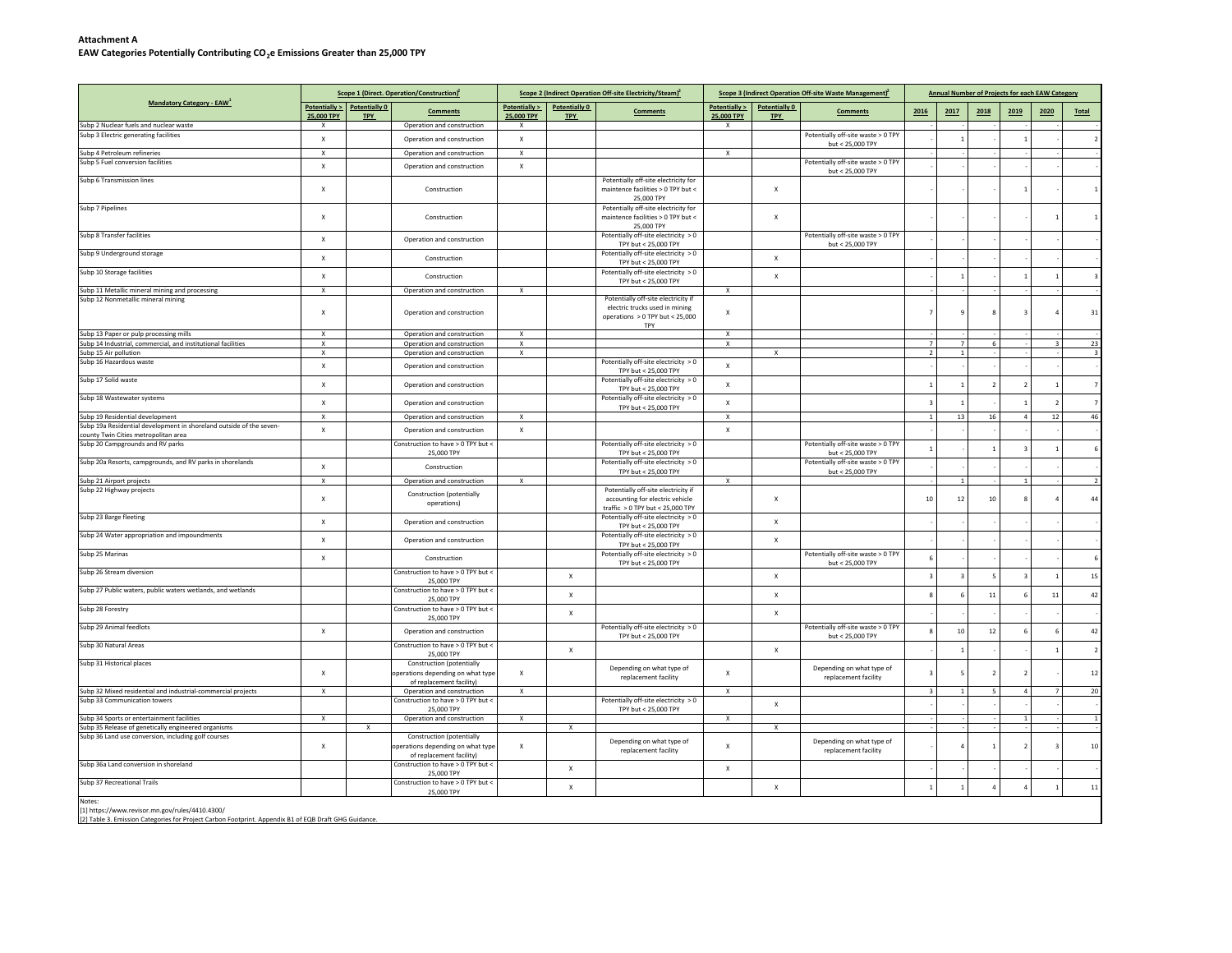**Subp 14: Industrial, Commercial, and Institutional Facilities Analysis**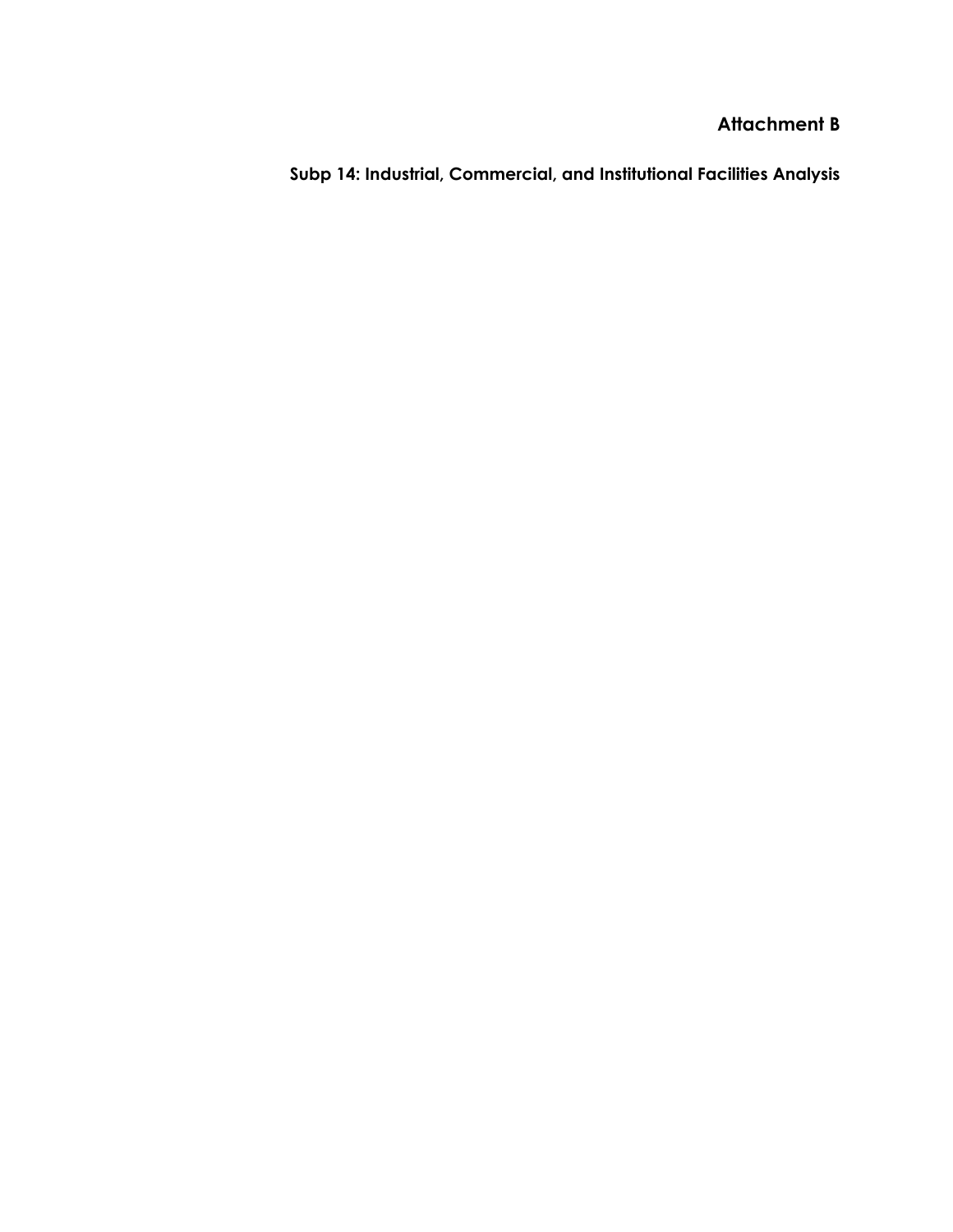### **Subp 14: Industrial, Commercial, and Institutional Facilities Analysis**

### **Summary of Estimated Project GHG Emissions**

#### **Key Assumptions**

- The project is proposed to be constructed and operated in an urban, developed setting.
- There is no land-use change related to the project.
- The construction phase of the project is anticipated to last for 36 months.
- The total project area is 34 acres with a multi-story tower of 920,000 square feet, for a total of 2,401,776.00 square feet.
- The proposed project will add 250 hospital beds to the existing 139 beds, for a total of 389 bed facility.
- The new facility plans to implement waste best management practices and to recycle and compost appropriate material when applicable.
- The anticipated life of the project is 50 years.

|                           | <b>Emission Source</b>                      | CO <sub>2</sub>          | CH <sub>4</sub> | N <sub>2</sub> O | SF <sub>6</sub>        | <b>PFCs</b>              | <b>HFCs</b>              | $CO2$ e         |
|---------------------------|---------------------------------------------|--------------------------|-----------------|------------------|------------------------|--------------------------|--------------------------|-----------------|
| <b>Source Type ID</b>     |                                             | (tons/year)              | (tons/year)     | (tons/year)      | $\text{(tons/year)}^1$ | $(tons/year)^1$          | $(tons/year)^1$          | $(tons/year)^2$ |
| <b>Direct Emissions</b>   |                                             |                          |                 |                  |                        |                          |                          |                 |
|                           | Operations - stationary combustion -        |                          |                 |                  |                        |                          |                          |                 |
| <b>DE-1</b>               | natural gas                                 | 7,292.63                 | 0.14            | 0.01             | ٠                      | ٠                        |                          | 7,300.17        |
|                           |                                             |                          |                 |                  |                        |                          |                          |                 |
| $DE-1$                    | Operations - stationary combustion - diesel | 21.07                    | 8.55E-04        | 1.71E-04         | ٠                      | ٠                        |                          | 21.14           |
|                           | Operations - stationary combustion -        |                          |                 |                  |                        |                          |                          |                 |
| <b>DE-1</b>               | kerosene                                    | 87.09                    | 3.47E-03        | 6.95E-04         | ٠                      | ٠                        | $\overline{\phantom{a}}$ | 87.38           |
| <b>DE-1</b>               | Operations - diesel mobile sources          | 17.56                    | 0.00            | 0.00             | ٠                      | ٠                        |                          | 17.82           |
| $DE-1$                    | Operations - gasoline mobile sources        | 4,761.36                 | 0.00            | 0.00             | ٠                      | ٠                        | ٠.                       | 4,762.38        |
| $DE-3$                    | Construction - diesel mobile sources        | 371.14                   | 0.01            | 0.02             | ٠                      | ٠                        | $\overline{\phantom{a}}$ | 376.68          |
| $DE-3$                    | Construction - gasoline mobile sources      | 89.32                    | 0.13            | 0.00             | ÷,                     | $\overline{a}$           | ۰.                       | 92.68           |
| <b>Subtotal</b>           |                                             |                          |                 |                  |                        |                          |                          | 12,658.26       |
| <b>Indirect Emissions</b> |                                             |                          |                 |                  |                        |                          |                          |                 |
| $IE-1$                    | Off-site - electricity                      | 38,384.51                | 4.16            | 0.59             | ٠                      | ٠                        | $\sim$                   | 38,665.51       |
| $IE-2$                    | Off-site - waste - landfill                 | $\overline{\phantom{a}}$ | ۰               | ٠                | ٠                      | ٠                        | ٠                        | 511.53          |
| $IE-2$                    | Off-site - waste - recycling                | ٠                        | ۰               | ٠                | ٠                      | ٠                        | $\overline{\phantom{a}}$ | 76.59           |
| $IE-2$                    | Off-site - waste - combustion               | $\overline{\phantom{a}}$ | ۰               | $\overline{a}$   | ٠                      | $\overline{\phantom{a}}$ | $\overline{\phantom{a}}$ | 73.19           |
| $IE-2$                    | Off-site - waste - compost                  | ٠                        | ۰               | ۰                | ٠                      | ٠                        | ٠                        | 40.85           |
| <b>Subtotal</b>           |                                             |                          |                 |                  |                        |                          |                          | 39,253.63       |
|                           | <b>TOTAL</b>                                | 51,024.68                | 4.44            | 0.63             | $\sim$                 | ٠                        | ۰                        | 52,025.93       |

Notes:

(1) Emissions from cooling and refrigeration systems are not accounted for in this analysis. Literature suggests that GHGs fromrefrigerants are approximately < 5% of the total GHG budget for hospitals. https://practicegreenhealth.org/sites/default/files/2019-06/PracticeGreenhealth\_GHG\_Toolkit\_0.pdf

(2) Global Warming Potentials: CO<sub>2</sub> = 1, CH<sub>4</sub> = 25, and N<sub>2</sub>O = 298. EPA, Inventory of US Sources and Sinks of Greenhouse Gases, EPA-430-R-19-001, Table ES-1, Federal Register, CFR part 98, Mandatory Greenhouse Gas Reporting, Table A-1, with additions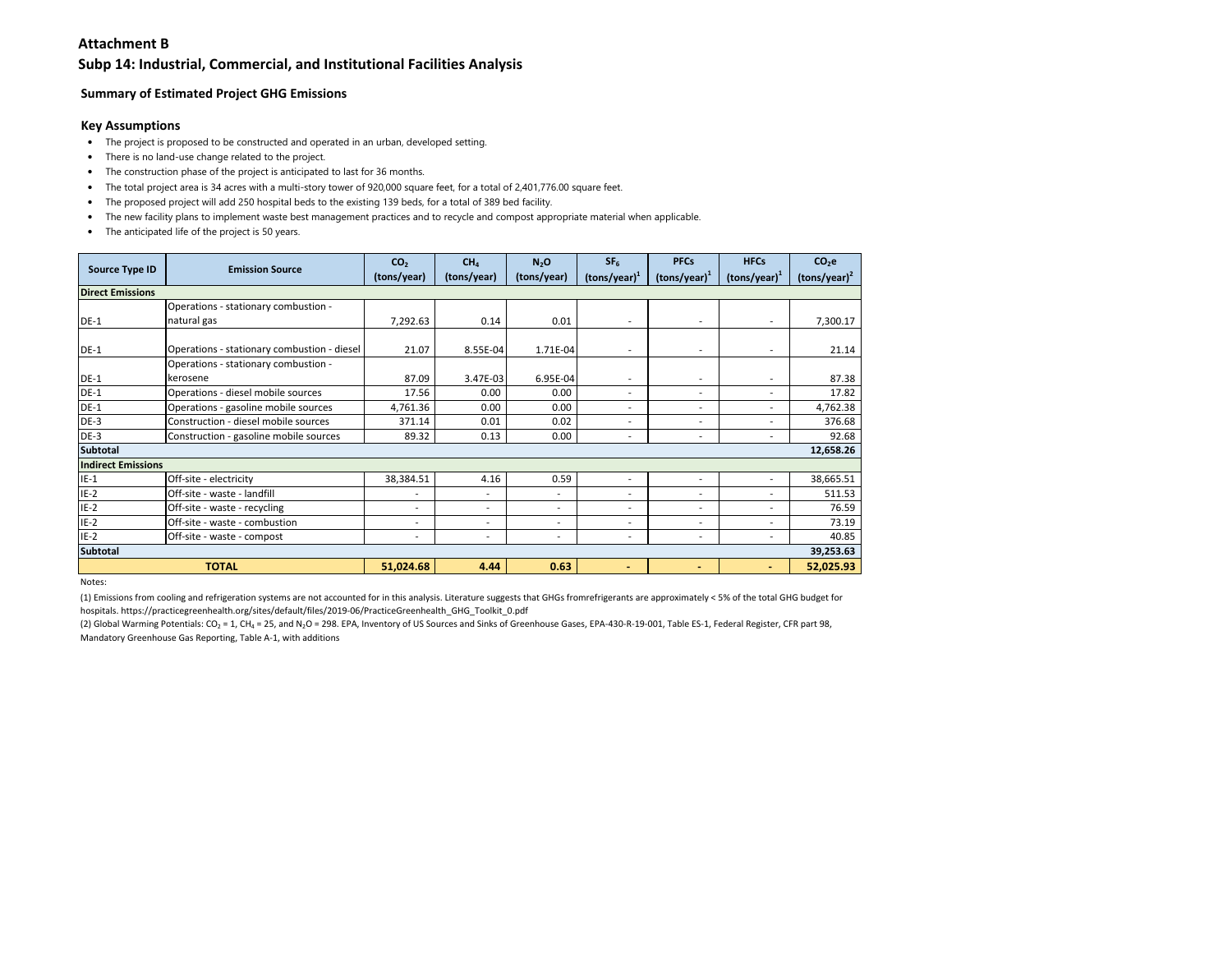#### **Subp 14: Industrial, Commercial, and Institutional Facilities Analysis**

### **Summary of Estimated Stationary Combustion GHG Emissions**

1 kg = 0.00110231 short tons

|                   |                        |                                           |      |                  |       | Heat Content (HHV) <sup>1</sup> |       | <b>CO.</b> Emission Factor <sup>1</sup> |       | <b>CH. Emission Factor</b>   |       | <b>N<sub>2</sub>O</b> Emission Factor <sup>1</sup> |                                                                    |                 |          |          |
|-------------------|------------------------|-------------------------------------------|------|------------------|-------|---------------------------------|-------|-----------------------------------------|-------|------------------------------|-------|----------------------------------------------------|--------------------------------------------------------------------|-----------------|----------|----------|
| Source<br>Type ID | <b>Emission Source</b> | <b>Average Fuel</b><br>Usage <sup>®</sup> | Unit | <b>Fuel Type</b> | Value | Unit                            | Value | Unit                                    | Value | Unit                         | Value | Unit                                               | CO <sub>2</sub><br>(tons/year) (tons/year) (tons/year) (tons/year) | CH <sub>a</sub> | $N_2$ O  | $CO2$ e  |
|                   |                        |                                           |      |                  |       |                                 |       |                                         |       |                              |       |                                                    |                                                                    |                 |          |          |
| $DE-1$            | <b>Boilers</b>         | 121,308,517.65 scf/yr                     |      | Natural Gas      |       | 0.001026 mmBtu/scf              |       | 53.06 kg CO <sub>2</sub> /MMBtu         |       | 1.0 g CH <sub>4</sub> /MMBtu |       | $0.1$ g N <sub>2</sub> O/MMBtu                     | 7,279.64                                                           | 0.14            | 0.01     | 7,287.15 |
| $DE-1$            | Generators - Diesel    | 1,873.00 gal/yr                           |      | Diesel           |       | 0.138 mmBtu/gal                 |       | 73.96 kg CO <sub>2</sub> /MMBtu         |       | 3.0 g CH <sub>4</sub> /MMBtu |       | $0.6$ g N <sub>2</sub> O/MMBtu                     | 21.07                                                              | 8.55E-04        | 1.71E-04 | 21.14    |
| $DE-1$            | Generators - Kerosene  | 7,782.00 gal/yr                           |      | Kerosene         |       | 0.135 mmBtu/gal                 |       | 75.2 kg CO <sub>2</sub> /MMBtu          |       | 3.0 g CH <sub>4</sub> /MMBtu |       | 0.6 g N <sub>2</sub> O/MMBtu                       | 87.09                                                              | 3.47E-03        | 6.95E-04 | 87.38    |
| $DE-1$            | <b>Comfort Heaters</b> | 216,618.00 scf/yr                         |      | Natural Gas      |       | 0.001026 mmBtu/scf              |       | 53.06 kg CO <sub>2</sub> /MMBtu         |       | 1.0 g CH <sub>4</sub> /MMBtu |       | $0.1$ g N <sub>2</sub> O/MMBtu                     | 13.00                                                              | 2.45E-04        | 2.45E-05 | 13.01    |
| Notes:            |                        |                                           |      |                  |       |                                 |       |                                         |       |                              |       | <b>TOTAL</b>                                       | 7,400.79                                                           | 0.14            | 0.01     | 7,408.69 |

(1) Table 1, Stationsry Combustion. Emission Factors for Greenhouse Gas Inventories, EPA CCCL. April, 2021. https://www.epa.gov/climateleadership/ghg-emission-factors-hub

(2) Fuel usage estimates are based off a similar and recent hospital EAW example.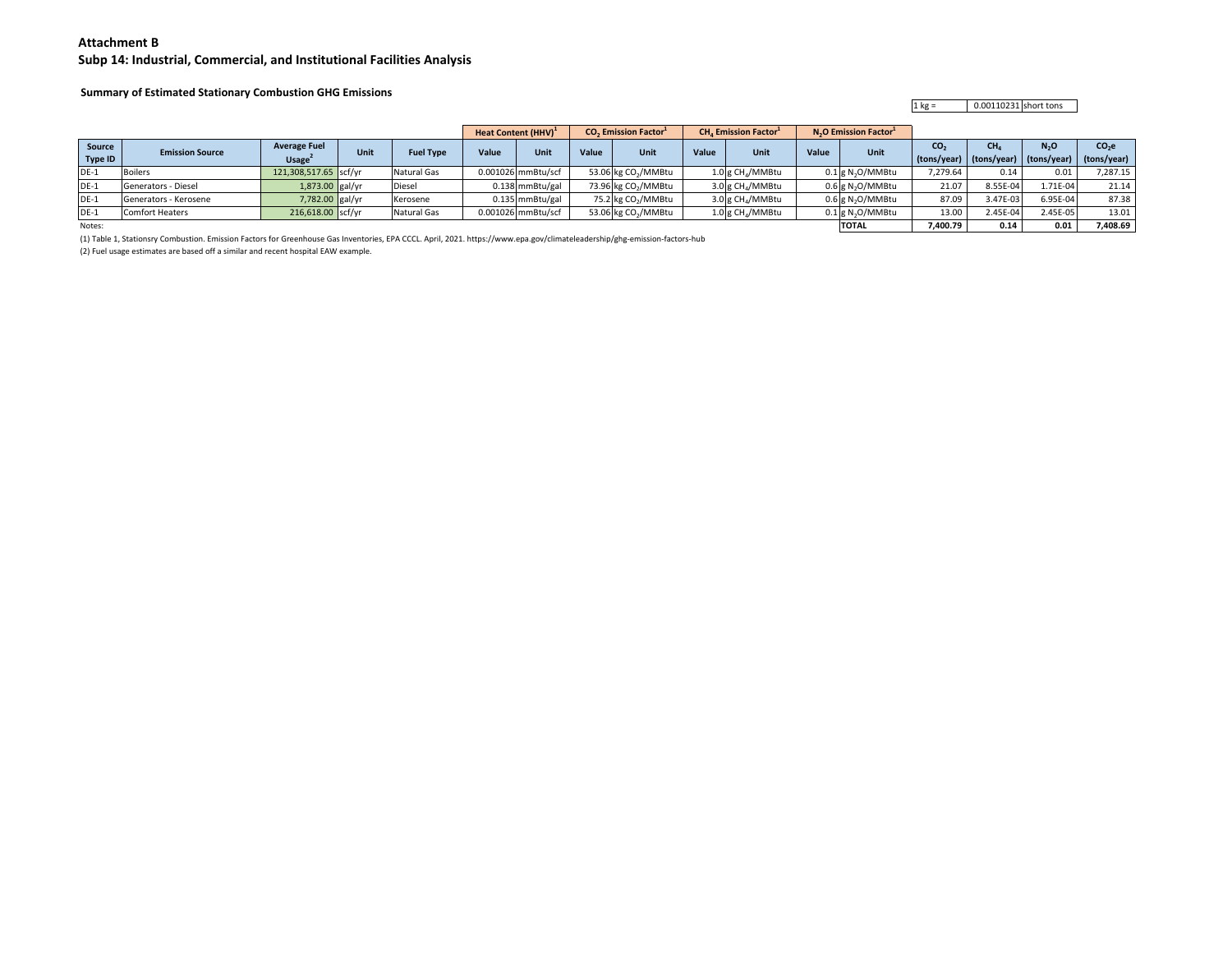**Subp 14: Industrial, Commercial, and Institutional Facilities Analysis**

**Summary of Estimated Mobile GHG Emissions**

| $1$ gram =           | 1.1023E-06 short ton |           |
|----------------------|----------------------|-----------|
| Life of Project =    |                      | 50 years  |
| Time of construction |                      |           |
|                      |                      | 36 months |

|                   |                              |                           |                                              |                            |                                        |                |                 | <b>CO2 Emission Factors</b><br><b>Fuel Amount</b> |                     |                        |         | <b>CH4 Emission Factors</b><br><b>N2O Emission Factors</b> |       |                     |       |                                  |       |                                  |                 |                                |                           |                                 |
|-------------------|------------------------------|---------------------------|----------------------------------------------|----------------------------|----------------------------------------|----------------|-----------------|---------------------------------------------------|---------------------|------------------------|---------|------------------------------------------------------------|-------|---------------------|-------|----------------------------------|-------|----------------------------------|-----------------|--------------------------------|---------------------------|---------------------------------|
| Source<br>Type ID | <b>Emission Source</b>       | Number of<br><b>Units</b> | <b>Hours of</b><br><b>Operation/</b><br>vear | Vehicle Type <sup>1</sup>  | Estimated<br>Vehicle Year <sup>9</sup> | Fuel Type      | <b>MPG</b>      | VMT (per<br>day)                                  | hp if<br>applicable | hp-hr if<br>applicable | Value   | Unit                                                       | Value | <b>Unit</b>         | Value | Unit                             | Value | Unit                             | CO2 (tons/year) | CH <sub>4</sub><br>(tons/year) | <b>N2O</b><br>(tons/year) | CO <sub>2e</sub><br>(tons/year) |
|                   | Operations - diesel mobile   |                           |                                              | Construction               |                                        |                |                 |                                                   |                     |                        |         |                                                            |       |                     |       |                                  |       |                                  |                 |                                |                           |                                 |
| DE-1              | sources - Nonroad            |                           |                                              | 260 Equipment <sup>5</sup> | N/A                                    | Diesel         | N/A             | N/A                                               |                     | 31,200<br>60           |         | 1,560 gallon/year                                          |       | 10.21 kg CO2/gallon |       | 0.28 g CH4/gallon <sup>2</sup>   |       | 0.49 g N2O/gallon <sup>2</sup>   | 17.56           | 0.00                           | 0.00                      | 17.82                           |
|                   | Operations - gasoline mobile |                           |                                              |                            |                                        |                |                 |                                                   |                     |                        |         |                                                            |       |                     |       |                                  |       |                                  |                 |                                |                           |                                 |
| DE-1              | sources                      | 510                       |                                              | 3650 Passenger Cars        | 2007                                   | Gasoline       | 20              |                                                   | $14$ N/A            | N/A                    | 265,929 | gallon/year                                                |       | 8.78 kg CO2/gallon  |       | 0.0072 g CH4/mile                |       | 0.0052 g N2O/mile <sup>3</sup>   | 2,573.71        | 0.00                           | 0.00                      | 2,574.22                        |
|                   | Operations - gasoline mobile |                           |                                              | Passenger Cars (Light-     |                                        |                |                 |                                                   |                     |                        |         |                                                            |       |                     |       |                                  |       |                                  |                 |                                |                           |                                 |
| DE-1              | sources                      | 510                       |                                              | 3650 Duty)                 | 2007                                   | Gasoline       | 17              |                                                   | $14$ <sub>N/A</sub> | N/A                    | 226,039 | gallon/year                                                |       | 8.78 kg CO2/gallon  |       | 0.0103 g CH4/mile                |       | 0.0061 g N2O/mile <sup>3</sup>   | 2.187.65        | 0.00                           | 0.00                      | 2,188.17                        |
|                   | Construction - gasoline      |                           |                                              | Construction               |                                        | Gasoline       |                 |                                                   |                     |                        |         |                                                            |       |                     |       |                                  |       |                                  |                 |                                |                           |                                 |
| DE-3              | mobile sources - Nonroad     | 50                        |                                              | 3650 Equipment             | N/A                                    | (2 stroke) N/A |                 | N/A                                               |                     | 1,277,500              |         | 459,900 total gallons                                      |       | 8.78 kg CO2/gallon  |       | 12.42 g CH4/gallon <sup>2</sup>  |       | $0.07$ g N2O/gallon <sup>2</sup> | 89.02           | 0.13                           | 0.00                      | 92.38                           |
|                   | Construction - gasoline      |                           |                                              |                            |                                        |                |                 |                                                   |                     |                        |         |                                                            |       |                     |       |                                  |       |                                  |                 |                                |                           |                                 |
| DE-3              | mobile sources               | 100                       |                                              | 3650 Passenger Cars        | 2007                                   | Gasoline       | 20              |                                                   | $14$ N/A            | N/A                    | 1,564   | total gallons                                              |       | 8.78 kg CO2/gallon  |       | $0.0072$ g CH4/mile <sup>3</sup> |       | 0.0052 g N2O/mile <sup>3</sup>   | 0.30            | 0.00                           | 0.00                      | 0.30                            |
|                   | Construction - diesel mobile |                           |                                              | Construction               |                                        |                |                 |                                                   |                     |                        |         |                                                            |       |                     |       |                                  |       |                                  |                 |                                |                           |                                 |
| DE-3              | sources - Nonroad            |                           |                                              | 3650 Equipment             | N/A                                    | Diesel         | N/A             | N/A                                               |                     | 10,950,000<br>100      |         | 1,642,500 total gallons                                    |       | 10.21 kg CO2/gallon |       | 0.28 g CH4/gallon <sup>2</sup>   |       | 0.49 g N2O/gallon <sup>2</sup>   | 369.71          | 0.01                           | 0.02                      | 375.25                          |
|                   | Construction - diesel mobile |                           |                                              | Medium- and Heavy-         |                                        |                |                 |                                                   |                     |                        |         |                                                            |       |                     |       |                                  |       |                                  |                 |                                |                           |                                 |
| DE-3              | sources - On-Road            |                           |                                              | 3650 Duty Trucks           | 2007-2018                              | Diesel         | 15 <sup>1</sup> |                                                   | 5 N/A               | N/A                    | 3,285   | total gallons                                              |       | 10.21 kg CO2/gallon |       | $0.0095$ g CH4/mile <sup>4</sup> |       | $0.0431$ g N2O/mile <sup>4</sup> | 0.74            | 0.00                           | 0.00                      | 0.74                            |
|                   | Construction - diesel mobile |                           |                                              |                            |                                        |                |                 |                                                   |                     |                        |         |                                                            |       |                     |       |                                  |       |                                  |                 |                                |                           |                                 |
| DE-3              | sources - On-Road            |                           |                                              | 3650 Light Trucks          | 2007-2018                              | Diesel         |                 |                                                   | 5N/A                | N/A                    |         | 3,066 total gallons                                        |       | 10.21 kg CO2/gallon |       | $0.029$ g CH4/mile <sup>4</sup>  |       | 0.0214 g N2O/mile <sup>4</sup>   | 0.69            | 0.00                           | 0.00                      | 0.69                            |
| Notes:            |                              |                           |                                              |                            |                                        |                |                 |                                                   |                     |                        |         |                                                            |       |                     |       |                                  |       | <b>TOTAL</b>                     | 5,239.38        | 0.14                           | 0.02                      | 5,249.57                        |

(1) Table 2, Mobile Combustion CO2. Emission Factors for Greenhouse Gas Inventories, EPA CCCL. April, 2021. https://www.epa.gov/climateleadership/ghg-emission-factors-hub

(2) Table 5, Mobile Combustion CH4 and N2O for Non-Road Vehicles. Emission Factors for Greenhouse Gas Inventories, EPA CCCL. April, 2021. https://www.epa.gov/climateleadership/ghg-emission-factors-hub

(3) Table 3, Mobile Combustion CH4 and N2O for On-Road Gasoline Vehicles. Emission Factors for Greenhouse Gas Inventories, EPA CCCL. April, 2021. https://www.epa.gov/climateleadership/ghg-emission-factors-hub

(4) Table 4, Mobile Combustion CH4 and N2O for On-Road Diesel and Alternative Fuel Vehicles. Emission Factors for Greenhouse Gas Inventories, EPA CCCL. April, 2021. https://www.epa.gov/climateleadership/ghg-emission-factor

(5) Includes equipment, such as cranes, dumpers, and excavators, as well as fuel consumption from trucks that are used off-road in construction.

(6) Based off 2019 total number of hospital workers in MN (132,474 people) and the number of hospitals in MN (130 hospitals) divided by two to split between cars and SUVs.

(7) For nonroad sources, fuel amount is calculated based on fuel useage estimates per horsepower-hour (0.05 gallons for diesel, 0.12 gallons for gasoline) from Table A9-3E in SCAQMD CEQA Air Quality Handbook (https://www.c

(8) Based on 10 hrs/day, 6 days/week for 1 year, except for nonroad diesel operational source which is 5hrs/week for 1 year.

(9) Values based off of the most convservative year (2007) for the most recent year average for medium- and heavy-duty tricks and light trucks (2007-2018). https://www.epa.gov/climateleadership/ghg-emission-factors-hub

(10) Numbers are based on a hypethetical assessment and not from a specific source.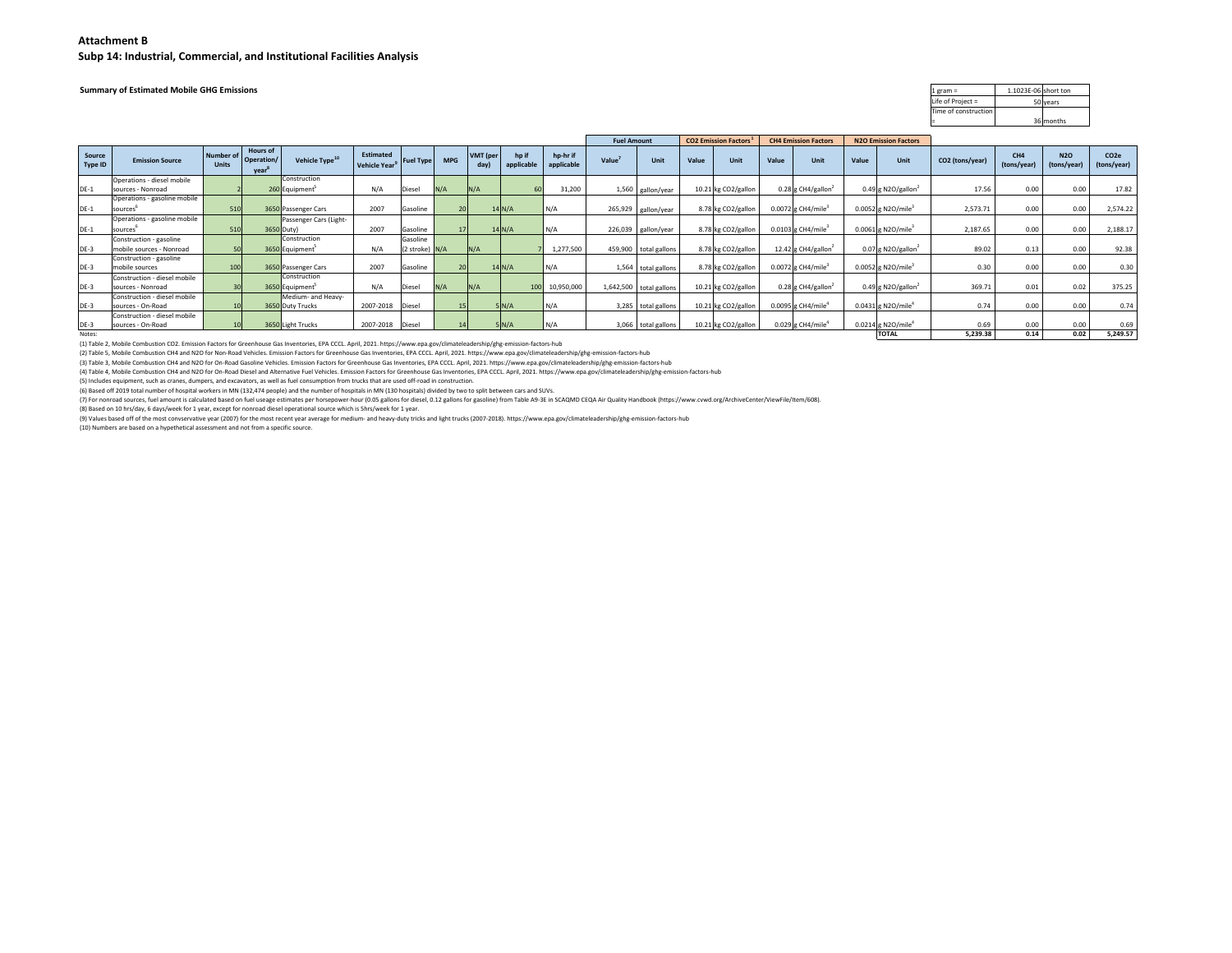**Subp 14: Industrial, Commercial, and Institutional Facilities Analysis**

**Summary of Estimated Indirect GHG Emissions**

| $1$ l $b =$               |                          | 0.0005 short tons   |
|---------------------------|--------------------------|---------------------|
| $1$ metric tons =         |                          | 1.10231 short tons  |
| <b>Total Project Area</b> |                          |                     |
|                           | 2,401,776.00 square feet |                     |
| <b>Total Operational</b>  |                          |                     |
| $Waste^4 =$               |                          | 2,058.78 short tons |

|                   |                                                                 |       |                   | <b>CO2 Emission Factor</b> |               |       | <b>CH4 Emission Factor</b>  |       | <b>N2O Emission Factor</b>  |       | <b>CO2e Emission Factors</b>   |                 |                 |                 |                  |
|-------------------|-----------------------------------------------------------------|-------|-------------------|----------------------------|---------------|-------|-----------------------------|-------|-----------------------------|-------|--------------------------------|-----------------|-----------------|-----------------|------------------|
| Source<br>Type ID | <b>Emission Source</b>                                          | Value | Unit              | Value                      | Unit          | Value | Unit                        | Value | Unit                        | Value | Unit                           | CO2 (tons/year) | CH4 (tons/year) | N2O (tons/year) | CO2e (tons/year) |
| $IE-1$            | Off-site - electricity <sup>3</sup>                             |       | 29.1 kWh/ft^2     |                            | 1098.4 lb/MWh |       | $0.119$ lb/MWh <sup>1</sup> |       | $0.017$ lb/MWh <sup>1</sup> | N/A   | N/A                            | 38,384.51       | 4.16            | 0.59            | 38,665.51        |
|                   |                                                                 |       |                   |                            |               |       |                             |       |                             |       | metric tons<br>CO2e/short tons |                 |                 |                 |                  |
| $IE-2$            | Off-site - waste - landfill (MSW) <sup>5</sup>                  |       | 823.51 short tons | N/A                        | N/A           | N/A   | N/A                         | N/A   | N/A                         |       | $0.52$ material <sup>2</sup>   | N/A             | N/A             | N/A             | 472.04           |
|                   |                                                                 |       |                   |                            |               |       |                             |       |                             |       | metric tons<br>CO2e/short tons |                 |                 |                 |                  |
| $IE-2$            | Off-site - waste - recycling (Mixed Recyclables) <sup>5</sup>   |       | 772.04 short tons | N/A                        | N/A           | N/A   | N/A                         | N/A   | N/A                         |       | $0.09$ material <sup>2</sup>   | N/A             | N/A             | N/A             | 76.59            |
|                   | Off-site - waste - MSW combustion (medical/hazardous            |       |                   |                            |               |       |                             |       |                             |       | metric tons<br>CO2e/short tons |                 |                 |                 |                  |
| $IE-2$            | waste) <sup>5</sup>                                             |       | 154.41 short tons | N/A                        | N/A           | N/A   | N/A                         | N/A   | N/A                         |       | $0.43$ material <sup>2</sup>   | N/A             | N/A             | N/A             | 73.19            |
|                   |                                                                 |       |                   |                            |               |       |                             |       |                             |       | metric tons<br>CO2e/short tons |                 |                 |                 |                  |
| $IE-2$            | Off-site - waste - Food wate (compost, non-meat) <sup>5</sup>   |       | 247.05 short tons | N/A                        | N/A           | N/A   | N/A                         | N/A   | N/A                         |       | $0.15$ material <sup>2</sup>   | N/A             | N/A             | N/A             | 40.85            |
|                   |                                                                 |       |                   |                            |               |       |                             |       |                             |       | metric tons<br>CO2e/short tons |                 |                 |                 |                  |
| $IE-2$            | Off-site - waste - Food wate (landfill, meat only) <sup>5</sup> |       | 61.76 short tons  | N/A                        | N/A           | N/A   | N/A                         | N/A   | N/A                         |       | 0.58 material <sup>2</sup>     | N/A             | N/A             | N/A             | 39.49            |
| Notes:            |                                                                 |       |                   |                            |               |       |                             |       |                             |       | <b>TOTAL</b>                   | 38,384.51       | 4.16            | 0.59            | 39,367.67        |

(1) Table 6, Electricity. MROW (MRO West) Subregion. Emission Factors for Greenhouse Gas Inventories, EPA CCCL. April, 2021. https://www.epa.gov/climateleadership/ghg-emission-factors-hub

(2) Table 9, Scope 3 Category 5: Waste Generated in Operations and Category 12: End-of-Life Treatment of Sold Products. Emission Factors for Greenhouse Gas Inventories, EPA CCCL. April, 2021. https://www.epa.gov/climatelea

(3) Based on information from the U.S Energy Information Administration. 2007 values. https://www.eia.gov/consumption/commercial/reports/2007/large-hospital.php

(4) Value based on 29 lbs of waste per hospital bed per day (https://practicegreenhealth.org/topics/waste/waste-0#:\*:text=Hospital%20generate%20over%2029%20pounds,Recycling%20isn't%20enough.) and 139 current number beds in of 250 beds from project.

(5) Landfill MSW waste is 40% of total (solid waste), landfill food waste is 3% of total (meat only food waste), recyclable waste is 37.5% of total (including half of all hazardous waste, 7.5%), compost waste is 12% of tot were broken down from Practice Greenhealth (https://practicegreenhealth.org/topics/waste/waste-0#:~:text=Hospitals%20generate%20over%2029%20pounds,Recycling%20isn't%20enough.).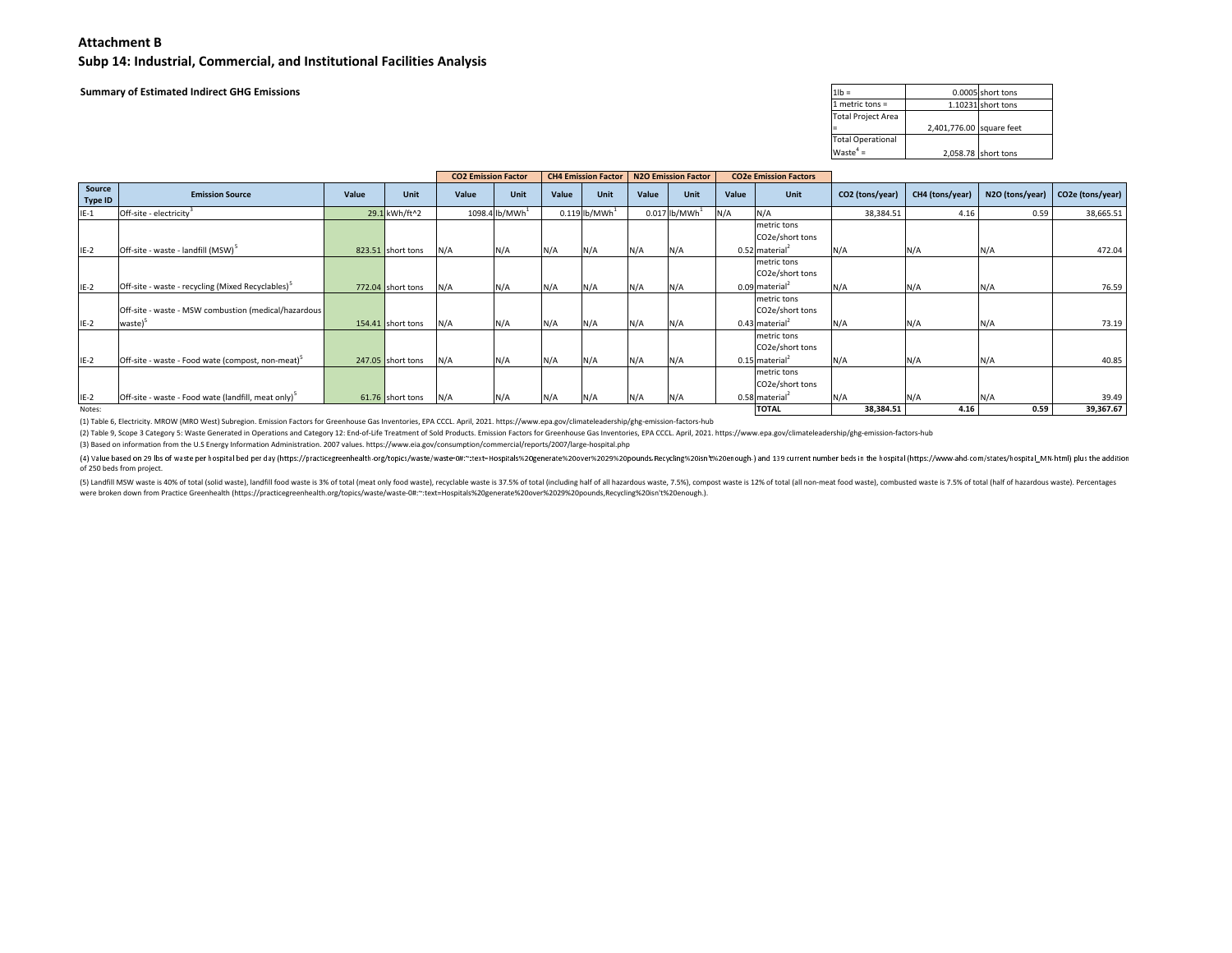**Subp 29: Animal Feedlot Analysis**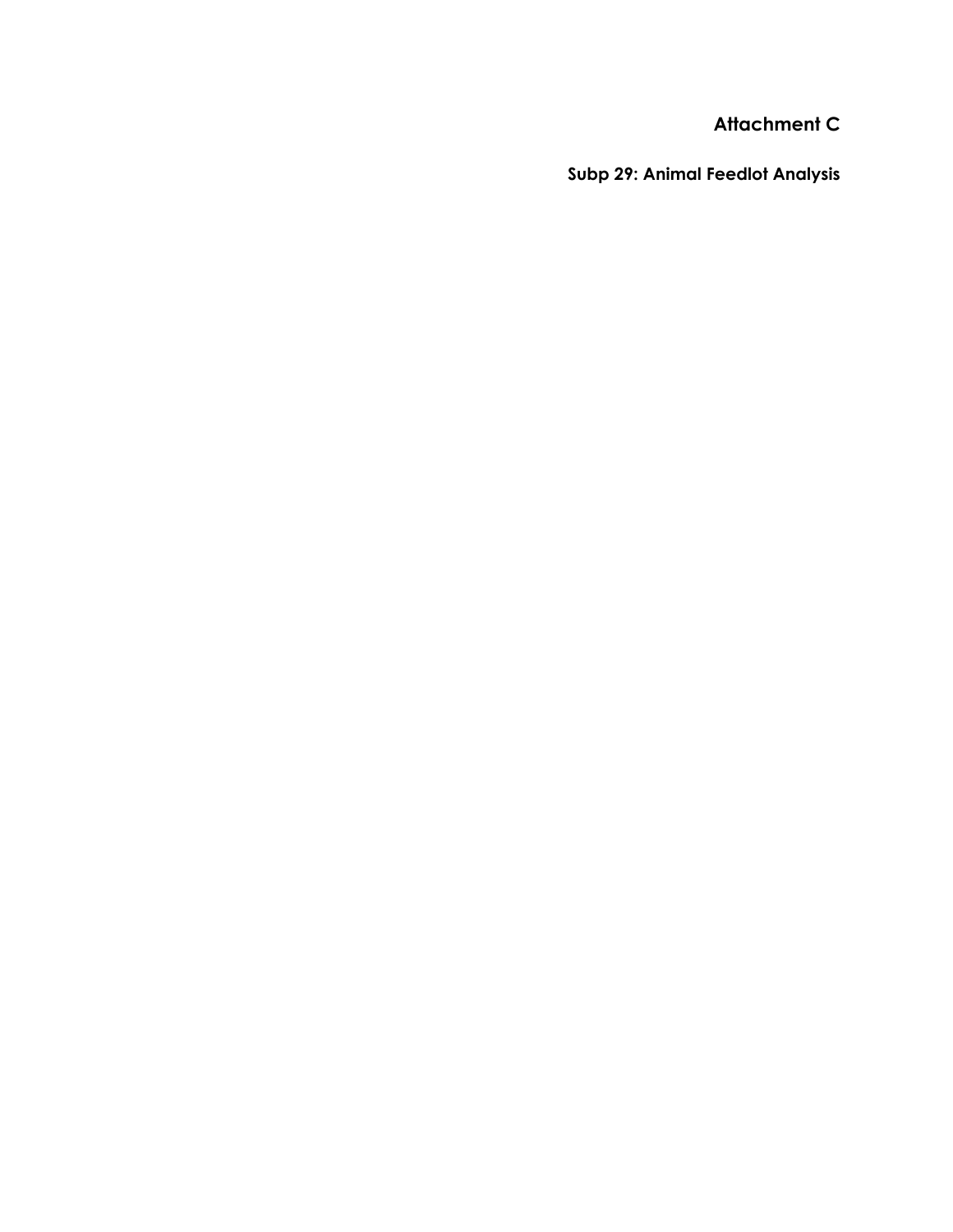### **Subp 29: Animal Feedlot Analysis**

### **Summary of Estimated Project GHG Emissions**

### **Key Assumptions**

- The number of dairy cows for the proposed project is 10,500.
- The total acreage of the proposed project is 150 acres, 90 of which will be impervious surfaces.
- •Liquid manure will be transferred to area farms for use as fertilizer on cropland.
- The approximate amount of acreage required for manure application is 7,300 acres per year.
- •The cattle will demand approximately 1,750 acres of alfalfa feed.
- •The proposed project is planning to convert forested land into grassland and settlement.
- The lifetime of the proposed project is 50 years.
- All alfalfa consumed by dairy cows will be grown offsite.

|                                      | <b>Emission Source</b>                    | CO <sub>2</sub>          | CH <sub>4</sub>          | N <sub>2</sub> O | SF <sub>6</sub>          | <b>PFCs</b>                                        | <b>HFCs</b>              | CO <sub>2</sub> e |
|--------------------------------------|-------------------------------------------|--------------------------|--------------------------|------------------|--------------------------|----------------------------------------------------|--------------------------|-------------------|
| <b>Source Type ID</b>                |                                           | (tons/year)              | (tons/year)              | (tons/year)      | $(tons/year)^1$          | $\left(\frac{\text{tons}}{\text{year}}\right)^{1}$ | $\text{(tons/year)}^1$   | $(tons/year)^2$   |
| <b>Direct Emissions</b>              |                                           |                          |                          |                  |                          |                                                    |                          |                   |
| $DE-1$                               | Operations - stationary combustion        | 526.29                   | 9.03E-04                 | 1.81E-04         | ٠                        | ٠                                                  | $\sim$                   | 526.36            |
| $DE-1$                               | Operations - diesel mobile sources        | 410.79                   | 0.01                     | 0.02             | $\overline{\phantom{a}}$ | ٠                                                  | ۰.                       | 416.95            |
| $DE-1$                               | Operations - gasoline mobile sources      | 279.58                   | 0.21                     | 0.01             | Ĭ.                       | ä,                                                 | $\overline{\phantom{a}}$ | 286.64            |
| $DE-2$                               | Operations - Manure storage               |                          | 1,075.50                 | 14.22            | Ĭ.                       | ٠                                                  | $\overline{\phantom{a}}$ | 31,125.16         |
| $DE-2$                               | Operations - Enteric fermentation         | $\blacksquare$           | 1,550.94                 |                  | ٠                        | ٠                                                  | ۰.                       | 38,773.40         |
| $DE-2$                               | Operations - Manure land application      |                          |                          | 20.83            | Ĭ.                       | ٠                                                  | ۰                        | 6,206.63          |
| $DE-3$                               | Construction - diesel mobile sources      | 30.34                    | 0.00                     | 0.00             | ٠                        | ٠                                                  | $\overline{\phantom{a}}$ | 30.59             |
| $DE-3$                               | Construction - gasoline mobile sources    | 94.79                    | 0.09                     | 0.00             | $\overline{a}$           | ä,                                                 | ٠                        | 97.26             |
| $DE-4$                               | Land-Use Change                           | $\blacksquare$           | ٠                        | ٠                | ٠                        | ٠                                                  | $\overline{\phantom{0}}$ | 5,394.70          |
| <b>Subtotal</b>                      |                                           |                          |                          |                  |                          |                                                    |                          | 82,857.69         |
| <b>Indirect Emissions</b>            |                                           |                          |                          |                  |                          |                                                    |                          |                   |
| $IE-1$                               | Off-site - electricity                    | 5,766.60                 | 0.62                     | 0.09             | Ĭ.                       |                                                    | ٠                        | 5,808.82          |
| $IE-2$                               | Off-site - waste - landfill               |                          | $\overline{\phantom{a}}$ | ٠                | ٠                        | ٠                                                  | ٠                        | 1.55              |
| $IE-2$                               | Off-site - waste - recycling              | ٠                        | ٠                        | ٠                | Ĭ.                       | ٠                                                  | ٠                        | 0.11              |
| $IE-2$                               | Off-site - waste - compost                | $\overline{\phantom{a}}$ | ٠                        | ۰                | $\overline{\phantom{a}}$ | ٠                                                  | ٠                        | 0.08              |
| <b>Subtotal</b>                      |                                           |                          |                          |                  |                          |                                                    |                          | 5,810.55          |
| <b>Atmospheric Removal Emissions</b> |                                           |                          |                          |                  |                          |                                                    |                          |                   |
|                                      | GHG sink related to row crop converted to |                          |                          |                  |                          |                                                    |                          |                   |
| $AR-1$                               | alfalfa for cattle feed                   |                          |                          |                  | $\overline{\phantom{a}}$ | ٠                                                  | ۰.                       | (2, 117.50)       |
|                                      | <b>TOTAL</b>                              | 7,108.38                 | 2,627.38                 | 35.16            | $\blacksquare$           | $\blacksquare$                                     | ۰.                       | 86,550.74         |

Notes:

(1) GHG emissions not involved in animal feedlot development and operations and therefore are not accounted for in this analysis.

(2) Global Warming Potentials: CO<sub>2</sub> = 1, CH<sub>4</sub> = 25, and N<sub>2</sub>O = 298. EPA, Inventory of US Sources and Sinks of Greenhouse Gases, EPA-430-R-19-001, Table ES-1, Federal Register, CFR part 98, Mandatory Greenhouse Gas Reporting, Table A-1, with additions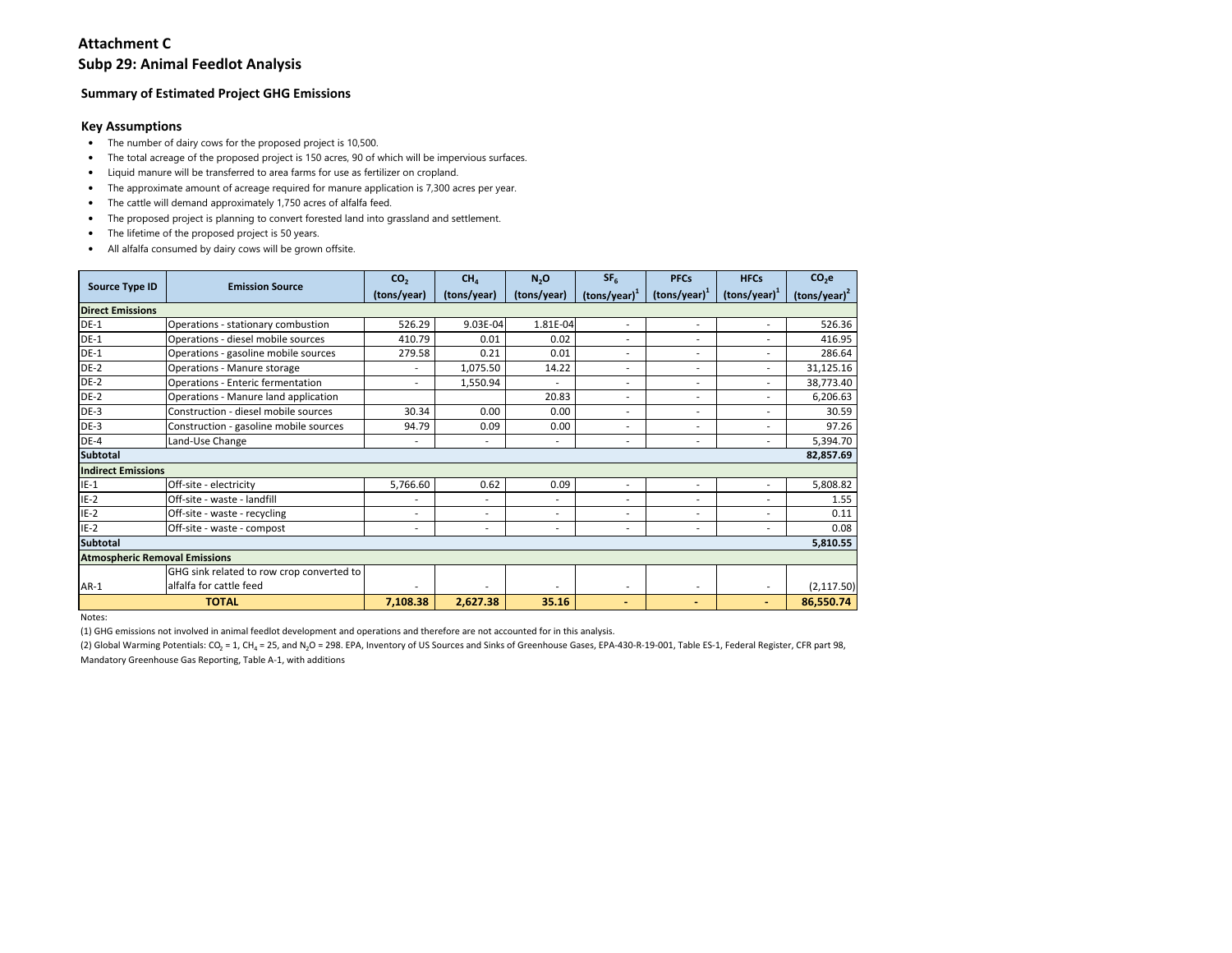#### **Attachment CSubp 29: Animal Feedlot Analysis**

#### **Summary of Estimated Stationary Combustion GHG Emissions**

**5** and  $\frac{1 \text{ kg}}{2}$  is the 0.00110231 short tons

|                   |                                                                                                                                                                            |                           |                                       |                     |                        |                      |                  |       | Heat Content (HHV) <sup>1</sup> |       | <b>CO.</b> Emission Factor <sup>1</sup> |       | <b>CH. Emission Factor</b> <sup>1</sup> |       | N <sub>2</sub> O Emission Factor <sup>1</sup> |        |                                     |                    |                                  |
|-------------------|----------------------------------------------------------------------------------------------------------------------------------------------------------------------------|---------------------------|---------------------------------------|---------------------|------------------------|----------------------|------------------|-------|---------------------------------|-------|-----------------------------------------|-------|-----------------------------------------|-------|-----------------------------------------------|--------|-------------------------------------|--------------------|----------------------------------|
| Source<br>Type ID | <b>Emission Source</b>                                                                                                                                                     | Number of<br><b>Units</b> | <b>Hours of</b><br>Operation/<br>year | hp if<br>applicable | hp-hr if<br>applicable | <b>Total Gallons</b> | <b>Fuel Type</b> | Value | <b>Unit</b>                     | Value | Unit                                    | Value | Unit                                    | Value | Unit                                          |        | $CO2$ (tons/year) $CH4$ (tons/year) | N.O<br>(tons/year) | CO <sub>2</sub> e<br>(tons/year) |
| <b>DE-1</b>       | Heater                                                                                                                                                                     |                           |                                       |                     |                        |                      | 1000 Propane     | 0.091 | MMBtu/gal                       | 62.87 | kg CO <sub>2</sub> /MMBtu               |       | g CH./MMBtu                             | 0.6   | g N <sub>2</sub> O/MMBtu                      | 18.92  | 9.03E-04                            | 1.81E-04           | 19.00                            |
| DE-1              | Processing Equipment <sup>®</sup>                                                                                                                                          |                           | 4380                                  |                     | 43800                  |                      | 15768 Gasoline   | 0.125 | MMBtu/gal                       | 70.22 | kg CO <sub>2</sub> /MMBtu               |       | g CH./MMBtu                             | 0.6   | g N <sub>2</sub> O/MMBtu                      | 152.56 | 6.52E-03                            | 1.30E-03           | 153.12                           |
| ንE-1              | Processing Equipment <sup>3</sup>                                                                                                                                          |                           | 4380                                  | 60 <sup>1</sup>     | 26280                  |                      | 31536 Diesel     | 0.138 | MMBtu/gal                       | 73.96 | kg CO <sub>2</sub> /MMBtu               |       | g CH./MMBtu                             | 0.6   | g N <sub>2</sub> O/MMBtu                      | 354.80 | 1.44E-02                            | 2.88E-03           | 356.02                           |
| Notes:            |                                                                                                                                                                            |                           |                                       |                     |                        |                      |                  |       |                                 |       |                                         |       |                                         |       | <b>TOTAL</b>                                  | 526.29 | 0.02                                | 0.00               | 528.13                           |
|                   | (1) Table 1, Stationary Combustion. Emission Factors for Greenhouse Gas Inventories, EPA CCCL. April, 2021. https://www.epa.gov/climateleadership/ghg-emission-factors-hub |                           |                                       |                     |                        |                      |                  |       |                                 |       |                                         |       |                                         |       |                                               |        |                                     |                    |                                  |

(2) Heater size is based off the average home furnace burn rate of 1,000 gal/yr. https://www.kauffmangas.com/blog/how-much-propane-gas-do-you-need-to-fuel-your-home/<br>(3) This includes equipment for feed processing and milk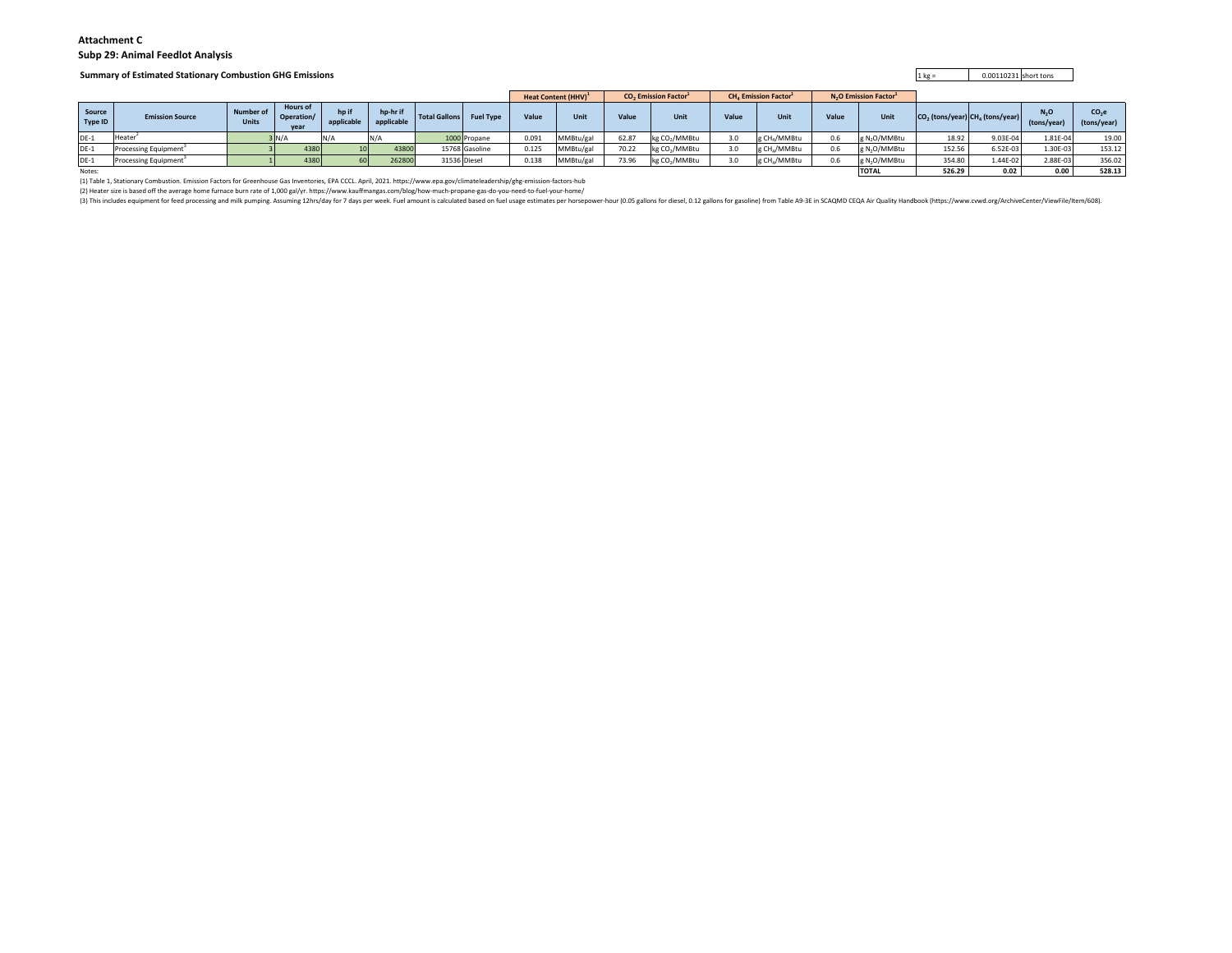#### **Summary of Estimated Mobile GHG Emissions**

| 1.1023E-06 short ton | $1$ gram =        |
|----------------------|-------------------|
|                      |                   |
| 50 years             | Life of Project = |
|                      | Time of           |
| 36 months            | $construction =$  |

|                   |                              |                                  |                                       |                                    |                                        |                  |                 |         |        |                                   |       |                       |       |                                               |       |                                               |       |                                               |                                | construction =    |                                 | 36 months              |
|-------------------|------------------------------|----------------------------------|---------------------------------------|------------------------------------|----------------------------------------|------------------|-----------------|---------|--------|-----------------------------------|-------|-----------------------|-------|-----------------------------------------------|-------|-----------------------------------------------|-------|-----------------------------------------------|--------------------------------|-------------------|---------------------------------|------------------------|
|                   |                              |                                  |                                       |                                    |                                        |                  |                 |         |        |                                   |       | <b>Fuel Amount</b>    |       | CO <sub>2</sub> Emission Factors <sup>1</sup> |       | <b>CH<sub>4</sub></b> Emission Factors        |       | N <sub>2</sub> O Emission Factors             |                                |                   |                                 |                        |
| Source<br>Type ID | <b>Emission Source</b>       | Number of<br>Units <sup>10</sup> | <b>Hours of</b><br>Operation/<br>vear | <b>Vehicle Type</b>                | Estimated<br>Vehicle Year <sup>8</sup> | <b>Fuel Type</b> | <b>MPG</b>      | VMT/day | hp if  | hp-hr if<br>applicable applicable | Value | Unit                  | Value | Unit                                          | Value | Unit                                          | Value | Unit                                          | CO <sub>2</sub><br>(tons/year) | $CH4$ (tons/year) | N <sub>2</sub> O<br>(tons/year) | $CO2$ e<br>(tons/year) |
|                   |                              |                                  |                                       | Agricultural                       |                                        |                  |                 |         |        |                                   |       |                       |       |                                               |       |                                               |       |                                               |                                |                   |                                 |                        |
|                   | Operations - gasoline mobile |                                  |                                       | Equipment/Off-road                 |                                        | Gasoline         |                 |         |        |                                   |       |                       |       |                                               |       |                                               |       |                                               |                                |                   |                                 |                        |
| DE-1              | sources - Nonroad            |                                  |                                       | 3650 Trucks <sup>5</sup>           | N/A                                    | (4 stroke) N/A   |                 | N/A     | 60     | 219000                            |       | 26,280 gallon/year    |       | 8.78 CO <sub>2</sub> /gallon                  |       | 7.24 g CH <sub>4</sub> /gallon <sup>2</sup>   |       | $0.21$ g N <sub>2</sub> O/gallon <sup>2</sup> | 254.34                         | 0.21              | 0.01                            | 261.40                 |
|                   | Operations - diesel mobile   |                                  |                                       | Agricultural<br>Equipment/Off-road |                                        |                  |                 |         |        |                                   |       |                       |       |                                               |       |                                               |       |                                               |                                |                   |                                 |                        |
| DE-1              | sources - Nonroad            |                                  |                                       | 3650 Trucks <sup>5</sup>           | N/A                                    | Diesel           | N/A             | N/A     | 100    | 730000                            |       | 36,500 gallon/year    |       | $10.21$ CO <sub>2</sub> /gallon               |       | 0.28 g CH <sub>4</sub> /gallon <sup>2</sup>   |       | $0.49$ g N <sub>2</sub> O/gallon <sup>2</sup> | 410.79                         | 0.01              | 0.02                            | 416.95                 |
|                   | Operations - gasoline mobile |                                  |                                       |                                    |                                        |                  |                 |         |        |                                   |       |                       |       |                                               |       |                                               |       |                                               |                                |                   |                                 |                        |
| DE-1              | sources                      |                                  |                                       | 3650 Passenger Cars                | 2007                                   | Gasoline         | 20              |         | 14 N/A | N/A                               | 2,607 | gallon/year           |       | 8.78 CO <sub>2</sub> /gallon                  |       | $0.0072$ g CH <sub>4</sub> /mile <sup>3</sup> |       | 0.0052 g N <sub>2</sub> O/mile <sup>3</sup>   | 25.23                          | 0.00              | 0.00                            | 25.24                  |
|                   | Construction - gasoline      |                                  |                                       | Construction                       |                                        | Gasoline         |                 |         |        |                                   |       |                       |       |                                               |       |                                               |       |                                               |                                |                   |                                 |                        |
| DE-3              | mobile sources - Nonroad     |                                  |                                       | 2600 Equipment                     | N/A                                    | (2 stroke) N/A   |                 | N/A     | 60     | 936000                            |       | 336,960 total gallons |       | 8.78 CO <sub>2</sub> /gallon                  |       | 12.42 g CH <sub>4</sub> /gallon <sup>2</sup>  |       | $0.07$ g N <sub>2</sub> O/gallon <sup>2</sup> | 90.59                          | 0.09              | 0.00                            | 93.05                  |
|                   | Construction - diesel mobile |                                  |                                       | Construction                       |                                        |                  |                 |         |        |                                   |       |                       |       |                                               |       |                                               |       |                                               |                                |                   |                                 |                        |
| DE-3              | sources - Nonroad            |                                  |                                       | 2600 Equipment <sup>7</sup>        | N/A                                    | Diesel           | N/A             | N/A     | 100    | 520000                            |       | 78,000 total gallons  |       | 10.21 CO <sub>2</sub> /gallon                 |       | $0.2$ g CH <sub>4</sub> /gallon <sup>2</sup>  |       | $0.47$ g N <sub>2</sub> O/gallon <sup>2</sup> | 24.38                          | 0.00              | 0.00                            | 24.63                  |
|                   | Construction - diesel mobile |                                  |                                       | Medium- and Heavy-                 |                                        |                  |                 |         |        |                                   |       |                       |       |                                               |       |                                               |       |                                               |                                |                   |                                 |                        |
| DE-3              | sources - On-Road            |                                  |                                       | 2600 Duty Trucks                   | 2007-2018                              | Diesel           | 15 <sup>1</sup> |         | 5N/A   | N/A                               |       | 9,855 total gallons   |       | $10.21$ CO <sub>2</sub> /gallon               |       | $0.0095$ g CH <sub>4</sub> /mile <sup>4</sup> |       | 0.0431 g N <sub>2</sub> O/mile <sup>4</sup>   | 3.08                           | 0.00              | 0.00                            | 3.08                   |
|                   | Construction - diesel mobile |                                  |                                       |                                    |                                        |                  |                 |         |        |                                   |       |                       |       |                                               |       |                                               |       |                                               |                                |                   |                                 |                        |
| DE-3              | sources - On-Road            |                                  |                                       | 2600 Light Trucks                  | 2007-2018                              | Diesel           | 14              |         | 5N/A   | N/A                               |       | 9,198 total gallons   |       | 10.21 CO <sub>2</sub> /gallon                 |       | $0.029$ g CH <sub>4</sub> /mile <sup>4</sup>  |       | 0.0214 g N <sub>2</sub> O/mile <sup>4</sup>   | 2.88                           | 0.00              | 0.00                            | 2.88                   |
|                   | Construction - gasoline      |                                  |                                       |                                    |                                        |                  |                 |         |        |                                   |       |                       |       |                                               |       |                                               |       |                                               |                                |                   |                                 |                        |
| DE-3              | mobile sources               |                                  |                                       | 2600 Passenger Cars                | 2007                                   | Gasoline         | 20              |         | 14 N/A | N/A                               |       | 15,643 total gallons  |       | 8.78 CO <sub>2</sub> /gallon                  |       | 0.0072 $g$ CH <sub>4</sub> /mile <sup>3</sup> |       | 0.0052 g N <sub>2</sub> O/mile <sup>3</sup>   | 4.21                           | 0.00              | 0.00                            | 4.21                   |
| Notes:            |                              |                                  |                                       |                                    |                                        |                  |                 |         |        |                                   |       |                       |       |                                               |       |                                               |       | <b>TOTAL</b>                                  | 815.50                         | 0.31              | 0.03                            | 831.43                 |

(1) Table 2, Mobile Combustion CO2. Emission Factors for Greenhouse Gas Inventories, EPA CCCL. April, 2021. https://www.epa.gov/climateleadership/ghg-emission-factors-hub

(2) Table 5, Mobile Combustion CH4 and N2O for Non-Road Vehicles. Emission Factors for Greenhouse Gas Inventories, EPA CCCL. April, 2021. https://www.epa.gov/climateleadership/ghg-emission-factors-hub

(3) Table 3, Mobile Combustion CH<sub>4</sub> and N<sub>2</sub>O for On-Road Gasoline Vehicles. Emission Factors for Greenhouse Gas Inventories, EPA CCCL. April, 2021. https://www.epa.gov/climateleadership/ghg-emission-factors-hub

(4) Table 4, Mobile Combustion CH<sub>e</sub> and N<sub>2</sub>O for On-Road Diesel and Alternative Fuel Vehicles. Emission Factors for Greenhouse Gas Inventories, EPA CCCL. April, 2021. https://www.epa.gov/climateleadership/ghg-emission-fa

(5) Includes equipment, such as tractors and combines, as well as fuel consumption from trucks that are used off-road in agriculture.

(6) for Nonroad sources, fuel amount is calculated based on fuel usage estimates per horsepower-hour (0.05 gallons for diesel, 0.12 gallons for gasoline) from Table A9-3E in SCAQMD CEQA Air Quality Handbook (https://www.cw

(7) Based on 10 hrs/day, 5 days/week for 1 year for construction, 10 hrs/day, 7/days a week for 1 year for operations.(8) Values based off of the most conservative year (2007) for the most recent year average for medium- and heavy-duty tricks and light trucks (2007-2018). https://www.epa.gov/climateleadership/ghg-emission-factors-hub

(9) Includes equipment, such as cranes, dumpers, and excavators, as well as fuel consumption from trucks that are used off-road in construction.

(10) Numbers are based on a hypothetical assessment and not from a specific source.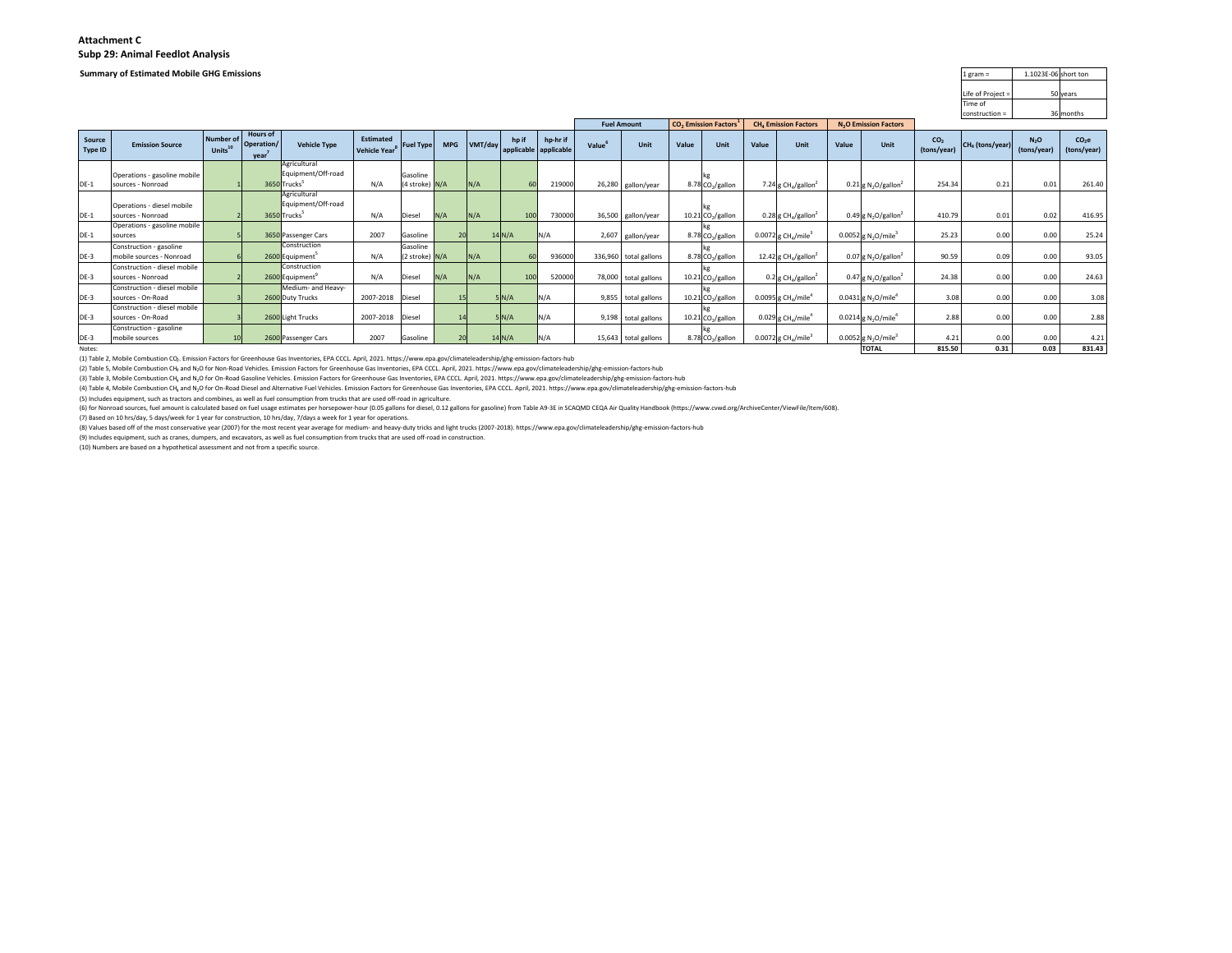### **Attachment CSubp 29: Animal Feedlot Analysis**

#### **Summary of Estimated Indirect GHG Emissions**

| $1$ lb = |                          | 0.0005 short tons |
|----------|--------------------------|-------------------|
|          | 1.102<br>⊥ metric tons = | Lishort tons      |

|                   |                                                |       |                        |        | <b>CO<sub>2</sub></b> Emission Factor |       | CH <sub>4</sub> Emission Factors   N <sub>2</sub> O Emission Factors |       |                     |          | <b>CO<sub>2</sub>e Emission Factors</b> |                   |                   |                   |                    |
|-------------------|------------------------------------------------|-------|------------------------|--------|---------------------------------------|-------|----------------------------------------------------------------------|-------|---------------------|----------|-----------------------------------------|-------------------|-------------------|-------------------|--------------------|
| Source<br>Type ID | <b>Emission Source</b>                         | Value | Unit                   | Value  | Unit                                  | Value | Unit                                                                 | Value | Unit                | Value    | Unit                                    | $CO2$ (tons/year) | $CH4$ (tons/year) | $N2O$ (tons/year) | $CO2e$ (tons/year) |
| $IE-1$            | Off-site - electricity <sup>3</sup>            |       | 1,000.00 kWh/head/year | 1098.4 | lb/MWh <sup>1</sup>                   | 0.119 | lb/MWh <sup>3</sup>                                                  | 0.017 | lb/MWh <sup>1</sup> | N/A      | N/A                                     | 5,766.60          | 0.62              | 0.09              | 5,808.82           |
|                   |                                                |       |                        |        |                                       |       |                                                                      |       |                     |          | metric tons<br>$CO2$ e/short            |                   |                   |                   |                    |
| $IE-2$            | Off-site - waste - landfill (MSW) <sup>5</sup> |       | 2.24 short tons        | N/A    | N/A                                   | N/A   | N/A                                                                  | N/A   | N/A                 | 0.63     | tons material <sup>2</sup> N/A          |                   | N/A               | N/A               | 1.55               |
|                   | Off-site - waste - recycling (Mixed            |       |                        |        |                                       |       |                                                                      |       |                     |          | metric tons<br>$CO2$ e/short            |                   |                   |                   |                    |
| $IE-2$            | Recyclables) <sup>5</sup>                      |       | 1.07 short tons        | N/A    | N/A                                   | N/A   | N/A                                                                  | N/A   | N/A                 | 0.09     | tons material N/A                       |                   | N/A               | N/A               | 0.11               |
|                   | Off-site - waste - Food waste (Total           |       |                        |        |                                       |       |                                                                      |       |                     |          | metric tons<br>$CO2$ e/short            |                   |                   |                   |                    |
| $IE-2$            | Organics) <sup>5</sup>                         |       | 0.40 short tons        | N/A    | N/A                                   | N/A   | N/A                                                                  | N/A   | N/A                 | 0.17     | tons material N/A                       |                   | N/A               | $N/\rho$          | 0.08               |
| Notes:            |                                                |       |                        |        |                                       |       |                                                                      |       | <b>TOTAL</b>        | 5,766.60 | 0.62                                    | 0.09              | 5,810.47          |                   |                    |

(1) Table 6, Electricity. MROW (MRO West) Subregion. Emission Factors for Greenhouse Gas Inventories, EPA CCCL. April, 2021. https://www.epa.gov/climateleadership/ghg-emission-factors-hub

(2) Table 9, Scope 3 Category 5: Waste Generated in Operations and Category 12: End-of-Life Treatment of Sold Products. Emission Factors for Greenhouse Gas Inventories, EPA CCCL. April, 2021. https://www.epa.gov/climatelea

(3) Based on average daily farm in the US consuming 800-1200 KWh per cow annually. https://ouc.bizenergyadvisor.com/article/dairy-farms

(4) Based on March 2021 energy prices in Midwest. https://www.bls.gov/regions/midwest/data/averageenergyprices\_selectedareas\_table.htm

(5) Based on 2018 data for 4.9 lbs/person/day of waste, percentages calculated based on values in article (landfill: 146 million/292.4 million, 50%; recycle: 69 million/292.4 million, 24%; compost: 25 million/292.4 million recycling/national-overview-facts-and-figures-materials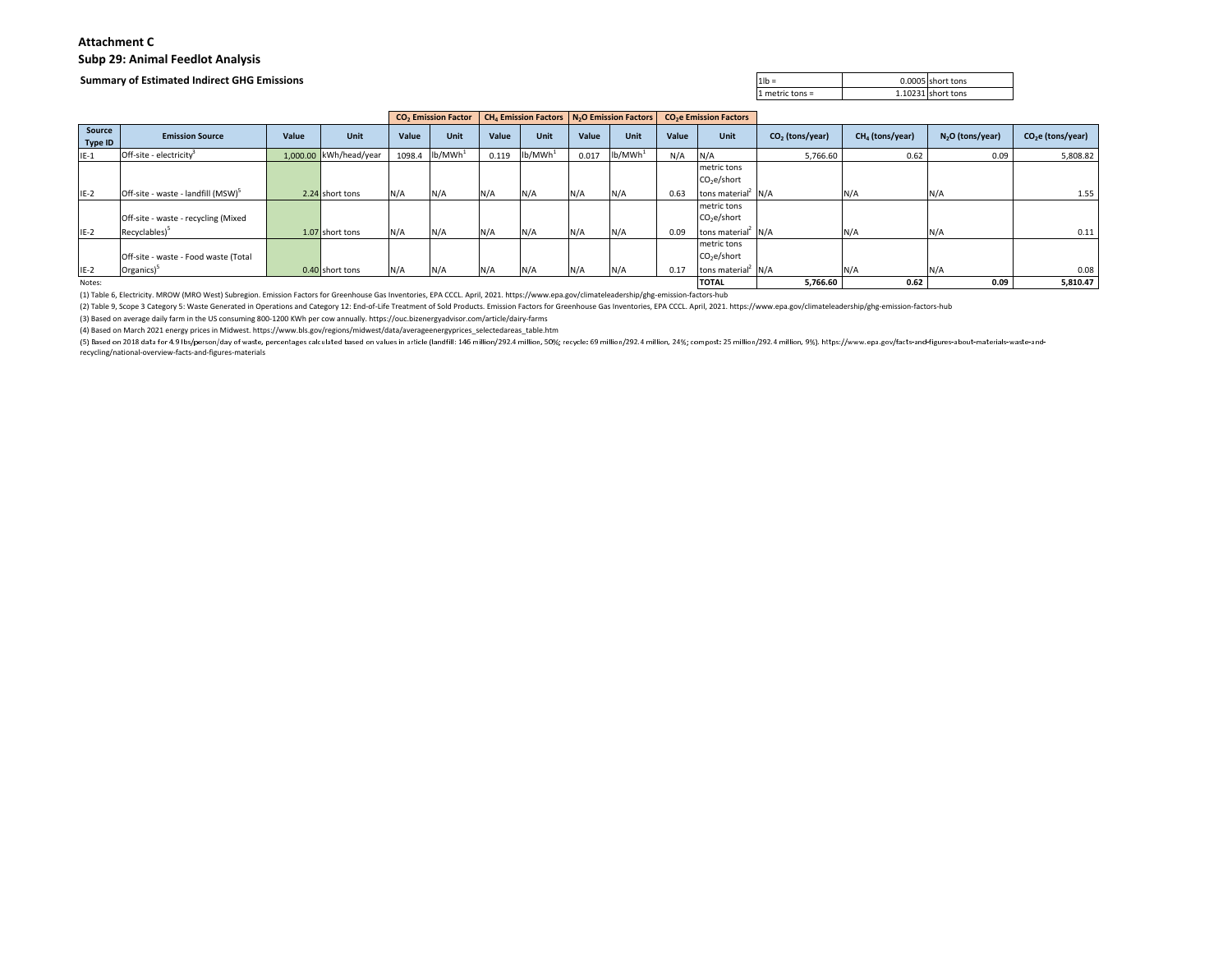# **Subp 29: Animal Feedlot Analysis**

**Summary of GHG Sources and Sinks From Land Use Changes**

| Source Type ID | <b>Emission Source</b>                                  | Area (acres) | Net CO <sub>2</sub> Flux for Converted<br><b>Forest Land (M metric tons</b><br>$CO_2$ e) <sup>1,2</sup> | 2019 Total US Land Use<br><b>Change from Forest Land</b><br>(thousands of hectares) <sup>3</sup> | CO <sub>2</sub> e emission factor (metric<br>tons $CO2e/acre/year)$ | CO <sub>2</sub> e Emissions<br>(tons/year) |
|----------------|---------------------------------------------------------|--------------|---------------------------------------------------------------------------------------------------------|--------------------------------------------------------------------------------------------------|---------------------------------------------------------------------|--------------------------------------------|
| $DE-4$         | Land Use Change - Conversion to grassland <sup>3</sup>  | 60           | 14.80                                                                                                   | 545.00                                                                                           | 10.99                                                               | 726.84                                     |
| $DE-4$         | Land Use Change - Conversion to settlement <sup>5</sup> | 90           | 62.90                                                                                                   | 541.00                                                                                           | 47.05                                                               | 4,667.86                                   |
|                | GHG sink related to row crop converted to alfalfa       |              |                                                                                                         |                                                                                                  |                                                                     |                                            |
| $AR-1$         | for cattle feed <sup>4</sup>                            | 1750 N/A     |                                                                                                         | N/A                                                                                              | N/A                                                                 | (2, 117.50)                                |

Notes:

(1) Table 6-44: Net CO2 Flux from Soil, Dead Organic Matter and Biomass C Stock Changes for Land Converted to Grassland, Inventory of U.S. Greenhouse Gas Emissions and Sinks: 1990 - 2019.

https://www.epa.gov/ghgemissions/inventory-us-greenhouse-gas-emissions-and-sinks-1990-2019

(2) Table 6-97: Net CO<sub>2</sub> Flux from Soil, Dead Organic Matter and Biomass C Stock Changes for Land Converted to Settlements, Inventory of U.S. Greenhouse Gas Emissions and Sinks: 1990 - 2019. https://www.epa.gov/ghgemissions/inventory-us-greenhouse-gas-emissions-and-sinks-1990-2019

(3) Table 6-5: Land Use and Land-Use Change for the U.S. Managed Land Base for All 50 States, Inventory of U.S. Greenhouse Gas Emissions and Sinks: 1990 - 2019. https://www.epa.gov/ghgemissions/inventory-us greenhouse-gas-emissions-and-sinks-1990-2019

(4) Based on calculations from MPCA Tool, *MPCA Tool - Alfalfa acres* tab. Section K of Greenhouse gas reduction potential of agricultural best management practices. https://www.pca.state.mn.us/sites/default/files/p gen4-19.pdf

(5) Based on the total acreage of the proposed project is 150 acres, 90 of which will be impervious surfaces.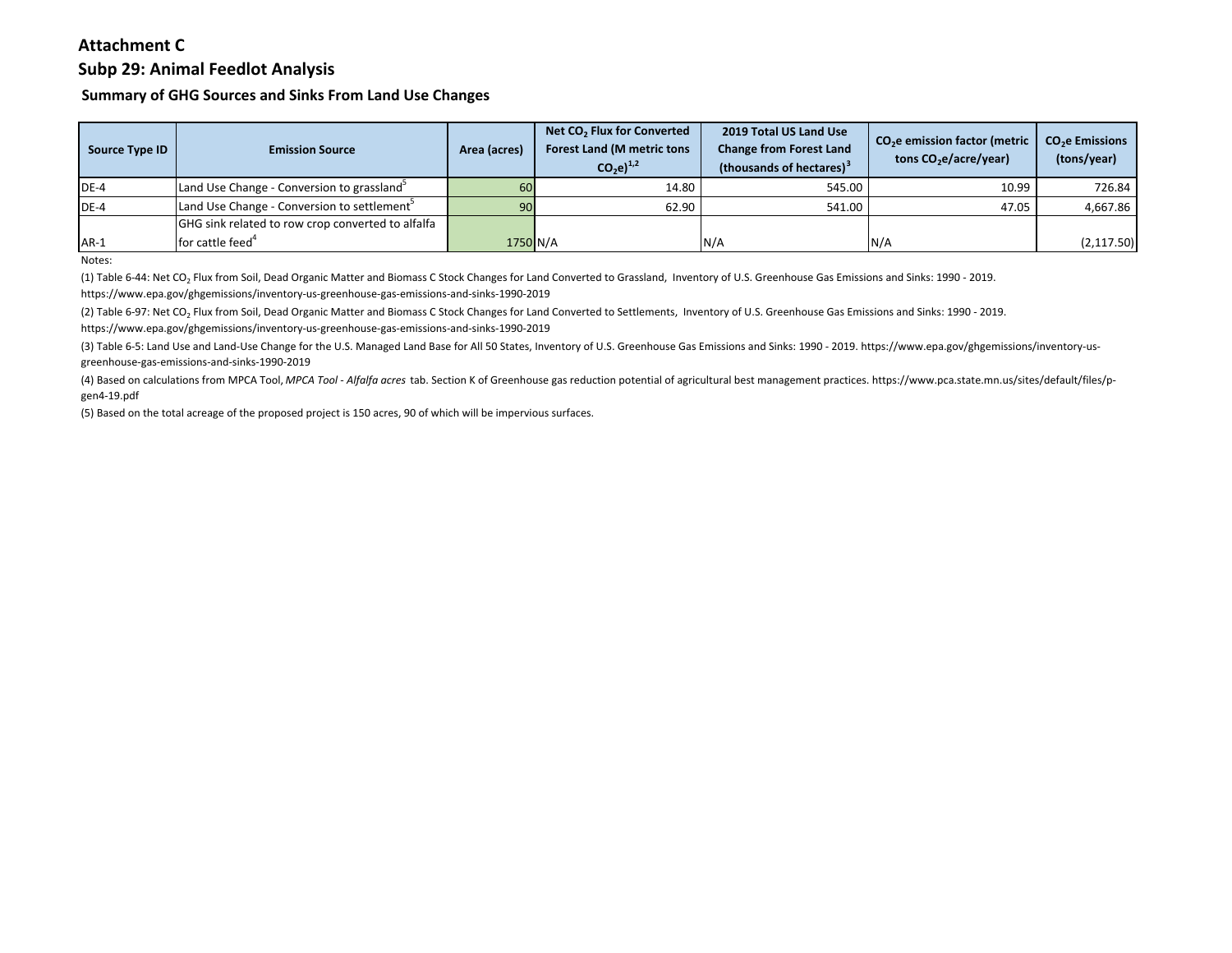## **Attachment CSubp 29: Animal Feedlot Analysis**

| Summary of Manure Storage, Entric Fermentation, and Manure Land Application GHG Emissions                                                                           |                          |                          |                  |                                    |        |                  |                          |                    |                       |                          |                                  |                    |                       |                                                                                                                                           |
|---------------------------------------------------------------------------------------------------------------------------------------------------------------------|--------------------------|--------------------------|------------------|------------------------------------|--------|------------------|--------------------------|--------------------|-----------------------|--------------------------|----------------------------------|--------------------|-----------------------|-------------------------------------------------------------------------------------------------------------------------------------------|
| <b>MPCA Feedlots GHG Emission Calculation Tool</b>                                                                                                                  |                          |                          |                  |                                    |        |                  |                          |                    |                       |                          |                                  |                    |                       |                                                                                                                                           |
| version 5/19/20                                                                                                                                                     | <b>Existing facility</b> |                          |                  |                                    |        |                  | Project/Proposed changes |                    |                       |                          | <b>Totals after construction</b> |                    |                       |                                                                                                                                           |
| List of Emission Sources (calcs below):                                                                                                                             |                          |                          |                  |                                    |        |                  |                          |                    |                       |                          |                                  |                    |                       | Global Warming Potential (conversion to CO2e)                                                                                             |
| CH <sub>4</sub> - enteric fermentation                                                                                                                              |                          |                          |                  | $\sim$                             |        |                  |                          |                    | 38,773                |                          |                                  |                    | 38,773                | $CH4 = 25$                                                                                                                                |
| CH <sub>4</sub> - barn and manure storage                                                                                                                           |                          |                          |                  | $\sim$                             |        |                  |                          |                    | 26,888                |                          |                                  |                    | 26,888                | $N2O = 298$                                                                                                                               |
| N <sub>2</sub> O - barn and manure storage                                                                                                                          |                          |                          |                  |                                    |        |                  |                          |                    | 4,238                 |                          |                                  |                    | 4,238                 | GWP Source: International Panel on Climate Change Fourth Assessment Report.                                                               |
| N <sub>2</sub> O - manure land application                                                                                                                          |                          |                          |                  | $\sim$                             |        |                  |                          |                    | 6,207                 |                          |                                  |                    | 6,207                 |                                                                                                                                           |
| <b>Total CO2e</b>                                                                                                                                                   |                          |                          |                  |                                    |        |                  |                          |                    | 76,105                |                          |                                  |                    | 76,105                |                                                                                                                                           |
|                                                                                                                                                                     |                          |                          |                  |                                    |        |                  |                          |                    |                       |                          |                                  |                    |                       |                                                                                                                                           |
|                                                                                                                                                                     |                          |                          |                  |                                    |        |                  |                          |                    |                       |                          |                                  |                    | Total                 |                                                                                                                                           |
| <b>Total Head</b>                                                                                                                                                   | Calves                   | <b>Heifers</b>           | Cows             | <b>Total</b>                       | Calves | <b>Heifers</b>   |                          | Cows<br>10,500     | Total<br>10,500       | Calves                   | <b>Heifers</b>                   | Cows<br>10,500     | 10,500                |                                                                                                                                           |
| Animal units/head                                                                                                                                                   |                          |                          |                  |                                    |        |                  |                          |                    |                       | 0.2                      | 0.7                              | 1.4                |                       |                                                                                                                                           |
| Total animal units                                                                                                                                                  |                          |                          | 0.0              |                                    |        |                  |                          | 14700              | 14,700.0              | $\circ$                  |                                  | 14700              | 14,700.0              |                                                                                                                                           |
|                                                                                                                                                                     |                          |                          |                  |                                    |        |                  |                          |                    |                       |                          |                                  |                    |                       |                                                                                                                                           |
|                                                                                                                                                                     |                          |                          |                  |                                    |        |                  |                          |                    |                       |                          |                                  |                    |                       | The source used for emission factors and equations below came from USEPA,<br>Inventory of US Sources and Sinks of Greenhouse Gases (2019) |
| CH <sub>4</sub> - enteric fermentation                                                                                                                              | Calves                   | <b>Heifers</b>           | Cows             | <b>Total</b>                       | Calves | <b>Heifers</b>   |                          | Cows               | <b>Total</b>          | Calves                   | <b>Heifers</b>                   | Cows               | Total                 |                                                                                                                                           |
| A animal inventory (head)                                                                                                                                           |                          |                          |                  |                                    |        |                  |                          | 10,500             |                       |                          |                                  | 10,500             |                       |                                                                                                                                           |
| kg CH <sub>4</sub> /head/yr (EPA)                                                                                                                                   | 12.00                    | 58.66                    | 134.00           |                                    |        | 12.00            | 58.66                    | 134.00             |                       | 12.00                    | 58.66                            | 134.00             |                       | Minnesota-specific estimates, Table A-181                                                                                                 |
| conversion to tons/head/year<br>tons CH <sub>4</sub> (A*B*C)                                                                                                        | 0.0011<br>$\sim$         | 0.0011<br>$\sim$         | 0.0011<br>$\sim$ | $\sim$                             |        | 0.0011<br>$\sim$ | 0.0011<br>$\sim$         | 0.0011<br>1,550.94 | 1,550.94              | 0.0011<br>$\sim$         | 0.0011<br>$\sim$                 | 0.0011<br>1,550.94 | 1,550.94              |                                                                                                                                           |
| tons $CO2$ -e                                                                                                                                                       | $\overline{\phantom{a}}$ | $\overline{\phantom{a}}$ | $\sim$           | $\overline{\phantom{a}}$           |        | $\sim$           | $\sim$                   | 38,773.40          | 38,773.40             | $\sim$                   | $\overline{\phantom{a}}$         | 38,773.40          | 38,773.40             |                                                                                                                                           |
|                                                                                                                                                                     |                          |                          |                  |                                    |        |                  |                          |                    |                       |                          |                                  |                    |                       |                                                                                                                                           |
| $CH4$ - barn and manure storage                                                                                                                                     |                          |                          |                  |                                    |        |                  |                          |                    |                       |                          |                                  |                    |                       |                                                                                                                                           |
| D livestock (head)                                                                                                                                                  |                          |                          |                  |                                    |        |                  |                          | 10,500             |                       |                          |                                  | 10,500             |                       |                                                                                                                                           |
| animal liveweight (kg/head)                                                                                                                                         | 122                      | 408                      | 680              |                                    |        | 122              | 408                      | 680                |                       | 122                      | 408                              | 680                |                       | US average basis, Table A-160 heifers appears to be wrong                                                                                 |
| volatile solids (vs) production rate (kg VS/kg animal liveweight/yr)<br>rate of CH <sub>4</sub> production (potential) (m <sup>3</sup> CH <sub>4</sub> /kg VS)<br>G | 2.81<br>0.17             | 3.07<br>0.17             | 3.98<br>0.24     |                                    |        | 2.81<br>0.17     | 3.07<br>0.17             | 3.98<br>0.24       |                       | 2.81<br>0.17             | 3.07<br>0.17                     | 3.98<br>0.24       |                       | Minnesota-specific estimates, Tables A-184 and A-185                                                                                      |
| convert from m <sup>3</sup> to kgs (kg CH <sub>4</sub> /m <sup>3</sup> CH <sub>4</sub> )<br>н.                                                                      | 0.622                    | 0.622                    | 0.622            |                                    |        | 0.622            | 0.622                    | 0.622              |                       | 0.622                    | 0.622                            | 0.622              |                       | US average basis, Table A-185?                                                                                                            |
| maximum potential CH <sub>4</sub> production (kg/yr) (D*E*F*G*H)                                                                                                    |                          |                          |                  |                                    |        |                  |                          | 4,242,120          |                       |                          |                                  | 4,242,120          |                       |                                                                                                                                           |
| methane conversion factor (MCF) (% of potential CH <sub>4</sub> )                                                                                                   | 0.230                    | 0.230                    | 0.230            |                                    |        | 0.230            | 0.230                    | 0.230              |                       | 0.230                    | 0.230                            | 0.230              |                       | US average basis                                                                                                                          |
| CH <sub>4</sub> (metric tons/yr) (I*J)                                                                                                                              |                          |                          |                  |                                    |        |                  |                          | 975.69             |                       |                          |                                  | 975.69             |                       |                                                                                                                                           |
| convert to short tons                                                                                                                                               | 1.1023                   | 1.1023                   | 1.1023           |                                    |        | 1.1023           | 1.1023                   | 1.1023             |                       | 1.1023                   | 1.1023                           | 1.1023             |                       |                                                                                                                                           |
| CH <sub>4</sub> (short tons/yr) (K*L)<br>short tons/yr CO <sub>2</sub> -e                                                                                           | $\sim$                   | $\sim$                   | $\sim$           | $\sim$<br>$\overline{\phantom{a}}$ |        | $\sim$<br>$\sim$ | $\sim$                   | 1,075.50           | 1,075.50<br>26,887.51 | $\sim$                   | $\sim$                           | 1,075.50           | 1,075.50<br>26,887.51 |                                                                                                                                           |
| N                                                                                                                                                                   | $\sim$                   | $\sim$                   | $\sim$           |                                    |        |                  | $\sim$                   | 26,887.51          |                       | $\sim$                   | $\sim$                           | 26,887.51          |                       |                                                                                                                                           |
|                                                                                                                                                                     |                          |                          |                  |                                    |        |                  |                          |                    |                       |                          |                                  |                    |                       |                                                                                                                                           |
| $N_2$ O - barn and manure storage                                                                                                                                   |                          |                          |                  |                                    |        |                  |                          |                    |                       |                          |                                  |                    |                       |                                                                                                                                           |
| O livestock (head)<br>animal liveweight (kg/head)                                                                                                                   | 122                      | $\sim$<br>408            | $\sim$<br>680    |                                    |        | 122              | $\sim$<br>408            | 10,500<br>680      |                       | 122                      | $\sim$<br>408                    | 10,500<br>680      |                       | US average basis, Table A-160 heifers appears to be wrong                                                                                 |
| Q excreted nitrogen (N) (kg N/kg animal liveweight/yr)                                                                                                              | 0.4                      | 0.17                     | 0.23             |                                    |        | 0.400            | 0.170                    | 0.230              |                       | 0.40                     | 0.17                             | 0.23               |                       | US average basis, Table A-185?                                                                                                            |
| R emission factor from manure storage (kg N/kg excreted N)                                                                                                          | 0.005                    | 0.005                    | 0.005            |                                    |        | 0.005            | 0.005                    | 0.005              |                       | 0.005                    | 0.005                            | 0.005              |                       | US average basis                                                                                                                          |
| Convert N to N <sub>2</sub> O<br>N <sub>2</sub> O emissions (metric tons) (O*P*Q*R*S/1000)                                                                          | 1.57                     | 1.57                     | 1.57             |                                    |        | 1.571            | 1.571                    | 1.571              |                       | 1.571                    | 1.571                            | 1.571              |                       |                                                                                                                                           |
|                                                                                                                                                                     | $\sim$                   | $\sim$                   | $\sim$           |                                    |        | $\sim$           | $\sim$                   | 12.90              |                       | $\sim$                   | $\sim$                           | 12.90              |                       |                                                                                                                                           |
| convert to short tons<br>N <sub>2</sub> O emissions (short tons) (T*U)<br>v                                                                                         | 1.1023<br>$\sim$         | 1.1023<br>$\sim$         | 1.1023<br>$\sim$ | $\sim$                             |        | 1.102<br>$\sim$  | 1.102<br>$\sim$          | 1.102<br>14.22     | 14.22                 | 1.10<br>$\sim$           | 1.10<br>$\sim$                   | 1.10<br>14.22      | 14.22                 |                                                                                                                                           |
| W short tons/yr CO <sub>2</sub> -e                                                                                                                                  | $\overline{\phantom{a}}$ | $\overline{\phantom{a}}$ | $\sim$           | $\overline{\phantom{a}}$           |        | $\sim$           | $\sim$                   | 4,237.65           | 4,237.65              | $\overline{\phantom{a}}$ | $\sim$                           | 4,237.65           | 4,237.65              |                                                                                                                                           |
|                                                                                                                                                                     |                          |                          |                  |                                    |        |                  |                          |                    |                       |                          |                                  |                    |                       |                                                                                                                                           |
|                                                                                                                                                                     |                          |                          |                  |                                    |        |                  |                          |                    |                       |                          |                                  |                    |                       |                                                                                                                                           |
| $N2O$ - manure land application<br>N remaining in manure used as fertilizer ((O+P+Q)-T*1000/S) (kg/yr)                                                              |                          |                          | $\sim$           |                                    |        |                  | $\sim$                   | 1,633,989          |                       | $\sim$                   | $\sim$                           | 1,633,989          |                       |                                                                                                                                           |
| feedlot runoff/leaching rate (%)                                                                                                                                    | 0%                       | 0%                       | 0%               |                                    |        | 0%               | 0%                       | - 0%               |                       | 0%                       | 0%                               | 0%                 |                       | regional basis                                                                                                                            |
| feedlot volatilization rate (%)                                                                                                                                     | 26 <sup>°</sup>          | 26%                      | 26%              |                                    |        | 26%              | 26%                      | 26%                |                       | 26%                      | 26%                              | 26%                |                       | regional basis<br>'US average basis, "Nitrogen Oxide Emission Factors" or "Emission Factor for                                            |
| AA emission factor (%)                                                                                                                                              | 1%                       | $1\%$                    | 1%               |                                    |        | 1%               | $1\%$                    | 1%                 |                       | 1%                       | $1\%$                            | 1%                 |                       | Volatilization"                                                                                                                           |
| AB convert N to N2O<br>AC N <sub>2</sub> O emissions (metric tons) ([X-(X <sup>*</sup> (Y+Z)) <sup>*</sup> AA <sup>*</sup> AB/1000])                                | 1.57<br>$\sim$           | 1.57<br>$\sim$           | 1.57<br>$\sim$   |                                    |        | 1.57<br>$\sim$   | 1.57<br>$\sim$           | 1.57<br>18.89      |                       | 1.57<br>$\sim$           | 1.57<br>$\sim$                   | 1.57<br>18.89      |                       |                                                                                                                                           |
| AD convert to short tons                                                                                                                                            | 1.1023                   | 1.1023                   | 1.1023           |                                    |        | 1.10             | 1.10                     | 1.10               |                       | 1.10                     | 1.10                             | 1.10               |                       |                                                                                                                                           |
| AE N <sub>2</sub> O emissions (short tons) (AC*AD)                                                                                                                  | $\sim$                   | $\sim$                   | $\sim$           | $\sim$                             |        | $\sim$           | $\sim$                   | 20.83              | 20.83                 | $\sim$                   | $\sim$                           | 20.83              | 20.83                 |                                                                                                                                           |
| AF short tons/yr CO <sub>2</sub> -e                                                                                                                                 | $\overline{\phantom{a}}$ | $\sim$                   | $\sim$           | $\overline{\phantom{a}}$           |        | $\sim$           | $\sim$                   | 6,206.63           | 6,206.63              | $\sim$                   | $\overline{\phantom{a}}$         | 6,206.63           | 6,206.63              |                                                                                                                                           |
|                                                                                                                                                                     |                          |                          |                  |                                    |        |                  |                          |                    |                       |                          |                                  |                    |                       |                                                                                                                                           |